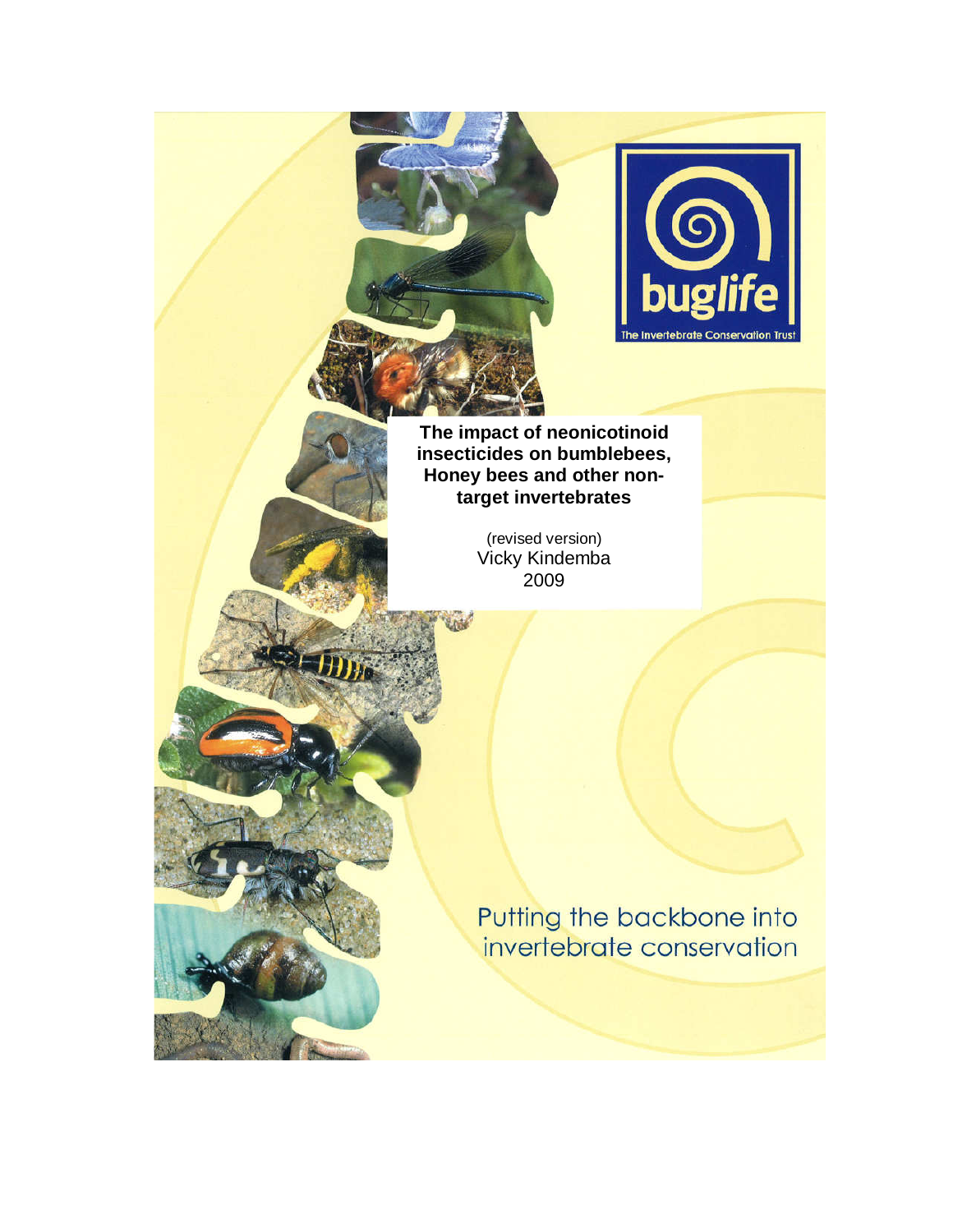

# **The impact of neonicotinoid insecticides on bumblebees, Honey bees and other non-target invertebrates (revised version)**

Vicky Kindemba 2009

October 2009

ISBN 978-1-904878-964



**Edinburgh Entomological Club**





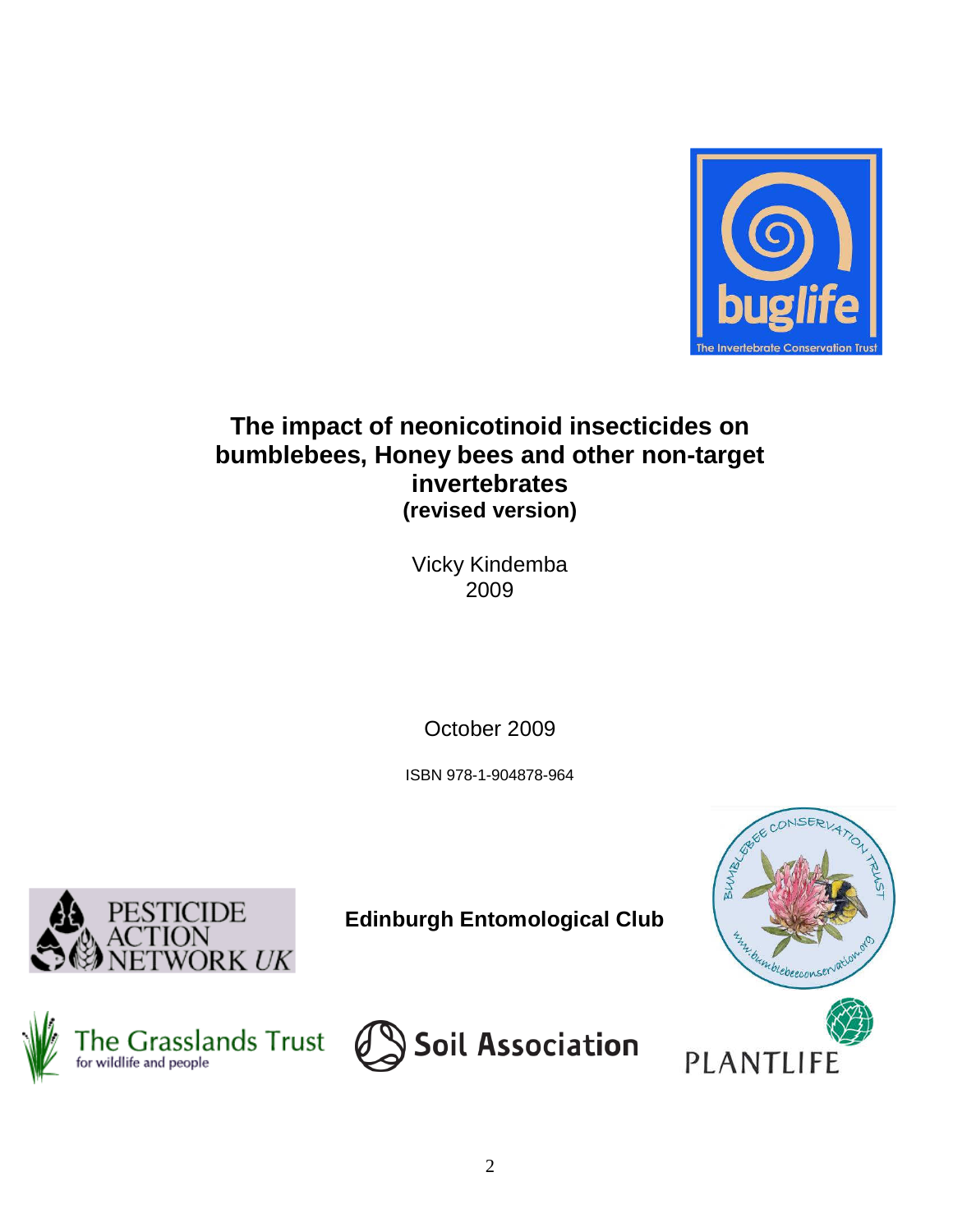# **Contents**

| 5.5 What are the effects of imidacloprid on non-target species?  13         |    |
|-----------------------------------------------------------------------------|----|
|                                                                             |    |
| 5.5.2 Non-target invertebrate independent research - relevant environmental |    |
|                                                                             |    |
| 5.5.3 Non-target invertebrate independent research - effects above relevant |    |
|                                                                             |    |
| 5.5.4 Bee risk assessment - European Assessment 15                          |    |
|                                                                             |    |
| 5.5.6 Bumblebee toxicity research - above relevant environmental levels. 16 |    |
| 5.5.7 Bumblebee sub-lethal effects research - relevant environmental levels |    |
|                                                                             | 16 |
| 5.5.8 Honey bee toxicity research - above relevant environmental levels 17  |    |
| 5.5.9 Honey bee toxicity research - relevant environmental levels 17        |    |
| 5.5.10 Honey bee sub-lethal effects research - effects above relevant       |    |
|                                                                             |    |
| 5.5.11 Honey bee sub-lethal effects research - effects at relevant          |    |
|                                                                             |    |
|                                                                             |    |
|                                                                             |    |
|                                                                             |    |
|                                                                             |    |
| 7.0 Fipronil.                                                               |    |
|                                                                             |    |
|                                                                             |    |
|                                                                             |    |
|                                                                             |    |
|                                                                             |    |
|                                                                             |    |
|                                                                             |    |
|                                                                             |    |
|                                                                             |    |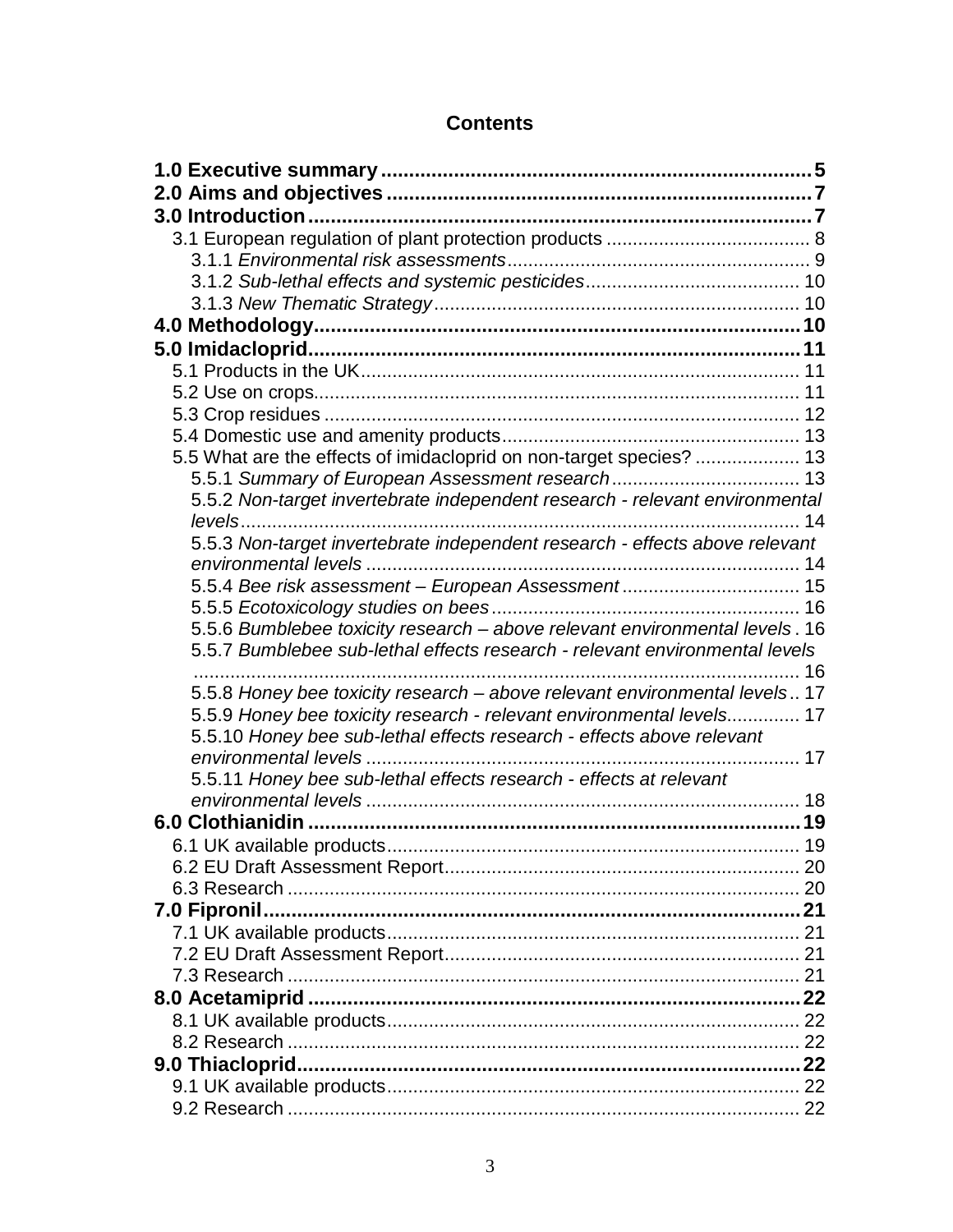|                                                                     | 22 |
|---------------------------------------------------------------------|----|
|                                                                     | 22 |
|                                                                     | 23 |
|                                                                     | 23 |
| 12.0 Global perspective of neonicotinoids and fipronil use and bans |    |
|                                                                     | 23 |
| <b>13.0 Discussion</b>                                              | 24 |
|                                                                     | 24 |
|                                                                     |    |
|                                                                     |    |
|                                                                     | 29 |
|                                                                     |    |
|                                                                     |    |
|                                                                     |    |
|                                                                     |    |
|                                                                     | 37 |
|                                                                     | 39 |
|                                                                     | 40 |
|                                                                     |    |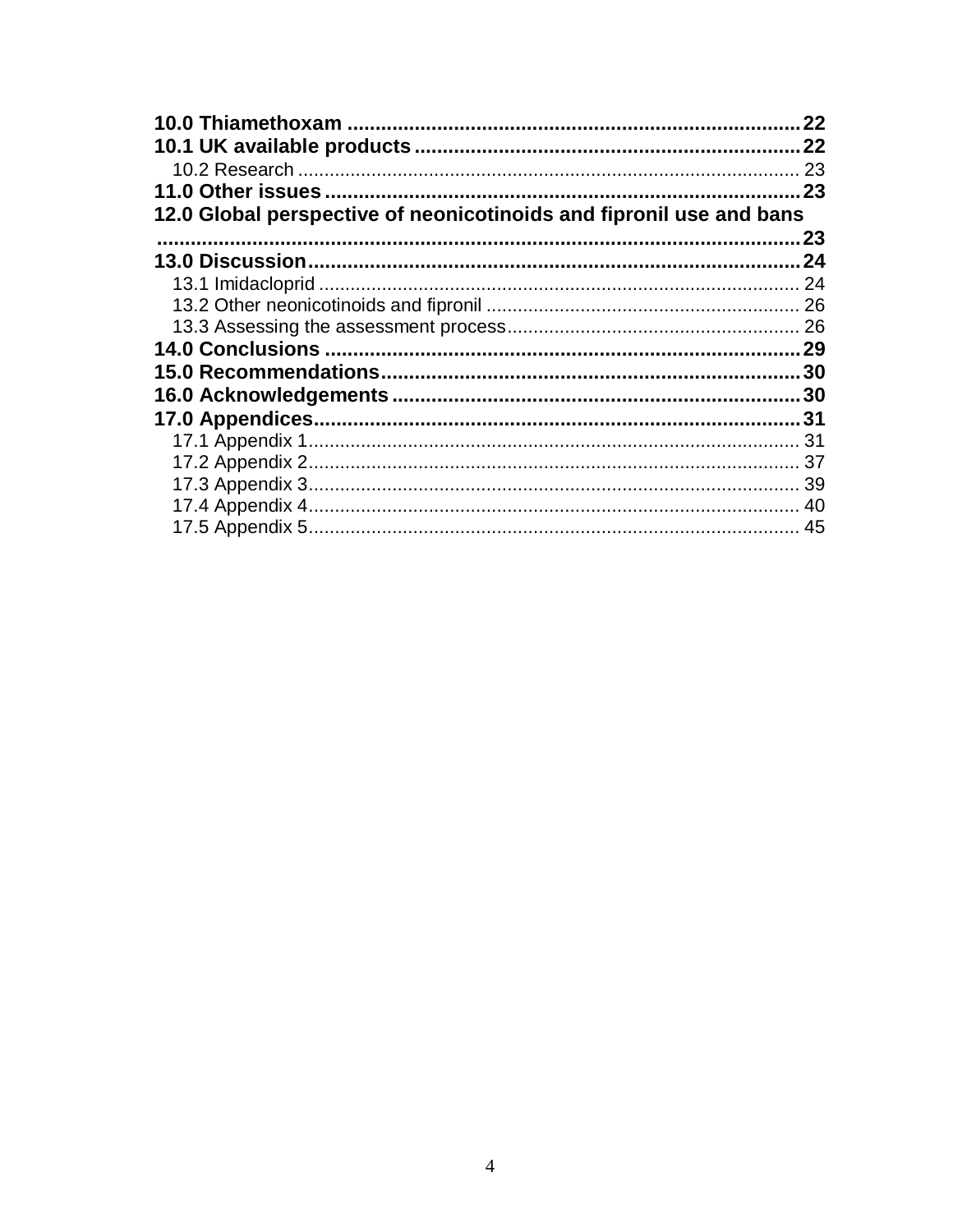# **The impact of neonicotinoid insecticides on bumblebees, Honey bees and other non-target invertebrates**

### **1.0 Executive summary**

The current declines being witnessed in both wild bees and Honey bees have been attributed to a number of possible factors, including: varroa mite infections, habitat loss, mobile phone masts and pesticides. Central to the global debate are neonicotinoid pesticides, banned to different degrees in a number of European countries, these pesticides have been regularly linked to bee declines.

This report covers neonicotinoid pesticides and fipronil, a chemically distinct pesticide that is grouped with neonicotinoids because it is also a systemic insecticide that acts on the nervous system of insects. The report reviews existing approvals research and independent research on the effects of these chemicals on Honey bees, bumblebees and other non-target invertebrates, and investigates the current approvals mechanism and its standards.

Findings reveal a disparity between independent research and the research that was undertaken by Bayer, the producer of the neonicotinoid pesticide imidacloprid, for the imidacloprid 'Draft Assessment Report' (DAR), the 2005 report that was the foundation of the EU regulatory approvals process for this pesticide. Independent research found significant negative impacts on bees that were not included in the DAR because the research was invalidated by the DAR. The basis for this invalidation is questionable, but it resulted in key evidence not being considered as part of the approvals process.

Additional research post-dating the DAR has provided more evidence that neonicotinoids may damage populations of bees and other non-target organisms.

These peer reviewed independent research papers show significant negative impacts of imidacloprid on bees and other non-target invertebrate occur at levels predicted to be present in the UK countryside. These predicted levels are based on imidacloprid application rates approved for use in the UK. Similar levels have been found present in hives of other countries when EU approved imidacloprid products were used for example Gregorc & Bozic 2004 found five samples of bees out of 12 hives tested in Slovenia were found to contain imidacloprid above 5  $\mu$ g/kg<sup>42</sup> and Chauzat et al. 2006 found levels of 5.7  $\mu$ g/kg in pollen from French hives<sup>55</sup>.

Papers on impacts at predicted environmental concentrations include:-

- Yang et al. 2008 foraging Honey bees reduced their visits to a syrup feeder when it was contaminated with 3  $\mu$ g/kg of imidacloprid<sup>48</sup>.
- Alexander, Heard & Culp 2008 mayflies of the genera Baetis and Epeorus showed a reduction in reproductive success when exposed to concentrations of imidacloprid as low as 0.1 µg/l and in addition there were reductions in head length in Baetis and thorax length in  $E$ *peorus*<sup>22</sup>.
- Alexander et al. 2007 found that imidacloprid levels reduced survival, feeding and egestion in the mayfly Epeorus longimanus and aquatic worm Lumbriculus variegatus at concentrations between 0.5 and 10  $\mu$ g/ $l^{23}$ .
- Rose, Dively, & Pettis 2007 an imidacloprid level of 10 µg/kg within pollen cakes in Honey bee colonies caused a 20% reduction in the number of brood cells<sup>54</sup>.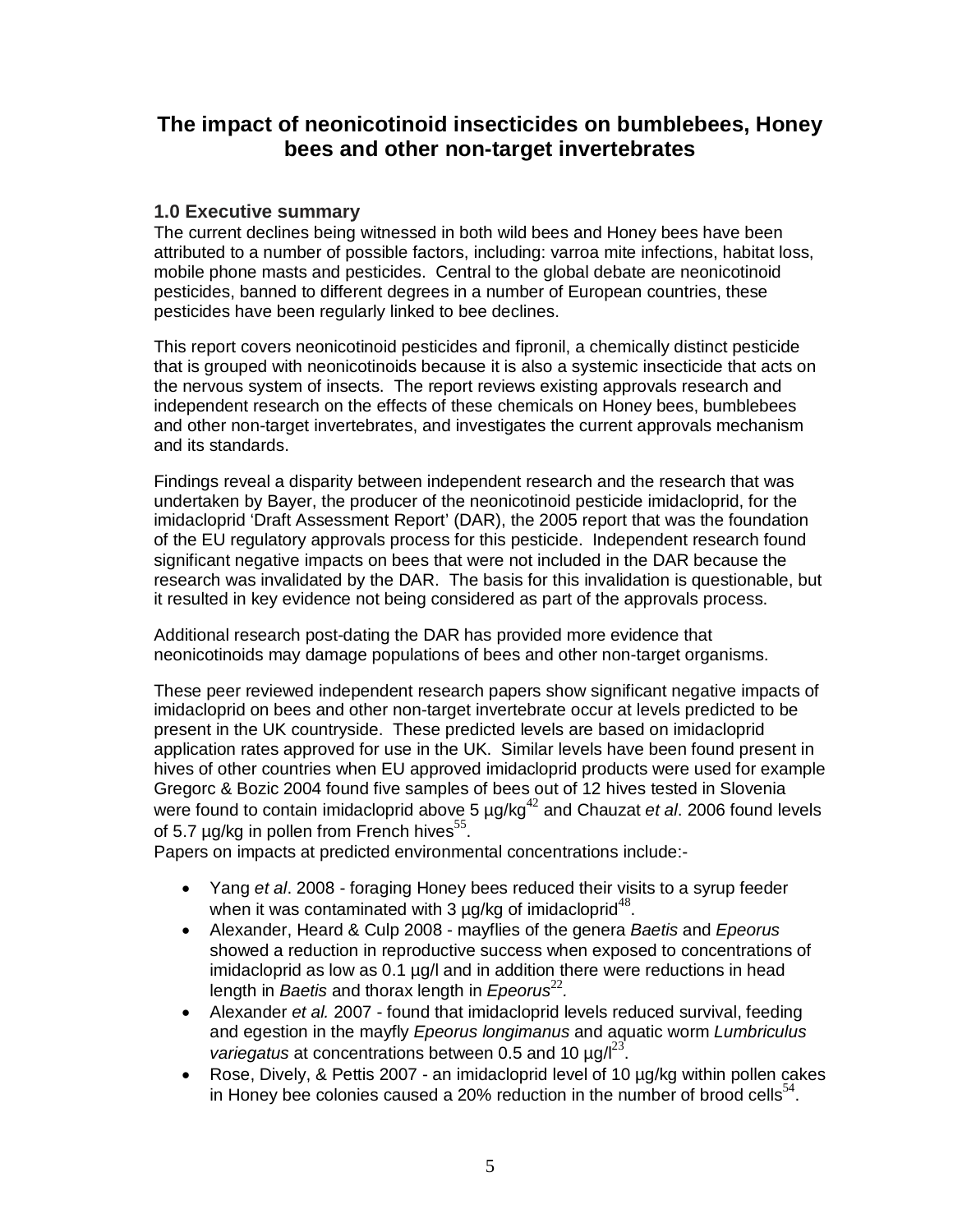- Colin et al. 2004 sub-lethal doses altered the behaviour of foraging Honey bees and 6  $\mu$ g/kg of imidacloprid reduced the proportion of active bees<sup>51</sup>.
- Suchail, Guez & Belzunces 2001 this study tested chronic toxicity on Honey bees using a 0.1 µg/l solution given every day for eight days. The LD50 was reached at a mean rate of 12 µl/d per bee; after 8 days this was 0.01 ng/bee (0.1 µg/kg), showing chronic toxicity to cause bee deaths at much lower  $\frac{1}{2}$  concentrations of imidacloprid than acute toxicity<sup>35</sup>.

Test methods utilised for the approval process of imidacloprid were found to be insufficient for assessing sub-lethal effects and chronic exposure risks to Honey bees from imidacloprid. We found that overall the existing approval mechanisms for crop protection products controlled by Plant Protection Products Directive 91/414 are generally inadequate for assessing the impacts on non-target invertebrates, with no standards for sub-lethal effects and inappropriate assessment methods for systemic pesticides; this means that the product approval decisions which are made in the UK by the UK's Chemicals Regulation Directorate are reliant on inadequate research. There were also a number of exposure routes that had not been properly investigated, such as exposure from dust formed during the sowing of dressed seeds $^{11,12}$ .

There is a lack of independent research into the potential impacts on non-target organisms from other neonicotinoid pesticides and therefore the respective DAR research cannot be as thoroughly reappraised as has been possible for imidacloprid. It is highly likely that risks posed by imidacloprid will also be posed by related pesticides that are used in comparable circumstances.

The precautionary principle states that if there are reasonable scientific grounds for believing that a new product may not be safe, it should not be used until there is convincing evidence that the risks are small and outweighed by the benefits. This is enshrined in Directive 91/414 which states that "Member States shall ensure that a plant protection product is not authorized unless…..it has no unacceptable influence on the environment." "Authorizations may be reviewed at any time if there are indications that any of the requirements….are no longer satisfied."

Given the essential nature of pollination services provided by the Honey bee and wild bee populations and the current precarious state of these animals any additional risk to their populations from pesticide use constitutes an unacceptable influence on the environment. In addition we have identified generic key weaknesses in the European approval process in relation to imidacloprid making the approval research not comprehensive enough in regard to risks to bees. Buglife and the organisations that have signed onto this report call for the following action to be taken:

- A review of the inclusion of imidacloprid, other neonicotinoids and fipronil on the positive list of authorised substances in Annex I of Directive 91/414.
- A review of existing neonicotinoid and fipronil products authorised for outdoor use in the UK.
- Until the reviews are completed a precautionary suspension of all existing approvals for products containing neonicotinoids and fipronil where these products have been authorised for outdoor use in the UK.
- The development of international methodologies for assessing the effects of systemic pesticides and sub-lethal impacts on invertebrates.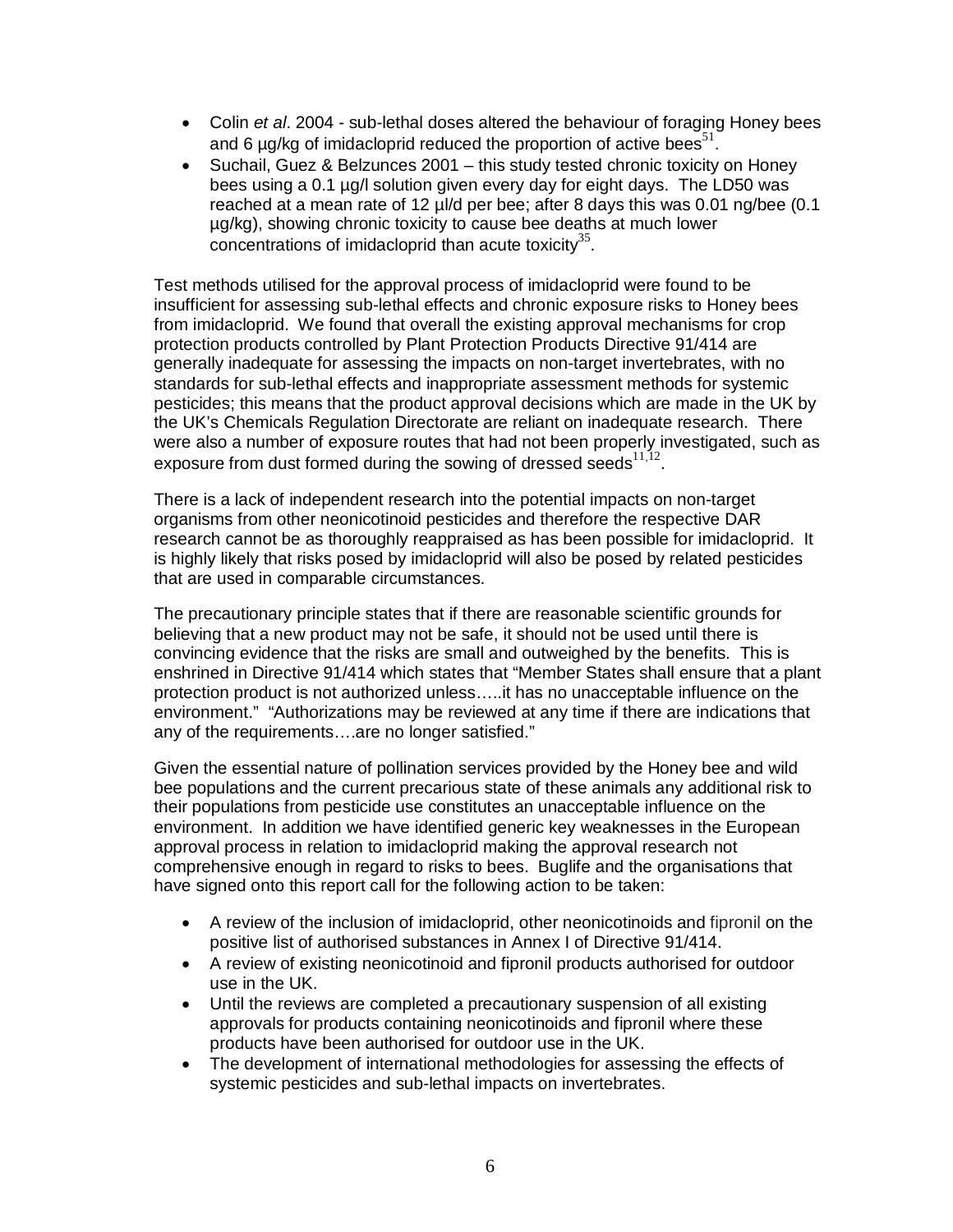# **The impact of neonicotinoid insecticides on bumblebees, Honey bees and other non-target invertebrates**

## **2.0 Aims and objectives**

The aim of this report is to establish whether neonicotinoid and related pesticides are having a negative impact on Honey bees and wild bees in the UK, and are thus contributing to the bee declines currently being witnessed. This report examines this issue by reviewing all available research and examining the effectiveness of the EU regulatory approval process in assessing the impact of these chemicals on bees. Imidacloprid is the main focus for this report as it is the most thoroughly assessed and independently researched neonicotinoid pesticide and there is a large volume of scientific literature on imidacloprid and its impact on bees.

# **3.0 Introduction**

<u>.</u>

Neonicotinoids are a set of nicotine-based insecticides that include the chemicals imidacloprid, clothianidin, acetamiprid, thiacloprid, thiamethoxam, dinotefuran and nitenpyram. Neonicotinoids are a type of insecticide, differing from conventional spray products in that they can be used as either seed dressings or as soil treatments and as a result they are dispersed into plant tissues resulting in a slower (chronic) exposure to non-target organisms. Neonicotinoids are one of the most widely used groups of insecticides globally, they are neurotoxins that act on invertebrates' information processing by affecting a specific neural pathway that is more common in invertebrates than other animal groups, making them popular insecticides<sup>1</sup>.

This set of insecticides has become an increasing concern to beekeepers and bee researchers, with many suspecting that neonicotinoids may be connected to current bee declines<sup>10,2</sup>, and this has led to either full or partial ban of some of these chemicals in a number of European countries, including France, Germany, Italy and Slovenia; and a large body of research investigating the issue.

In the UK five neonicotinoids are registered for use, these are: imidacloprid, clothianidin, acetamiprid, thiacloprid and thiamethoxam. These chemicals are mainly used in plant protection products, and are applied to a variety of crops in both commercial and noncommercial use. The volume of commercial neonicotinoids used in Great Britain has increased over the last six years; see Tables 1 and 2 for the total area of land treated.

Fipronil is included in this analysis as well. It is not chemically a neonicotinoid pesticide but it acts on the nervous system of insects and is used as a systemic insecticide, and therefore presents similar potential risks to bees and other non-target invertebrates.

<sup>1</sup> Jones A.K., Raymond-Delpech V., Thany S.H., Gauthier M., & Sattelle D.B. (2006) The nicotinic acetylene gene family of the honey bee, Apis mellifera*. Genome Research* **16**, 1422–1430

<sup>&</sup>lt;sup>2</sup> Vermandere P. (2002) Affaiblissement des colonies d'abeilles sur la miellee de tournesol, in AFSSA (Ed.) Analyse des phenomenes d'affaiblissement des colonies d'abeilles, Paris, pp. 12–18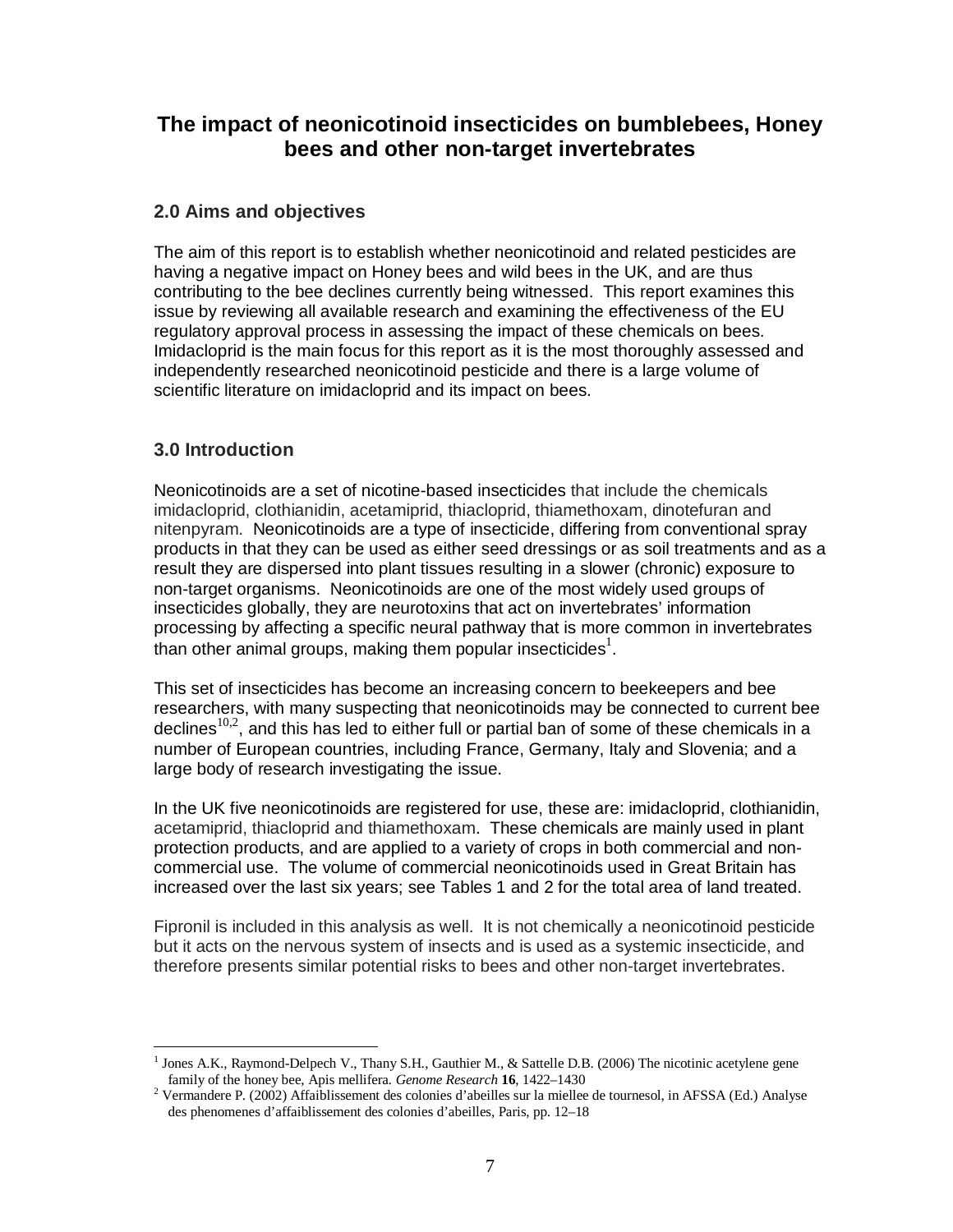**Table 1: Usage of neonicotinoids and fipronil on outdoor and indoor crops for commercial use, total active substance treated area (ha) (this figure is calculated by multiplying the**  basic areas by the number of times the area is treated)<sup>3</sup>, although registered for use in the **UK there is no information on the use of acetamiprid as survey data was collected prior to acetamiprid products being approved for use in the UK**

|              | 2000    | 2001    | 2002    | 2003    | 2004    | 2005    | 2006    |
|--------------|---------|---------|---------|---------|---------|---------|---------|
| Imidacloprid | 346,813 | 347,058 | 540,207 | 540,546 | 777,890 | 783,054 | 770,053 |
| Clothianidin |         |         |         |         |         |         | 43,224  |
| Thiacloprid  |         | 51      | 5.934   | 6.154   | 8,980   | 9,338   | 14,636  |
| Thiamethoxam |         |         |         |         |         | 1.213   | 1,213   |
| Fipronil     |         |         |         | -87     | 87      | 562     | 562     |

| Table 2: Usage of neonicotinoids on outdoor and indoor crops, total weight applied (kg) $^{\circ}$ |  |
|----------------------------------------------------------------------------------------------------|--|
|                                                                                                    |  |

|              | 2000   | 2001   | 2002   | 2003   | 2004   | 2005   | 2006   |
|--------------|--------|--------|--------|--------|--------|--------|--------|
| Imidacloprid | 25,404 | 26,562 | 30,216 | 30,486 | 41,031 | 43,916 | 82,254 |
| Clothianidin |        |        |        |        |        |        | 5,980  |
| Thiacloprid  |        | 5.6    | 682    | 790    | .165   | 1,213  | 1,677  |
| Thiamethoxam |        |        |        |        |        | 5.4    | 5.4    |
| Fipronil     |        |        |        | 52     | 52     | 124    | 124    |

### **3.1 European regulation of plant protection products**

Plant protection products used in the UK are governed by EU Directive 91/414<sup>6</sup> and the Plant Protection Product Regulations 2005. This legislation, which requires that all products available in EU Member States are to undergo a two-stage approvals process.

At the first stage, active substances contained in plant protection products are assessed at the European level in a 'Draft Assessment Report' (DAR) which assesses acute and chronic toxicity as well as sub-lethal effects, in order to ascertain the environmental risk posed by the active substances. The Draft Assessment Report is undertaken by the company which develops the active substance, without independent assessment during field and laboratory studies. The draft assessment report is then agreed by Member States through a review process. If the active substance meets certain criteria set out in the Directive, which includes 'to have no unacceptable influence on the environment', particularly with regard to its impact on non-target species, it will be included on a positive list of approved active substances which forms Annex I to Directive 91/414.

At the second stage, plant protection products containing the active substances must be approved at the national level. The Chemicals Regulation Directorate is the government body in the UK which is responsible for testing and ensuring the environmental safety of pesticides, and authorising plant protection products in the UK. Before approving the plant protection product, Member States must be satisfied that the active substances used in the product are contained in Annex I to Directive 91/414 and that certain

-

<sup>&</sup>lt;sup>3</sup> Chemicals Regulation Directorate: Pesticide Usage Statistics http://pusstats.csl.gov.uk/myindex.cfm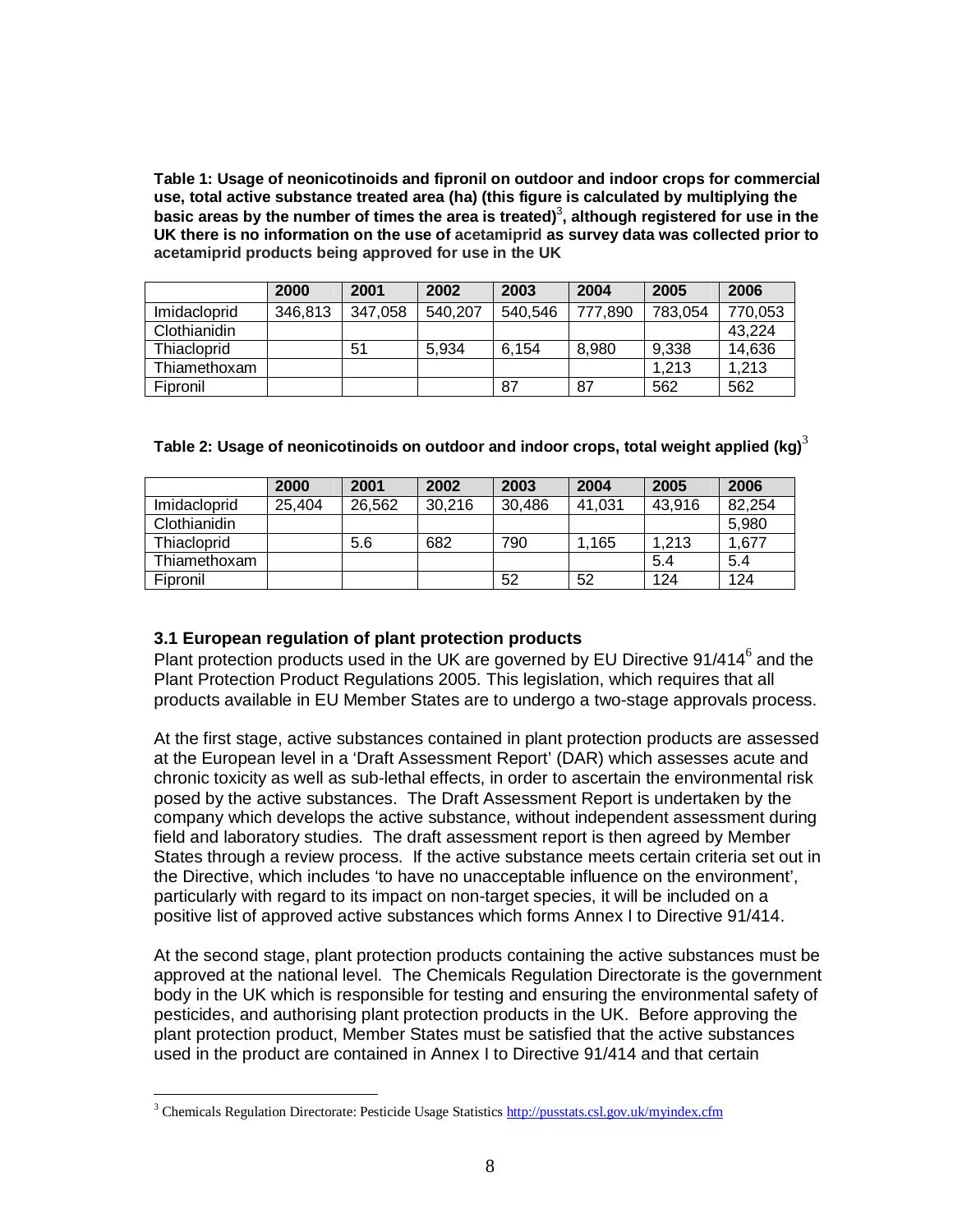requirements are met, for example that the use of the product will not have an unacceptable influence on the environment, having particular regard to its effect on nontarget species. The assessment of whether the product will meet these requirements must be made pursuant to the Uniform Principles contained in Annex VI to Directive 91/414. The following Uniform Principles are of particular relevance to the approval of neonicotinoids:

- Member States shall …ensure that the data submitted is acceptable in terms of quantity, quality, consistency and reliability.
- Member States shall consider other relevant technical or scientific information they can reasonably possess with regard to the performance of the Plant Protection Product or to its adverse effects.
- Member States shall consider possible elements of uncertainty in the information obtained during the evaluation.
- Member States shall evaluate the possibility of exposure of aquatic organisms to the Plant Protection Product.
- Member States shall evaluate short-term and long-term risk to Honey bees (Western or European honey bee (Apis mellifera)).

The approval of the plant protection product may be reviewed if there are indications that any of the relevant requirements are no longer satisfied. The approval must be revoked if the subsequent review concludes that the relevant requirements are no longer satisfied or the information supplied with the original application for approval was false or misleading.

The 'Draft Assessment Report' for imidacloprid has now been finalised and a directive has been adopted which will add imidacloprid to Annex I with effect from 1 August 2009. The following sections of this report outline a number of serious deficiencies in the Draft Assessment Report relating to imidacloprid, including:

### 3.1.1 Environmental risk assessments

Within the DAR an environmental risk assessment is carried out, using Honey bees as the test species, to assess oral and contact toxicity by measuring the LD50 (the lethal dose required to kill 50% of a test population). This amount is then compared to application level and then the hazard quotient (HQ) is calculated, i.e. the application rate in grams per hectare divided by the LD50 in terms of micrograms of test item per bee. This quotient has a trigger value of 50. If the HQ is less than 50, the risk is considered to be low and if the HQ is greater than 50 there is a risk present and further data or restrictions are required. As well as Honey bees, other non-target invertebrates are used as indicator species to assess the impact on invertebrates. For aquatic invertebrates the acute toxicities of the active substance and metabolites are assessed for the waterflea Daphnia magna. Earthworms and soil organisms (e.g. Collembola) have a similar assessment methodology but persistence is also considered in order to take into account potential accumulation. The risk to other non-target arthropods is assessed using the toxicity of two sensitive species – a predatory mite, Typhlodromus pyri, and an aphid parasitoid, Aphidius rhopalosiphi $-$  to obtain a hazard quotient. These species are sensitive to chemicals in their environment and so they are used as indicators. If there is no impact on these species it is assumed that there is a very low risk to other non-target arthropods. During the approvals process ecotoxicity testing is split into two tiers. Tier 1 studies use single cohorts of test species, which are examined under standardised conditions, the standards of which are defined by EPPO (European and Mediterranean Plant Protection Organisation) standards and guidelines. Higher Tier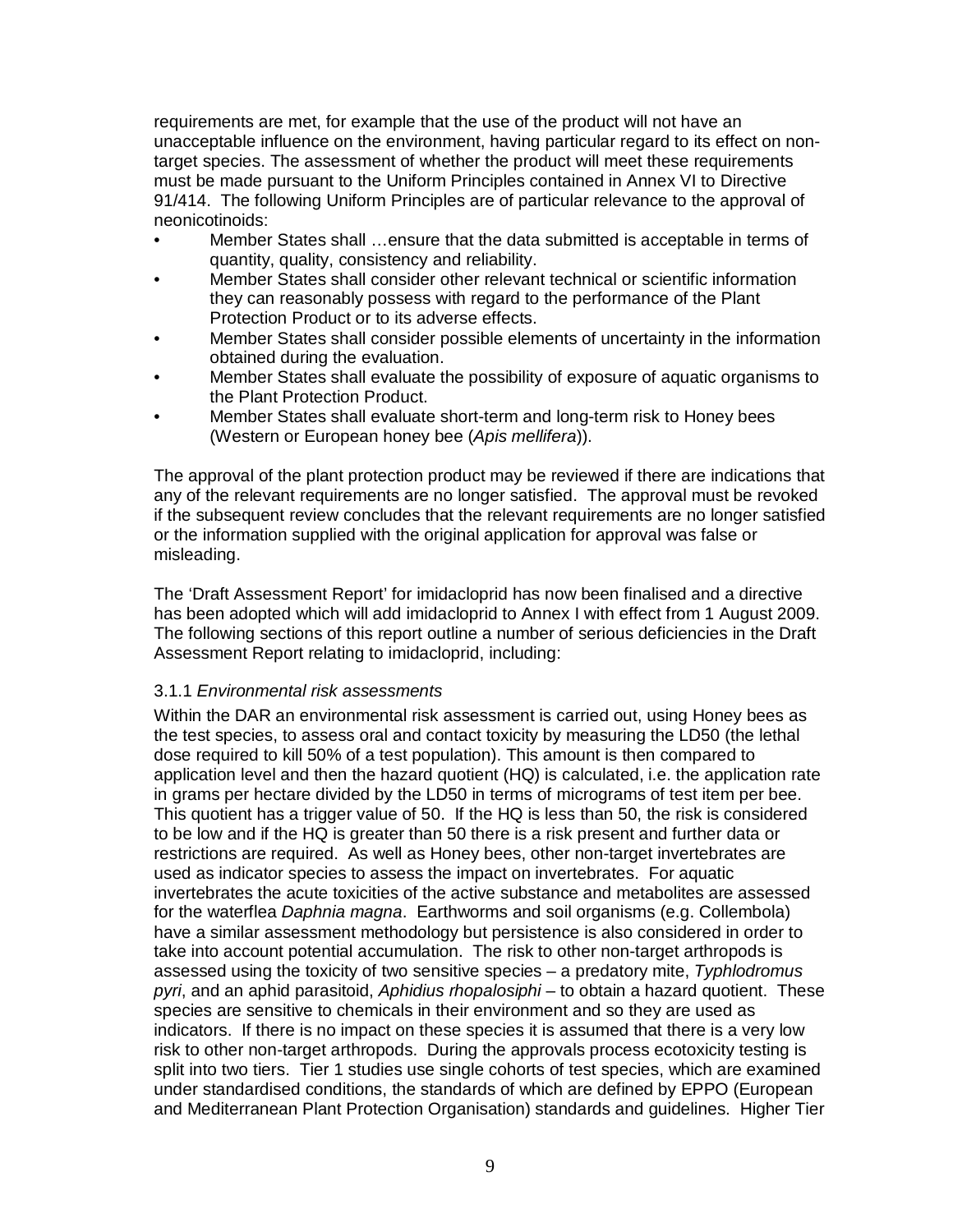studies are employed if a substance breaches a trigger value. Higher Tier studies use more complex and flexible tests and a range of experimental techniques are employed to further assess substances, but these tests are not standardised. Currently there are only EPPO set standards for assessments in Tier 1 studies for the application of chemicals to the aerial parts of plants which have a rapid residual action of a few hours/days.

### 3.1.2 Sub-lethal effects and systemic pesticides

The action of systemic pesticides is covered by hazard quotient assessment, but this parameter is not suitable for systemic chemicals. Systemic pesticides behave very differently and result in the contamination of nectar and pollen causing chronic exposure to pollinators. The long-term exposure associated with the use of systemic pesticides poses a greater ecological risk than direct treatments. A lack of suitable standardised testing for chronic toxicity means there are no threshold values and this significant environmental risk is not considered appropriately during the approval process. The European assessment process is also weak at assessing the sub-lethal effects of pesticides. Sub-lethal effects are tested through the higher-level tests, which occur if the Hazard Quotient is triggered; but the tests are run on an adhoc basis and there are no internationally agreed, standardised assessment methods, and no validity criteria or toxic standards for them<sup>4,5</sup>. Sub-lethal effects do not cause immediate animal deaths but do alter behaviour and/or reduce reproductive capacity, which would lead to population decline.

### 3.1.3 New Thematic Strategy

A new Thematic Strategy for pesticides is currently under development, which includes a new regulation to replace the current pesticide authorisation process under Directive  $91/414^6$ . This new replacement regulation will see changes in environmental testing from a risk-based assessment to a hazard-based assessment; however, there will not be any changes to the current assessment standards for systemic pesticides and sub-lethal effects that are reviewed in this report.

# **4.0 Methodology**

This report attempts to give a broad cross-section of relevant literature, looking at the European approval assessment for imidacloprid and independent research that has taken place. Papers were identified by web searching all current literature and sourcing references from relevant papers. Access to papers was limited and relied on sourcing from contacts or through contacting authors; not all relevant papers were sourced but the majority were and should provide an adequate cross-section of literature. This report focuses on independent research showing an effect particularly for Honey bees, as most studies showing no impact are detailed in the DAR. The main body of research occurred between 2002 and 2005 on imidacloprid and bees. The research examined in this report has not been assessed in relation to methodology; however, the tables in Appendix 1

<sup>-</sup>4 Thompson H. & Maus C. (2007) The relevance of sub-lethal effects in honey bee testing for pesticide risk assessment. *Pest Management Science* **63**, 1058–1061

<sup>&</sup>lt;sup>5</sup> DEFRA Research and Devleopment, Theme: Environmental Effects of Pesticides: Non-target arthropods http://randd.defra.gov.uk/Default.aspx?Menu=Menu&Module=ProjectList&Completed=0&AUID=1213

<sup>&</sup>lt;sup>6</sup> Directive 91/414/EEC: http://europa.eu/eur-lex/en/consleg/pdf/1991/en\_1991L0414\_do\_001.pdf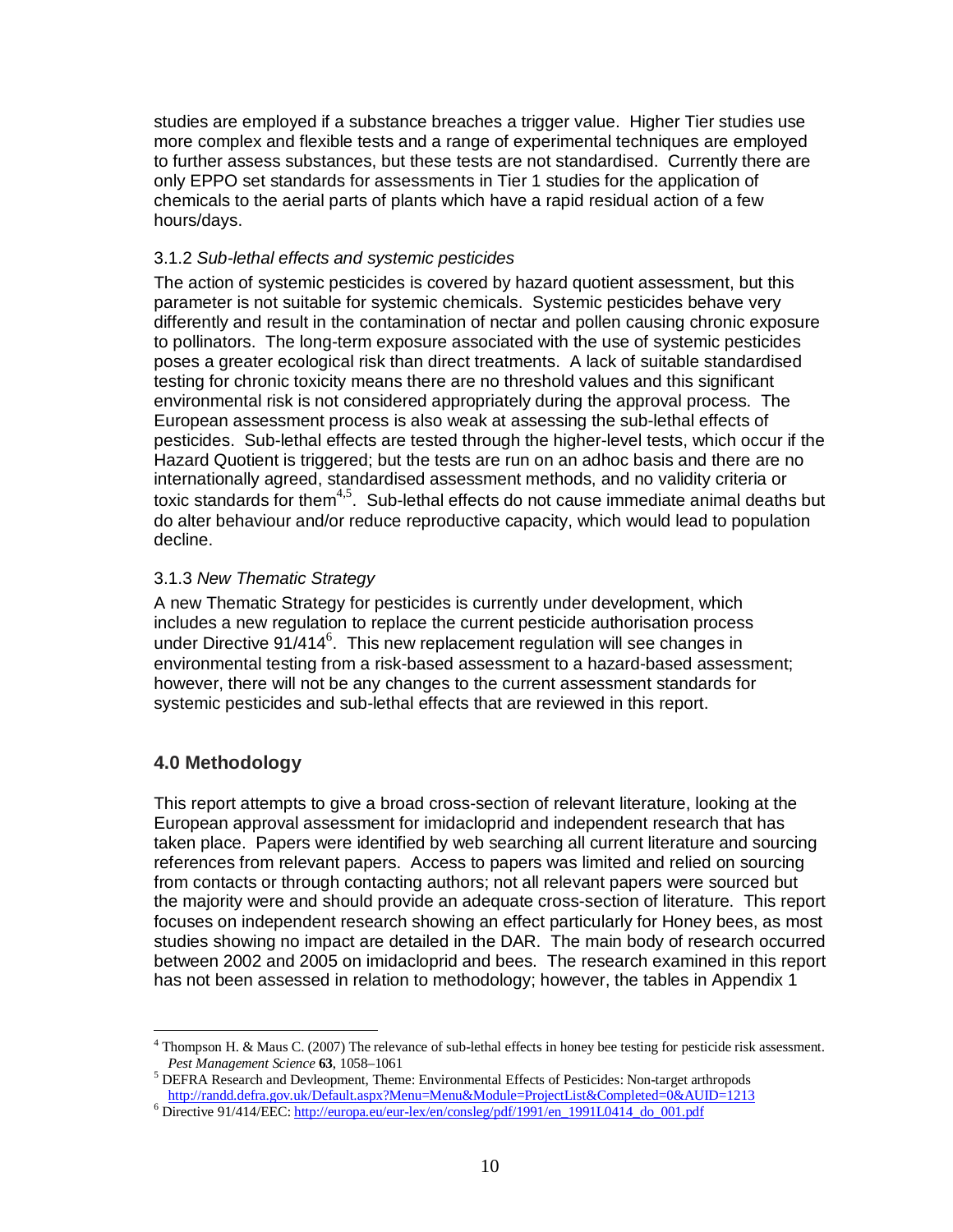outline the studies reviewed and their quality, and most of the studies cited are from peer-reviewed publications.

# **5.0 Imidacloprid**

Imidacloprid is manufactured by Bayer Cropscience and is present in a range of crop protection products which are used for either soil, seed or foliar application to control pest invertebrates such as aphids, thrips, whiteflies, turf insects, soil insects and some beetles. For products containing imidacloprid on sale in the UK see Appendix  $3<sup>7</sup>$ . Systematic imidacloprid is one of the world's most used insecticides, often used as a seed dressing on maize, sunflower and rape crops<sup>8</sup>. The chemical is very persistent in soils and has a half-life of approximately 1,000 days, depending on the soil type and environmental conditions<sup>9</sup>. In water imidacloprid has a half life of more than a year, which is also dependent on environmental conditions. Research has shown that imidacloprid has a high mobility in plants, and when used as a seed dressing becomes mobile and will migrate from the stem to the leaf tips and eventually into male flowers $<sup>8</sup>$ ; as a result imidacloprid residues have been detected in</sup> the pollen $10$  and nectar<sup>15</sup> of a number of flowering crop plants, leading to prolonged exposure of non-target invertebrates to imidacloprid.

### **5.1 Products in the UK**

Currently a total of 28 registered plant protection products contain imidacloprid and are available for use on a number of different crops in the UK (see Appendix 3).

### **5.2 Use on crops**

In the UK in 2006 imidacloprid was widely used as a seed treatment for five different outdoor crops: wheat, oilseed rape, linseed, triticale and sugar beet. Table 3 shows the difference in treated hectares of insecticides containing imidacloprid on crops in the UK and Table 4 shows the difference in tonnage of active substance applied $14$ . For tonnage applied, sugar beet has the highest tonnage, but sugar beet is cropped before it flowers, which removes the availability of imidacloprid through nectar and pollen to bees. However, this is not the only form of contamination; research studies have found that using pneumatic seed drills for the sowing of corn seeds causes the release of contaminated dust, filter papers on the fan drills showed residues of 120 to 240 µg per gram of filter paper used at 240 seconds, and as a result imidacloprid are found in grass and pollen in areas adjacent to sowing and that residual imidacloprid is found on flowers and grass at least 4 days after sowing  $11,12$ ;

<sup>&</sup>lt;u>.</u> <sup>7</sup> Extoxnet: http://extoxnet.orst.edu/pips/imidaclo.htm

<sup>&</sup>lt;sup>8</sup> Bonmatin J.M., Marchand P.A., Charvet R., Moineau I., Bengsch E.R. & Colin M.E. (2005) Quantification of imidacloprid uptake on maize crops. *Journal of Agricultural and Food Chemistry* **53**, 5336–5341

<sup>&</sup>lt;sup>9</sup> Baskaran S., Kookana R.S. & Naidu R. (1999) Degradation of bifenthrin, chlorpyrifos and imidacloprid in soil and bedding materials at termiticidal application rates. *Pesticide Science* **55**, 1222–1228

<sup>&</sup>lt;sup>10</sup> Bonmatin J.M., Moineau I., Colin M.E., Fleche C. & Bengsch E.R. (2005) Behaviour of Imidacloprid in Fields: Toxicity for Honey Bees. *Environmental Chemistry* **Part V**, 483–494

<sup>&</sup>lt;sup>11</sup> Greatti M, Sabatini AG, Barbattini R, Rossi S. & Stravisi A. (2003) Risk of environmental contamination by the active ingredient Imidacloprid used for corn seed dressing. Preliminary results. *Bulletin of* Insectology **56 (1)**, 69–72

<sup>&</sup>lt;sup>12</sup> Greatti M., Barbattini R., Stravisi A., Sabatini A.G. & Rossi S. (2006) Presence of the a.i. imidacloprid on vegetation near corn fields sown with Gaucho® dressed seeds. *Bulletin of Insectology* **59 (2)**, 99–103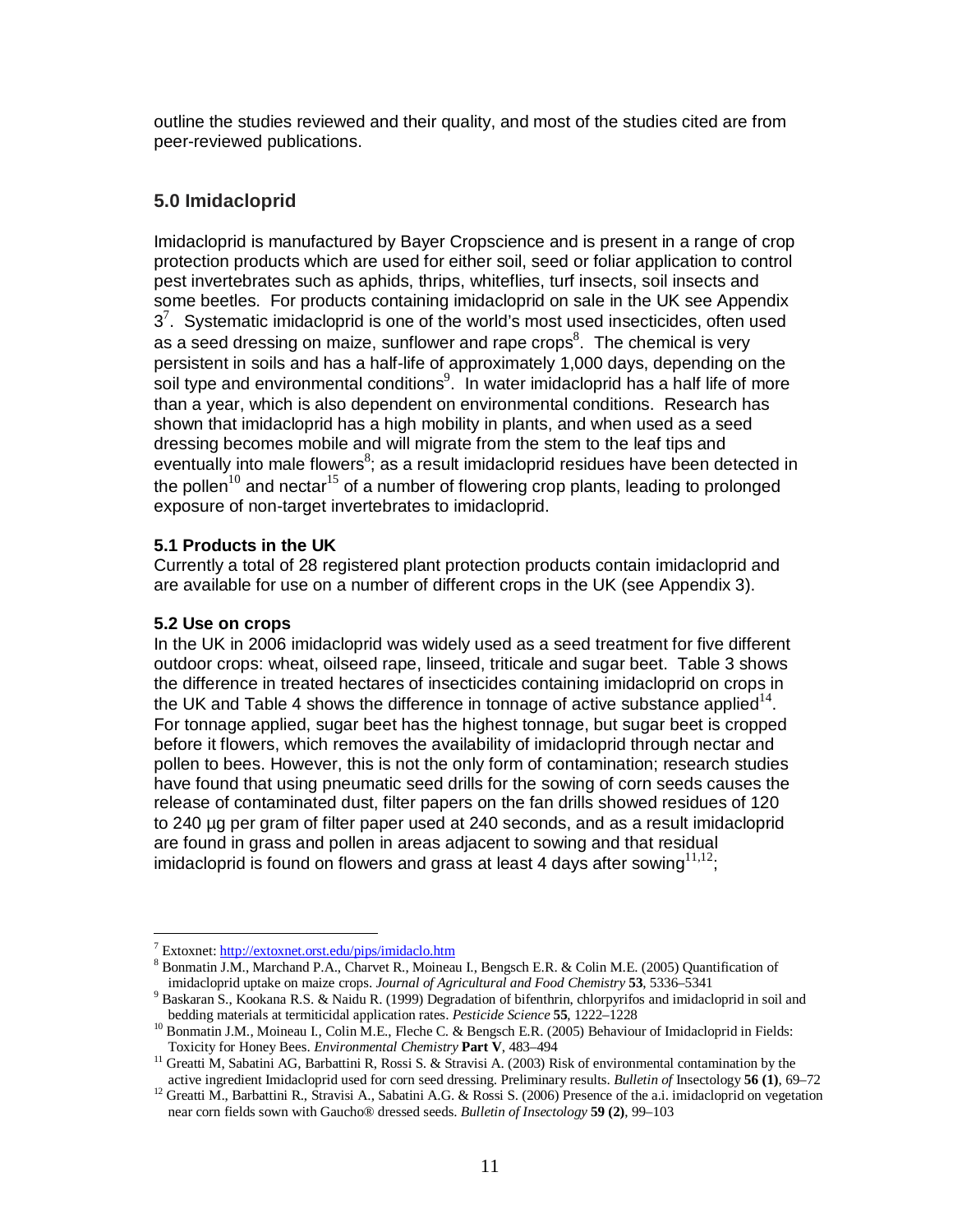contrastingly, a Bayer study found no release of imidacloprid during sowing $^{13}$ . Contamination of the wider environment can also occur through runoff and consequent impact on aquatic habitats. Evidence of this was presented in the DAR $^{19}$ . After sugar beet the next highest tonnage is applied to wheat, which is wind- or selfpollinated; then oilseed rape which is an insect-pollinated crop. Linseed is mainly self-pollinated with a small amount of insect pollination; oats and triticale are selfpollinating. Therefore the crops of most concern when considering impacts on pollinators are oilseed rape and linseed, as nectar and pollen from their flowers make imidacloprid available to pollinators. Using the figures from the 'Pesticide usage survey report' for 2006 $^{14}$ , approximately 23 g of beta-cyfluthrin/imidacloprid per hectare was used on oilseed rape in 2006.

| Seed Treatments                          | Wheat   | Oilseed<br>Rape | Linseed | Oats  | Triticale | Sugar<br><b>Beet</b> | Total   |
|------------------------------------------|---------|-----------------|---------|-------|-----------|----------------------|---------|
| Bitertanol/fuberidazole/<br>imidacloprid | 216,537 |                 |         | 5.380 | 158       |                      | 222,075 |
| Imidacloprid                             |         |                 |         |       |           | 91,827               | 91,827  |
| Beta-<br>cyfluthrin/imidacloprid         |         | 337,378         | 15,354  |       |           |                      | 352,732 |

### **Table 3: Usage of pesticides on arable crops grown in Great Britain 2006 (treated hectares)**<sup>14</sup>

# **Table 4: Usage of pesticides on arable crops grown in Great Britain 2006 (tonnes of active substance**

# applied) $^{14}$

| <b>Seed Treatments</b>                   | Wheat | Oilseed<br>Rape | Linseed | Oats | Triticale | Sugar<br><b>Beet</b> | Total |
|------------------------------------------|-------|-----------------|---------|------|-----------|----------------------|-------|
| Bitertanol/fuberidazole/<br>imidacloprid | 36.23 |                 |         | 0.73 | 0.02      |                      | 36.98 |
| Imidacloprid                             |       |                 |         |      |           | 55.18                | 55.18 |
| Beta-<br>cyfluthrin/imidacloprid         |       | 7.95            | 3.07    |      |           |                      | 11.02 |

Set-aside land (land previously taken out of production) was impacted through pesticide use on bio-fuel crops categorised as set-aside. Detailed below is the number of hectares of set-aside using beta-cyfluthrin/imidacloprid as a seed treatment in 2006: industrial oilseed rape 48,074 ha, industrial linseed 3,610 ha, and game cover 143 ha. This gives a total of 51,827 hectares of set-aside treated with 1.87 tonnes of betacyfluthrin/imidacloprid $14$ , approximately 36 g per hectare.

#### **5.3 Crop residues**

-

Research has been carried out on the residues of imidacloprid present in crops treated with systemic imidacloprid products. For maize samples, residue levels measured from less than 0.1 µg/kg to 33.6 µg/kg with average levels of 4.1 µg/kg in stems and leaves, 6.6  $\mu$ g/kg in male flowers (panicles) and 2.1  $\mu$ g/kg in pollen<sup>8</sup> and a French literature assessment that reviewed all scientific literature on imidacloprid and validated it (see

<sup>&</sup>lt;sup>13</sup> Schnier H.F., Wenig G., Laubert F., Simon V. & Schmuck R. (2003) Honey bee safety of imidacloprid corn seed treatment. *Bulletin of Insectology* **56 (1)**, 73–75

<sup>&</sup>lt;sup>14</sup> Garthwaite D.G., Thomas M.R., Heywood & Battersby (2006) Pesticide Usage Survey Report 213: Arable Crops in Great Britain 2006 (including aerial applications 2003–5). Pesticide Usage Survey Team, Central Science Laboratories, Sand Hutton, York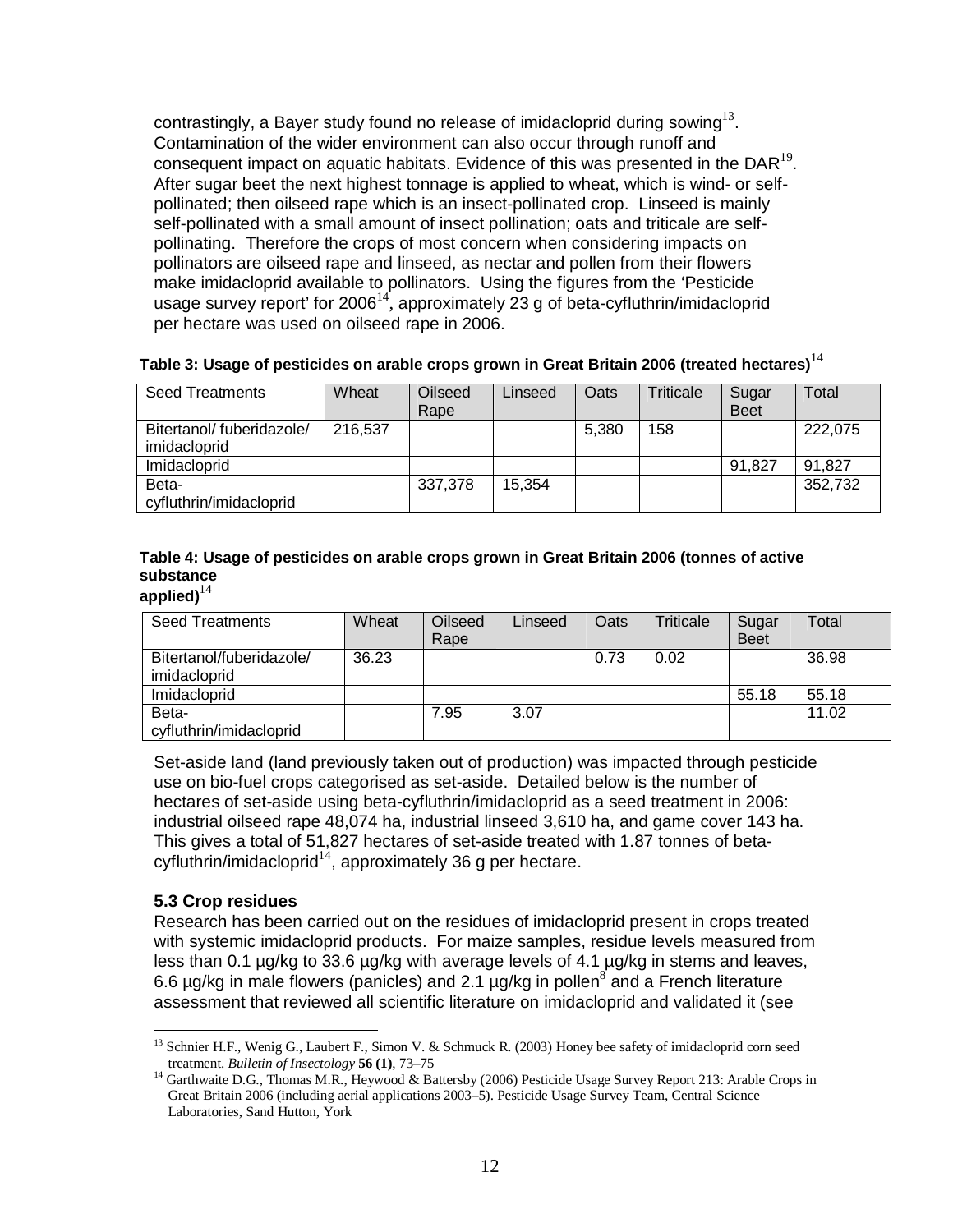Appendix 4), found an average of 0.75–3.5 µg/kg for maize pollen. The French literature assessment by the French Scientific and Technical Committee that for sunflower seeds dressed with imidacloprid average residue levels were recorded at 3.3 µg/kg in flowers and 2.2  $\mu$ g/kg in pollen<sup>15</sup>. Other research on sunflowers and maize has found higher levels in the flowers of imidacloprid-treated plants with average values of approximately 10  $\mu$ g/kg<sup>16</sup>. Independent studies that detected residues of imidacloprid also assessed the risks associated with recorded levels, and concluded that the high residual levels could be related to colony losses in bees. The residue levels present in maize and sunflower crops are also similar to those present in oilseed rape<sup>8,16</sup>. In contrast studies used in the EU Draft Assessment Report (DAR) detected no residues of imidacloprid in sunflower nectar and pollen grown from seed-dressed crops above 1.5 µg/kg (the detection level) $8,17$ . Bee exposure via honeydew is considered to be very low as acute oral toxicity for aphids is much lower than the toxicity levels for bees<sup>19</sup> as outlined in this report and so aphids would not survive to produce honeydew that is toxic to bees.

### **5.4 Domestic use and amenity products**

A large number of domestic and amenity products have imidacloprid as their active ingredient and are registered for use in the  $UK<sup>18</sup>$ . Some products are for indoor use only, but others are for outdoor use on ornamental plants and nursery stock and also for use on lawns and amenity turf.

### **5.5 What are the effects of imidacloprid on non-target species?**

### 5.5.1 Summary of European Assessment research

The EU DAR<sup>19</sup> on imidacloprid determined that imidacloprid used on tomatoes and apples would have unacceptable effects on the aquatic environment, and recommended the use of buffer zones when spraying crops. The European Food Standards Authority (EFSA) peer review 29/05/08<sup>20</sup> concluded that spraying of imidacloprid poses a high risk and even with mitigation measures bees still will not be protected. The DAR conducted microcosm studies for seed dressings on tomatoes, apples and sugar beet crops and in a number of cases for tomatoes and apples the toxic exposure level was triggered indicating unacceptable damage to aquatic invertebrates; but imidacloprid is not licensed for outdoor use on these crops. For soil-dwelling and foliage-dwelling predators and parasitoids the assessment concluded that in principle the in-field situation is acceptable, taking into account the results of laboratory, semi-field studies, aged-residue studies, a field study and the half-life of the substance and corresponding re-colonisation potential. For off-field situations there was an acceptable risk to non-target arthropods considering the results of laboratory and field studies and drift mitigation. The larvae of the carabid beetle Poecilus cupreus was also tested and found to be very sensitive to imidacloprid. Despite, the rapporteur Member State deeming that the concentrations tested were too high for it to conclude no risk to carabids for use on sugar beet, there was no indication

<sup>&</sup>lt;u>.</u> <sup>15</sup> Scientific and Technical Committee (2004) A multifactorial study on the disturbance of bees: Imidacloprid used in coating seed (Gaucho) and the disturbance to bees. Final Report

<sup>&</sup>lt;sup>16</sup> Bonmatin J.M., Marchand P.A., Charvet R., Moineau I., Bengsch E.R., Colin M.E. (2003) Method for Analysis of Imidacloprid in soils, plants and pollens. *Analytical Chemistry* **75 (9)**, 2027–2033

<sup>&</sup>lt;sup>17</sup> Schmuck R., Schoening R., Stork A. & Schramel O. (2001) Risk posed to honey bees (Apis mellifera L., Hymenoptera) by an Imidacloprid seed dressing of sunflowers. *Pest Management Science* **57,** 225–238

<sup>&</sup>lt;sup>18</sup> Chemicals Regulation Directorate – Product Register: https://secure.pesticides.gov.uk/PestReg/ProdSearch.asp

<sup>&</sup>lt;sup>19</sup> Draft Assessment Report: Initial risk assessment provided by the rapporteur Member State Germany for the existing active substance imidacloprid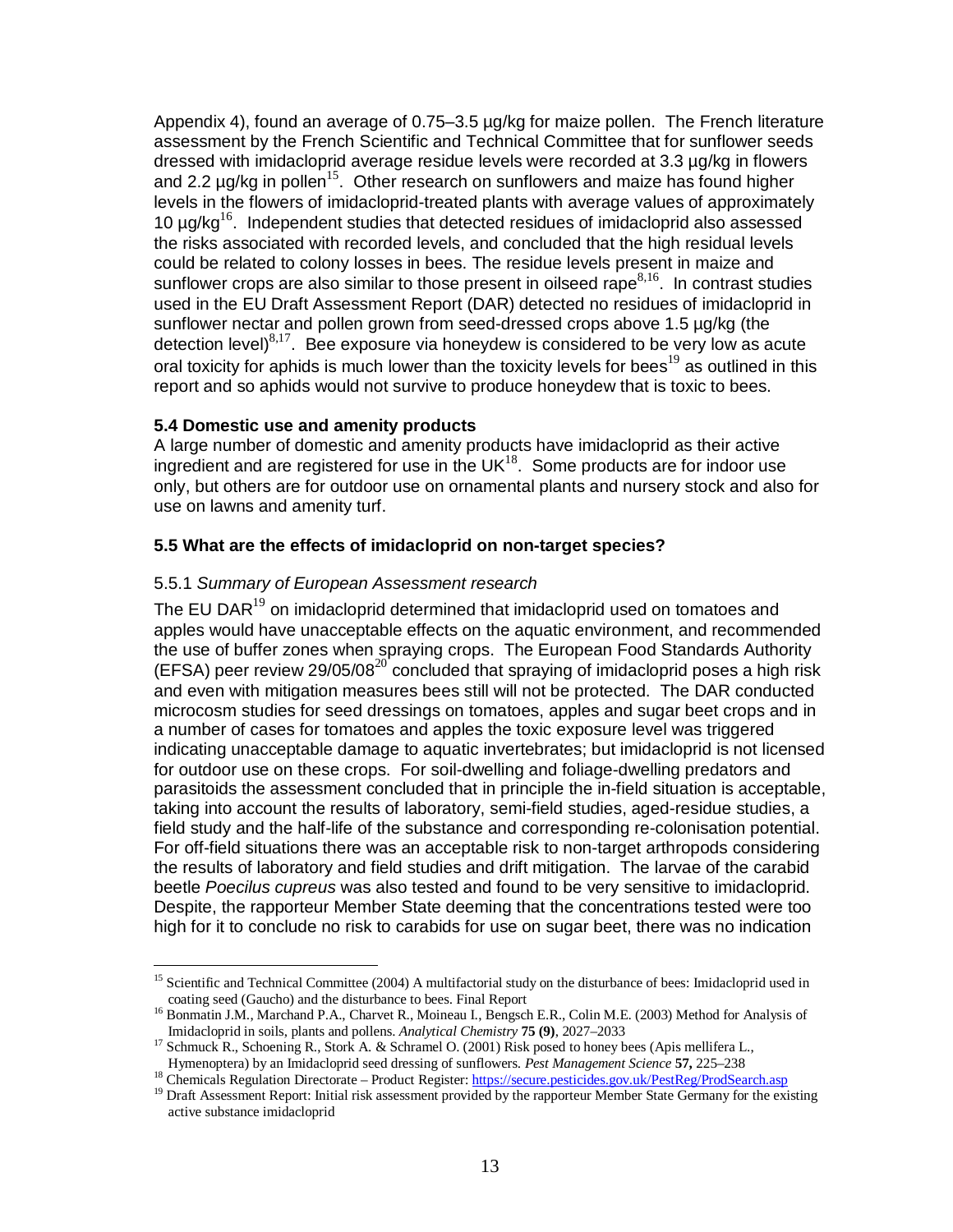of further research required<sup>19</sup>. For tests on earthworms, soil micro-organisms and soil degradation, results demonstrated that use of imidacloprid at environmentally applicable levels had no unacceptable impact. However, research in the DAR on the long-term impacts to soil-dwelling arthropods and earthworms was deemed inadequate by the peer review report and the need for further research was highlighted, particularly for long-term impacts on earthworms, by the EFSA peer review $^{20}$ .

#### 5.5.2 Non-target invertebrate independent research - relevant environmental levels

Aquatic invertebrates are particularly vulnerable to imidacloprid. The growth and size of mysid shrimps (Mysidacea) are known to be affected by imidacloprid concentrations of less than 1  $\mu$ g/ $l^{21}$ . Mayflies of the genera *Baetis* and *Epeorus* showed a reduction in reproductive success when exposed to concentrations as low as 0.1 µg/l, expressed through a reduction in reproductive success, through a reduction of head length in Baetis and thorax length in  $E$ peorus $^{22}$ . The EU DAR predicts aquatic environmental concentrations of imidacloprid from seed dressing runoff as high as 1.6  $\mu$ g/l<sup>19</sup>; at this level there would be significant damaging impacts on mayflies. Another study found that environmentally relevant imidacloprid levels reduced survival, feeding and egestion in the mayfly Epeorus longimanus and aquatic worm Lumbriculus variegatus at concentrations between 0.5 and 10  $\mu$ g/ $l^{23}$ . Predicted Environmental Concentration (PEC) for the DAR was 1.656 µg/l imidacloprid for the highest global maximum for seed dressings, therefore effect concentrations stated previously are below this level. Buffer zone mitigation was considered for sprays which had PECs much higher than seed dressings; seed dressings had PECs at levels below effect concentrations for test species in the DAR and so were considered low risk $19$ . An effect has also been observed for carabid beetles: the EU DAR tested Poecilus cupreus and found it to be highly sensitive to imidacloprid. Imidacloprid has also been found to increase the fecundity and longevity of the Two-spotted spider mite (Tetranychus urticae) $^{24}$ .

#### 5.5.3 Non-target invertebrate independent research - effects above relevant environmental levels

Imidacloprid is toxic to earthworms; for example, the LC50 of Eisenia fetida is between 2 and 4 mg/kg in soil<sup>25</sup>, levels higher than those that are present due to authorised use. Sub-lethal effects on the development of mason bee Osmia lignaria were seen at 30  $\mu$ g<sup>26</sup>. Effects on butterfly species have also been shown, with tests on adults of the Monarch (Danaus plexippus) and the Painted lady (Vanessa cardui) feeding on Bloodflower (Asclepius curassavica). Larval survival rate for both species was significantly reduced where imidacloprid residues in flower nectar reached 29 µg/kg and

<u>.</u>

 $20$  European Food Standards Authority – Scientific Report (2008) 148, 1–120, Conclusion on the peer review of Imidacloprid

<sup>21</sup> Imidacloprid – Insecticide Factsheet (2001) *Journal of Pesticide Reform* **21,** No. 1

<sup>22</sup> Alexander A.C., Heard K.S. & Culp J.M. (2008) Emergent body size of mayfly survivors. *Freshwater Biology* **53**, 171–180

<sup>&</sup>lt;sup>23</sup> Alexander A.C., Culp J.M., Liber K. & Cessna A.J. (2007) Effects of insecticide exposure on feeding inhibition in mayflies and oligochaetes*. Environmental Toxicology and Chemistry* **26 (8)**, 1726–1732

<sup>&</sup>lt;sup>24</sup> James D.G. & Price T.S. (2002) Fecundity in Two-spotted spider mite (Acari:Tetranychidae) is increased by direct and systematic exposure to Imidacloprid. *Journal Economic Entomology* **95 (4)**, 729–732

<sup>25</sup> Luo Y. (1999) Toxicological study of two novel pesticides on earthworm, *Eisenia foetida*. *Chemosphere* **39**, 2347– 2356.

<sup>26</sup> Abbott V.A., Nadeau H.A., Higo H.A. and Winston M.L. (2008) Lethal and sublethal effects of imidacloprid *Osmia lignaria* and clothianidin on *Megachile rotundata* (Hymenoptera: Megachilidae). *Journal of Economic Entomology* **101 (3)**, 784–796.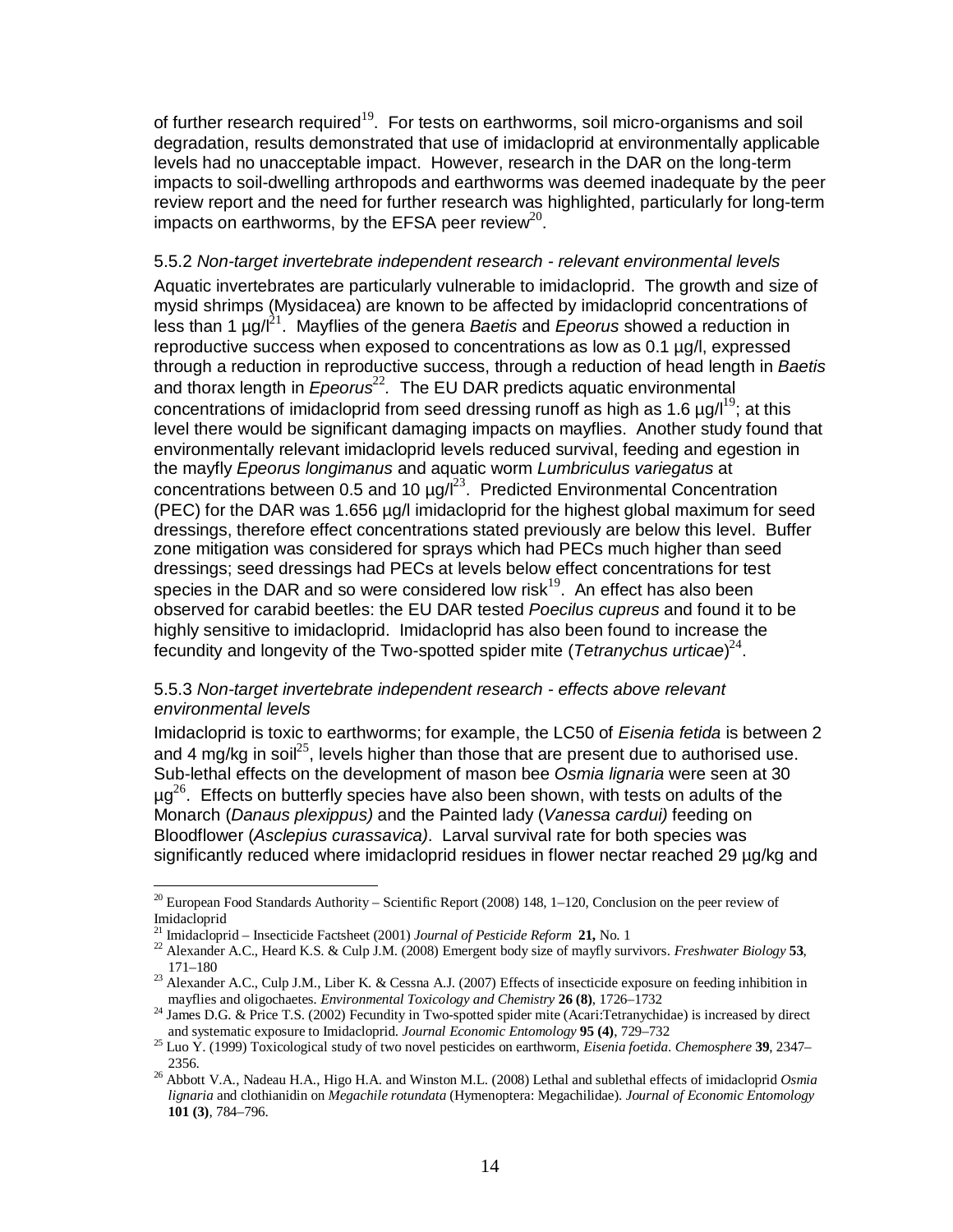54  $\mu$ g/kg<sup>27</sup>. This level is higher than those levels that would be found in nectar at its current authorised use; however, Lepidoptera are an under-researched group in relation to the effects of imidacloprid and in some countries outside Europe they are the target pest organisms; for example, in Hawaii, imidacloprid is used against butterflies to control turf caterpillars<sup>28</sup>. Imidacloprid is also used against a number of pest moth species<sup>29,30</sup> and so will be fairly toxic to Lepidoptera. Imidacloprid has been found to reduce numbers of beneficial crop invertebrates such as Coleopteran larvae, hister beetles and lacewings<sup>31,32</sup>. On exposure to turf plots treated with imidacloprid, the non-target carabid Harpalus pennsylvanicus, displays a range of neurotoxic problems, such as: paralysis, impaired walking and excessive grooming. These behaviours render individuals highly vulnerable to predation<sup>33</sup>. Termites Reticulitermes flavipes were more susceptible to entomopathogens when in soil contamination with imidacloprid (5,10 and 20 mg)<sup>34</sup>. All these levels are above environmental levels present when approved products are used correctly.

### 5.5.4 Bee risk assessment – European Assessment

The EU Draft Assessment Report<sup>19</sup> on imidacloprid determines a Hazard Quotient (HQ) using the highest possible spray application, which is 150 g a.s./ha (active substance) and this gave an HQ for oral consumption of 40,540 and an HQ for contact with the active substance of 1,852. With a trigger level of 50 this gives a massive HQ for oral consumption of imidacloprid, 810% greater than the trigger. As imidacloprid breached the HQ for oral consumption this led to Higher Tier studies, because further assessments, including of sub-lethal effects, and also of risk mitigation for spraying is required for authorisation. Chronic toxicity had an LD50 of 24 µg and the DAR recorded no imidacloprid residue levels in plants at or above this level. Although there are no approved assessment methods for sub-lethal effects, because of the high hazard quotient for imidacloprid, the DAR included a number of semi-field and field tests to assess the side effects of seed dressing use. The results from the DAR field studies consistently concluded that there was no impact of imidacloprid and its main metabolites on Honey bee populations when imidacloprid is used as a seed treatment.

The DAR did not detect residues of imidacloprid in nectar and pollen. However, there was a limit to detecting levels of imidacloprid in nectar, pollen and soil with levels below

<sup>&</sup>lt;u>.</u> <sup>27</sup> Rogers M. & Krischik V.A. (2003) Non-target effects of imidacloprid in nectar on the monarch butterfly, *Danaus plexippus*, and the painted lady butterfly, *Vanessa cardui*. Annual Meeting of the Entomological Society of America

<sup>&</sup>lt;sup>28</sup> Deputy J. & Hara A. (2000) Destructive Turf Caterpillars in Hawaii. Insect Pests, Cooperative Extension Service **CTAHR** 

<sup>&</sup>lt;sup>29</sup>Matthes M. & Epperlein, K. (2004) Abundance dynamics and control strategies of the horse chestnut leaf mining moth. *Mitteilungen der Deutschen Gesellschaft fur allgemeine und angewandte Entomologie* **14 (1–6)**, 361–364

<sup>&</sup>lt;sup>30</sup> Sreekanth M., Ramesh B.T., Mirazam S. & Narasimha R.B. (2000) Evaluation of certain new insecticides against Lepdioptera pests of cabbage. *International Pest Control* **42 (4)**, 134–137

<sup>&</sup>lt;sup>31</sup> Kunkel B.A., Held D.W. & Potter A.D. (1999) Impact of Halofenozide, Imidacloprid, and Bendiocarb on beneficial invertebrates and predatory activity in turfgrass. *Journal of Economic Entomology* **92 (4)**, 922–930

<sup>&</sup>lt;sup>32</sup> Rogers M.A., Krischik V.A. and Martin L.A. (2007) Effect of soil application of imidacloprid on survival of adult green lacewing, *Chrysoperla carnea* (Neuroptera: Chrysopidae), used for biological control in greenhouse. *Biological Control* **42 (2)**, 172–177

<sup>&</sup>lt;sup>33</sup> Kunkel B.A., Held D.W., & Potter D.A. (2001) Lethal and sub-lethal effects of Bendiocarb, Halofenozide, and Imidacloprid on *Harpalus pennysylvanicus* (Coleoptera: Carabidae) following different modes of exposure in turfgrass. *Journal of Economic Entomology* **94 (1)**, 60–67

<sup>&</sup>lt;sup>34</sup> Ramakrishnan R., Suiter D.R., Nakatsu C.H., Humber R.A., & Bennett G.W. (1999) Imidacloprid- enhanced *Reticulitermes flavipes* (Isoptera: Rhinotermitidae) susceptibility to the entomopathogen *Metarhizium anisopliae, Journal of Economic Entomology* **92 (5)**, 1125–1132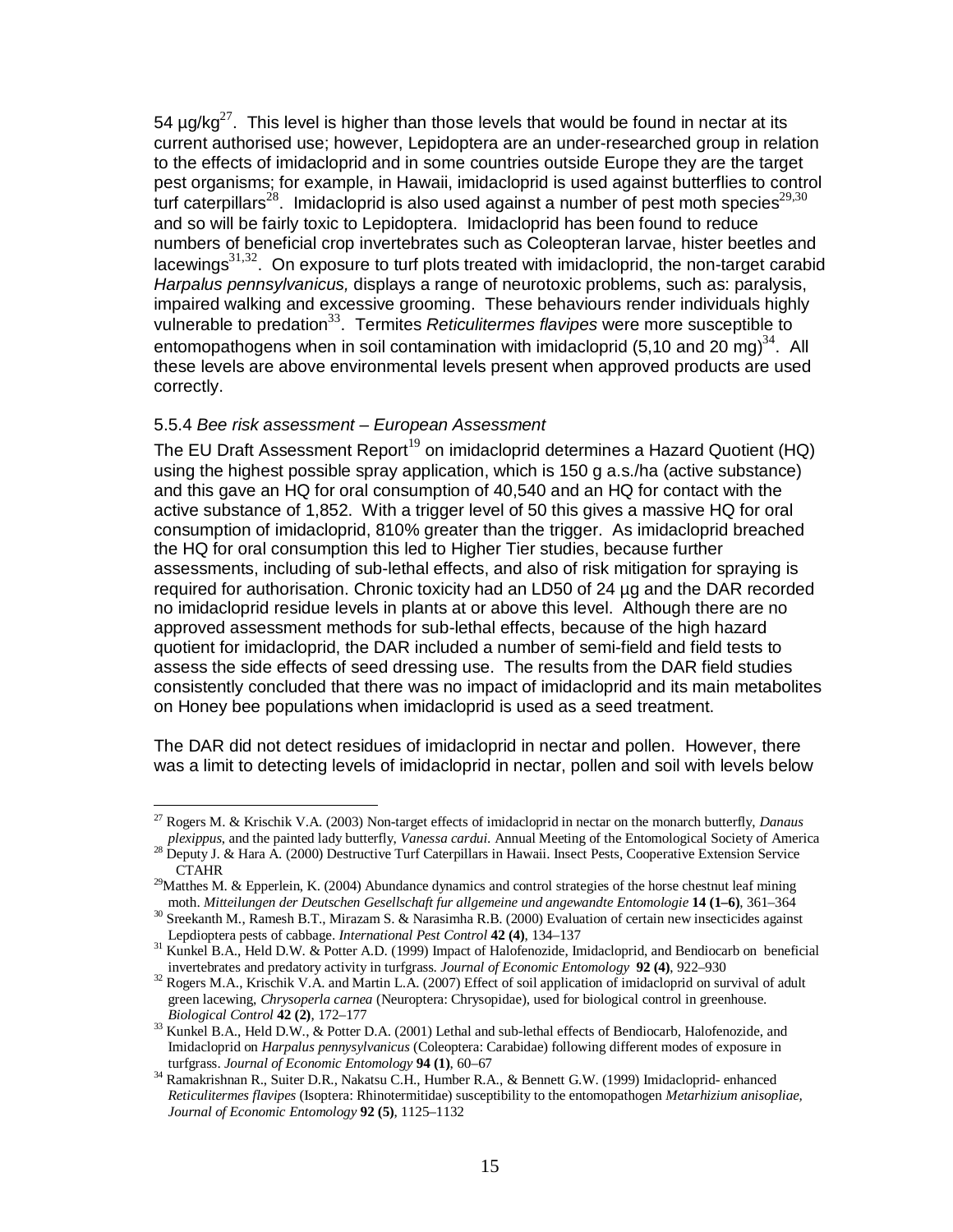5 µg undetectable for both imidacloprid and 5-OH (one of its metabolites), and levels below 10 µg for olefin (another metabolite). In the DAR this was not an issue as no lethal or sub-lethal effects were observed below 5 µg. In the context of other independent research this detection level is insufficient as some research has found impacts at concentrations below 5  $\mu$ g, specifically for chronic toxicity testing<sup>35</sup>.

#### 5.5.5 Ecotoxicology studies on bees

The toxicology results examined within this section are divided in relation to whether or not they show effects at environmentally relevant levels; the environmentally relevant levels are defined by the pollen and nectar levels given by peer review sources for maize and sunflowers, and similar levels to these are thought to present in oilseed rape plants $8,15$ . Independent research results are also displayed in a table in Appendix 1 showing the quality and the source of the data quoted.

#### 5.5.6 Bumblebee toxicity research – above relevant environmental levels

Acute toxicity testing in Italy produced results which found the LD50 at 24 hours to be 0.04  $\mu$ g/bumblebee (4,000  $\mu$ g/kg) and at 72 hours 0.02  $\mu$ g/bumblebee (2,000  $\mu$ g/kg) for imidacloprid<sup>36</sup>.

#### 5.5.7 Bumblebee sub-lethal effects research - relevant environmental levels

A laboratory feeding test used pollen and nectar contaminated with imidacloprid at two concentrations, 10 and 6  $\mu$ g/kg<sup>37</sup>. These were fed to *Bombus terrestris* individuals at both concentrations over an 12-week period. These concentrations were chosen as pollen collected by Honey bees foraging from treated sunflowers has not been found to reach concentrations of imidacloprid higher than 10 µg/kg. The study concluded that survival rate and reproductive capacity of Bombus terrestris was not likely to be affected by the prolonged ingestion of nectar from sunflowers with seeds dressed with imidacloprid. Although this was the conclusion, some significant negative impacts were observed during the investigation; for example both doses of imidacloprid affected worker survival rate by 10% in the first month and brood production was reduced in one treatment, when compared with the control, but not significantly enough to affect reproduction in the long term $37$ .

A number of studies show no impact on bumblebees; for example, a study undertaken on Bombus terrestris and imidacloprid-treated sunflower seeds found that after 9 days of treatment there was no significant difference between the control and the treated fields. The number of workers returning did not differ and also no significant effect was seen for population increase rate and mating rate for the colonies<sup>38</sup>. However, it should be noted that the study was only conducted for 9 days, too short a time for assessing life-cycle effects. A further study, which used realistic levels of imidacloprid through chemical

<sup>&</sup>lt;u>.</u> <sup>35</sup> Suchail S., Guez D. & Belzunces L.P. (2001) Discrepancy between acute chronic toxicity induced by imidacloprid and its metabolites in *Apis mellifera*, *Environmental Toxicology and Chemistry* **20(11)**, 2482-2486

<sup>36</sup>Marletto F., Patetta A. & Manino A. (2003) Laboratory assessment of pesticide toxicity to bumblebees. *Bulletin of Insectology* **56 (1)**, 155–158

<sup>37</sup>Tasei J.N., Lerin J. & Ripault G. (2000) Sub-lethal effects of imidacloprid on bumblebees, *Bombus terrestris* (Hymenoptera: Apidae), during a laboratory feeding test. *Pest Management Science* **56 (9)**, 784–788

<sup>38</sup>Tasei J.N., Ripault G. & Rivault E. (2001) Hazards of Imidacloprid seed coating to *Bombus terrestris* (Hymenoptera: Apidae) when applied to sunflower seeds. *Journal of Economic Entomology* **94 (3)**, 623–627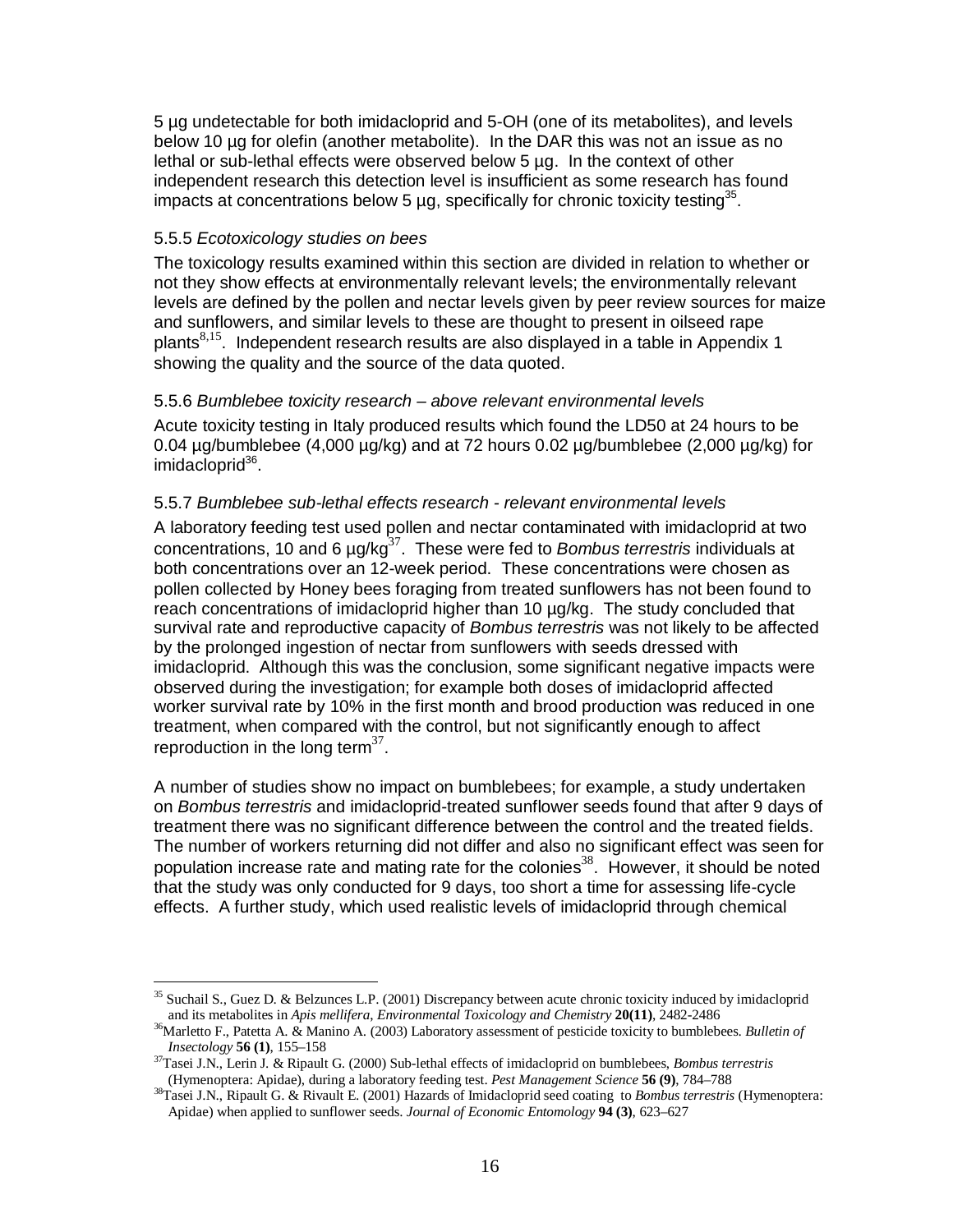seed and soil treatments, found that no lethal or sub-lethal colony or individual foraging effects were observed $^{39}$ .

Bombus terrestris bumblebees pollinating tomatoes sprayed with imidacloprid at product label doses, were harmed<sup>40</sup>. Field research on turf application and bumblebees in the US found that 28–30 days after the application of imidacloprid sprays on turf containing white clover there was no effect on colony vitality for *Bombus impatiens* (number of brood, workers and honey pots, and weights of queens, workers and whole colonies with hives), suggesting that spray treatments pose little hazard to bumblebees. In contrast, exposure to dry non-irrigated residues of a pesticide containing imidacloprid had a severe impact on colony vitality as individuals did not avoid insecticide-treated areas<sup>41</sup>. A similar type of contamination would occur from sowing of dressed seeds, which can result in the release of contaminated dust on to adjacent vegetation during drilling $11,12$ .

### 5.5.8 Honey bee toxicity research – above relevant environmental levels

A study examining the acute toxicity (LD50) values of imidacloprid to Honey bees found the LD50 to be approximately 60 ng/bee (600 µg/kg) at 48 hours and 40 ng/bee (400  $\mu$ g/kg) at 72 hours and 96 hours<sup>44</sup>. However, a Bayer study found an LD50 at slightly higher levels, between 0.14 and 1.57 mg/kg (140 and 1,570  $\mu$ g/kg)<sup>17</sup>. A further study found that much lower levels were acutely toxic with an oral LD50 of 3.7–20.6 ng/bee  $(37 - 206 \text{ µg/kg})^{42}$ .

### 5.5.9 Honey bee toxicity research - relevant environmental levels

<u>.</u>

Chronic toxicity was tested in a study using 0.1, 1 and 10 µg/kg solutions of imidacloprid and its metabolites for 10 days. LD50 was reached at 8 days, at a rate of 12 µl/day giving accumulated doses of 0.1, 1 and 10 µg/kg and so imidacloprid was toxic at doses 60 to 6,000 times lower than those required to produce the same effect in acute toxicity tests $35$  a very significant result. The imidacloprid DAR chronic toxicity had a much higher toxicity with a laboratory LD50 of 24 µg/kg and a 'no observed lethal effect concentration' (NOLEC) of 20  $\mu$ g/kg<sup>19</sup>. A recent field study found no evidence of honey-bee mortality in hives adjacent to imidacloprid treated maize fields $43$ .

### 5.5.10 Honey bee sub-lethal effects research - effects above relevant environmental levels

A number of higher imidacloprid levels have been found to have sub-lethal effects on Honey bees; however, some of these levels are higher than those found in pollen and nectar to date. A laboratory study found a level of 100 ug/kg imidacloprid made treated bees less active and their communicative capacity was impaired for a few hours after

 $39$ Morandin L.A. & Winston M.L. (2003) Effects of novel pesticides on Bumblebee (Hymenoptera: Apidae) Colony health and foraging ability. *Environmental Entomology* **32 (3)**, 555–563

 $^{40}$ Sterk G & Benuzzi M. (2004) New plant protection chemicals: tests of toxicity to bumble bees in the greenhouse. *Colture Protette – CAB Abstract*

<sup>41</sup>Jerome A.G., Held D.W. & Potter D.A. (2002) Hazards of insecticides to the bumble bees *Bombus impatiens* (Hymenoptera: Apidae) foraging on flowering white clover in turf. *Journal of Economic Entomology* **95 (4)**, 722– 728

<sup>42</sup> Gregorc A. & Bozic J. (2004) Is honey bee colonies mortality related to insecticide use in agriculture? *Sodobno Kmetijstvo* **37 (7)**, 29–32

<sup>&</sup>lt;sup>43</sup> Nguyen B.K., Saegerman C., Pirard C., Mignon J., Widart J., Thirionet B., Verheggen F.J., Berkvens D., De Pauw E. & Haugbruge E. (2009) Does imidacloprid seed-treated maize have an impact on honey bee mortality. Journal Economic Entomology **102 (2)**, 616-623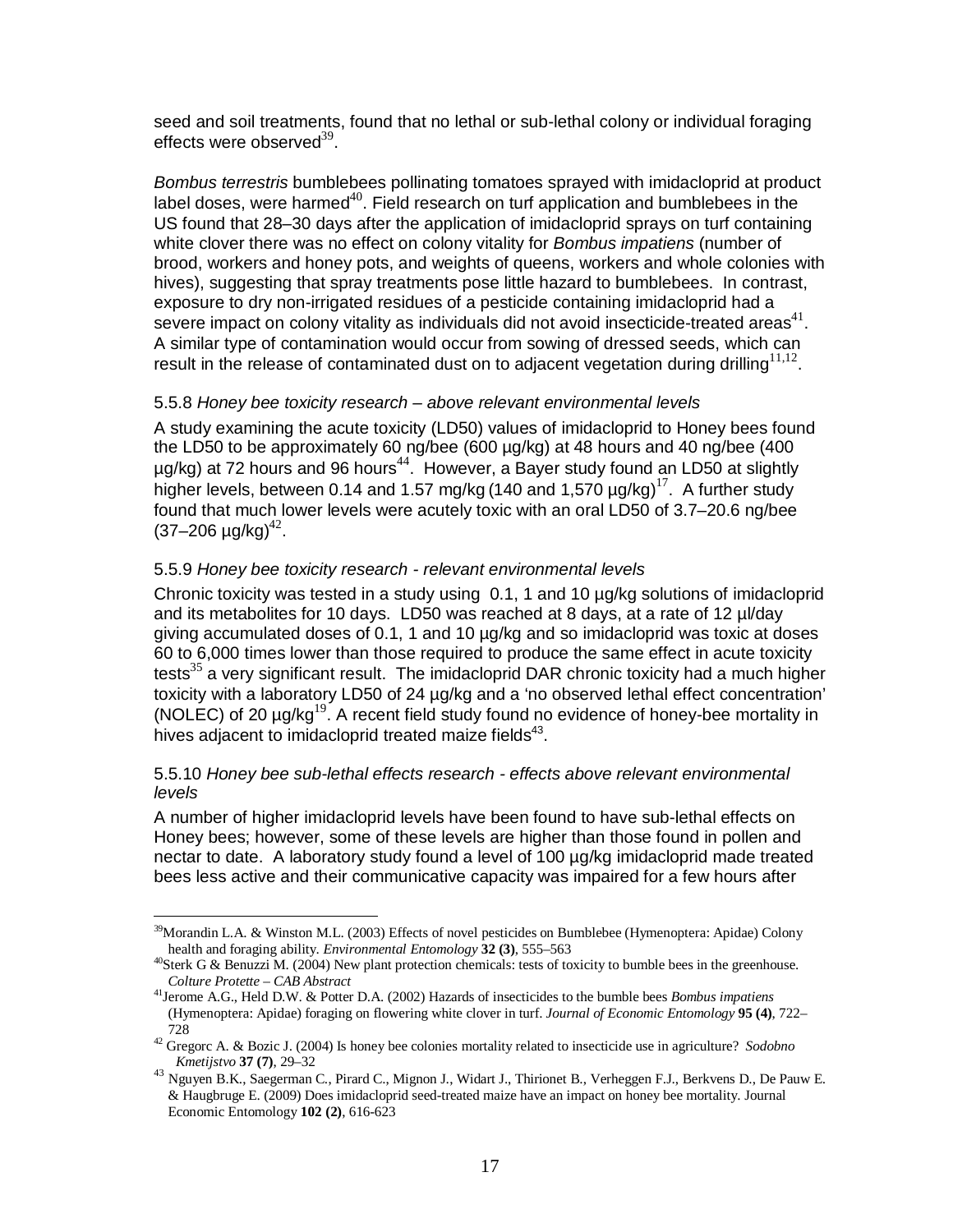treatment, potentially leading to a decline in social behaviour<sup>44</sup>. More detailed research examining imidacloprid effects on neuronal metabolism found it exerted a facilitatory or inhibitory effect depending on the dose<sup>45</sup>. In another study, feeding sugar solutions of 24 µg/kg of imidacloprid resulted in a reduction in the foraging activity on the food source as  $\sim$   $\frac{1}{2}$  as a reduction in activity at the hive entrance<sup>46</sup>. The same research found imidacloprid to negatively affect learnt olfactory discrimination tasks as well as learning performances for proboscis extension response<sup>46</sup>. At 48 µg/kg imidacloprid was seen to affect syrup consumption and foraging activity<sup>47</sup>; similarly another study found that 50 µg/l of imidacloprid caused an increase in the foraging interval and at 1,200 µg/l caused abnormalities in the revisiting of feeding sites<sup>48</sup>. Another study found a similar result, with 20–100 µg/kg reducing foraging activity as well as causing other behavioural changes, such as affecting the trembling dancing that discourages other bees from foraging. At higher concentrations it reduced the effectiveness of the waggle dance as the information communicated became less precise, but no population effects were seen<sup>49</sup>. Also a Bayer study assessing concentrations as high as 20  $\mu$ g/kg used during the chronic toxicity tests had no adverse impact on colony development $1^7$ .

5.5.11 Honey bee sub-lethal effects research - effects at relevant environmental levels A larger number of research papers have found that imidacloprid is toxic to Honey bees at sub-lethal doses of between 0.1 and 20 µg/kg. At this point it affects their vital functions<sup>10,35,51</sup>. Recorded effects of environmentally relevant imidacloprid levels on Honey bees include: apathy, laboured breathing, a lack of co-ordination and convulsion<sup>50</sup>. Sub-lethal doses have been seen to alter the behaviour of foraging insects and 6  $\mu$ g/kg of imidacloprid induces a decrease in the proportion of active bees<sup>51</sup>. Foraging bees reduced their visits to a syrup feeder when it was contaminated with  $3\mu$ g/kg, this may be due to reduced effectiveness of the waggle dance<sup>48</sup>. A study administrating 30-minute oral treatment of 12 ng (0.012 µg) of imidacloprid found that olfactory learning performances were impaired, such as proboscis extension reflex

-

<sup>44</sup>Medrzycki P., Montanari R., Bortolotti L., Sabatini A.G., Maini S. & Porrini (2003) Effects of imidacloprid administered in sub-lethal doses on honey bee behaviour. Laboratory tests. *Bulletin of Insectology*. **56 (1)**, 59–62

<sup>&</sup>lt;sup>45</sup> Armengoud C., Lambin M., Gauthier M (2002) Effects of imidacloprid on the neural processes of memory in honey bees. Honey Bees. CABI Abstracts http://www.cababstractsplus.org/google/abstract.asp?AcNo=20053057361

<sup>&</sup>lt;sup>46</sup> Decourtye A., Devillers J., Cluzeau S., Mercedes C. & Pham-Delegue M.H. (2004) Effects of Imdiacloprid and Delamethrin on associative learning in honeybees under semi-field and laboratory coniditions. *Ecotoxicology and Environmental Safety* **57 (3)**, 410–419

<sup>47</sup> Ramirez-Romero R., Chaufaux J. & Pham-Delegue M.H. (2005) Effects of Cryl Ab protoxin, deltamethrin and imidacloprid on the foraging activity and the learning performances of the honeybee *Apis mellifera*, a comparative approach. *Apidologie* **36**, 601–-611

<sup>&</sup>lt;sup>48</sup> Yang E.C., Chuang Y.C., Chen Y.L. & Chang L.H. (2008) Abnormal foraging behaviour induced by sublethal dosage of imidacloprid in the honey bee (Hymenoptera: Apidae). *Journal of Economic Entomology* **101 (6)**, 1743– 1748

<sup>&</sup>lt;sup>49</sup> Kirchner W.H. (1999) Mad-bee disease? Sub-lethal effects of Imidacloprid (Gaucho) on the behaviour of honey bees. Association with of institute for bee research, 50 year anniversary 1949–1999 reports of the 46th seminar in Marburg, 23–25 March 1998. *Apidologie* **30**, 422–423

 $50$  Moise A., Marghitas L.A., Dezmirean D. & Man M.(2003) Research concerning the effect of Imidacloprid on honeybees (*Apis mellifera carpatica*). *Buletinul Universitatii de Stiinte Agricole si Medicina Veterinara Cluj-Napoca, Seria Zootehnie si Biotehnologii* **59**

<sup>51</sup> Colin M.E., Bonmatin J.M., Moineau I., Gaimon C., Brum S., & Vermandere J.P. (2004) A method to quantify and analyze the foraging activity of Honey Bees: Relevance to sub-lethal effects induced by systematic insecticides. *Archives of Environmental Contamination and Toxicology* **47 (3)**, 387–395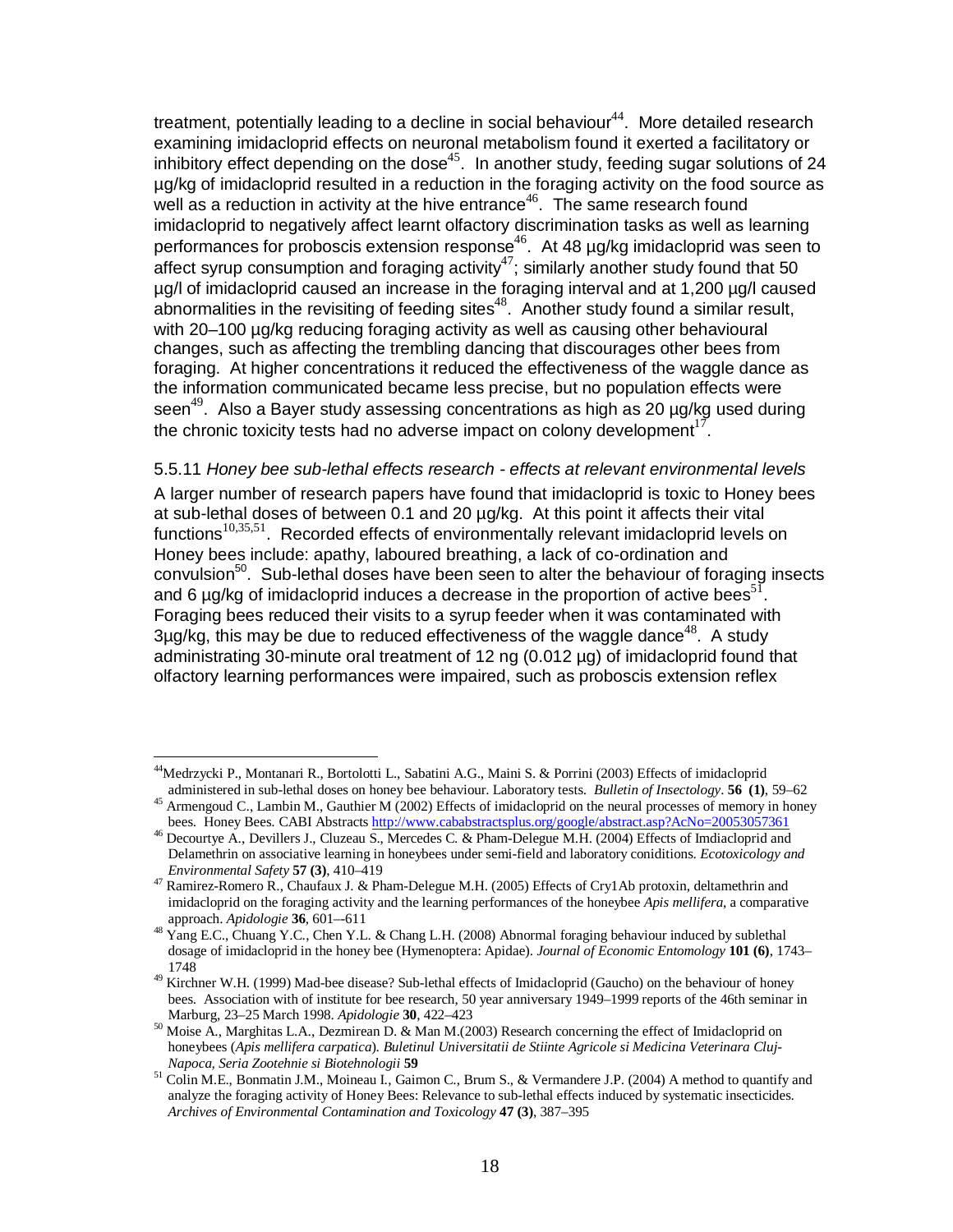procedure and the medium-term olfactory memory<sup>52</sup>. When comparing the amounts of imidacloprid consumed over the development period for different categories of bees (e.g.: nurses, workers, etc.), development periods varied from 5 to 90 days and consumption ranged from 3.8 to 0.5 ng (0.038 to 0.0005 µg), and so there is a wide consumption variation between different categories. The study found that some categories of Honey bees are potentially exposed to lethal and sub-lethal doses of  $imidaclopid<sup>53</sup>$ . Another study found imidacloprid levels of 10  $\mu$ g/kg within pollen cakes caused a 20% reduction in the number of brood cells, and so consumption was negatively affecting nurse bees or contaminating brood food<sup>54</sup>. A study of hives that were close to sunflowers treated with Gaucho® (contains imidacloprid) were studied and five out of the 12 hives tested contained imidacloprid concentrations above 5 µg/kg, considering degradation rates this level could be as high as 10  $\mu$ g/kg when consumed<sup>42</sup>. The hives contaminated with imidacloprid were also infected with two parasites a mite, Varroa destructor, and a microsporidian, Nosema apis. The study could not rule out a connection between the insecticide and increased parasites and disease. It was thought that hives with imidacloprid above 5 µg/kg could be severely impacted and suffer colony death $42$ . Another study showed that residues of imidacloprid were present in 69% of 125 bee colonies sampled. Of these, 11 samples had imidacloprid levels quantified and had values ranging from 1.1 to 5.7  $\mu$ g/kg<sup>55</sup>. A Bayer study, using four independent research facilities tested Honey bees exposed to levels found in the environment, at 0.1, 1.0 and 10 µg/l 50% sucrose solution spiked with imidacloprid and its plant metabolites for 10 days and found no increase in treatment-related mortality or behavioural abnormalities 56 .

## **6.0 Clothianidin**

<u>.</u>

Clothianidin is another neonicotinoid but the scientific research available for clothianidin is not as extensive as for imidacloprid. Clothianidin has an aerobic soil metabolism of 148 to 1,155 days. A summary of information regarding this neonicotinoid and its use in the UK is detailed below.

#### **6.1 UK available products**

Currently five products containing clothianidin are registered for use in the UK; these are: Deter, Poncho, Poncho Beta, Raxil Deter and Redigo Deter for crops<sup>88</sup>. These products are used on the following crops; barley (winter, seed), durum wheat (seed), oats (winter, seed), rye (seed), triticale (seed), wheat (winter, seed), forage maize, grain maize, sweetcorn, fodder beet (seed), sugar beet (seed). For sugar beet betacyfluthrin/clothiandin accounts for 5% for the area grown; however, as with imidacloprid

 $52$  Decourtye A., Armengaud C., Renou M, Devillers J., Cluzeau S., Gauthier M., & Pham-Delegue M.H. (2004) Imidacloprid impairs memory and brain metabolism in the honeybee (Apis mellifera L.) *Pesticides Biochemistry and Physiology* **78**, 83–92

<sup>53</sup> Rortais A., Arnold G., Halm M.P. & Touffet-Briens F. (2005) Modes of Honey bees exposure to systemic insecticides: estimated amounts of contaminated pollen and nectar consumed by different categories of bees. *Apidologie* **36**, 71–83

<sup>&</sup>lt;sup>54</sup> Rose R., Dively G.P. & Pettis J. (2007) Effects of Bt corn pollen on honey bees: emphasis on protocol development. *Apidologie* **38**, 368–377

<sup>&</sup>lt;sup>55</sup> Chauzat M.P., Faucon J.P., Martel A.C., Lachaize J., Cougoule N. & Aubert M. (2006) A survey of pesticide residues in pollen loads collected by honey bees in France. *Apiculture and Social Insects* **99 (2)**, 253–262

<sup>&</sup>lt;sup>56</sup> Schmuck R. (2004) Effects of a chronic dietary exposure of the Honeybee Apis mellifera (Hymenoptera: Apidae) to Imidacloprid. *Archives of Environmental Contamination and Toxicology* **47 (4)**, 471–478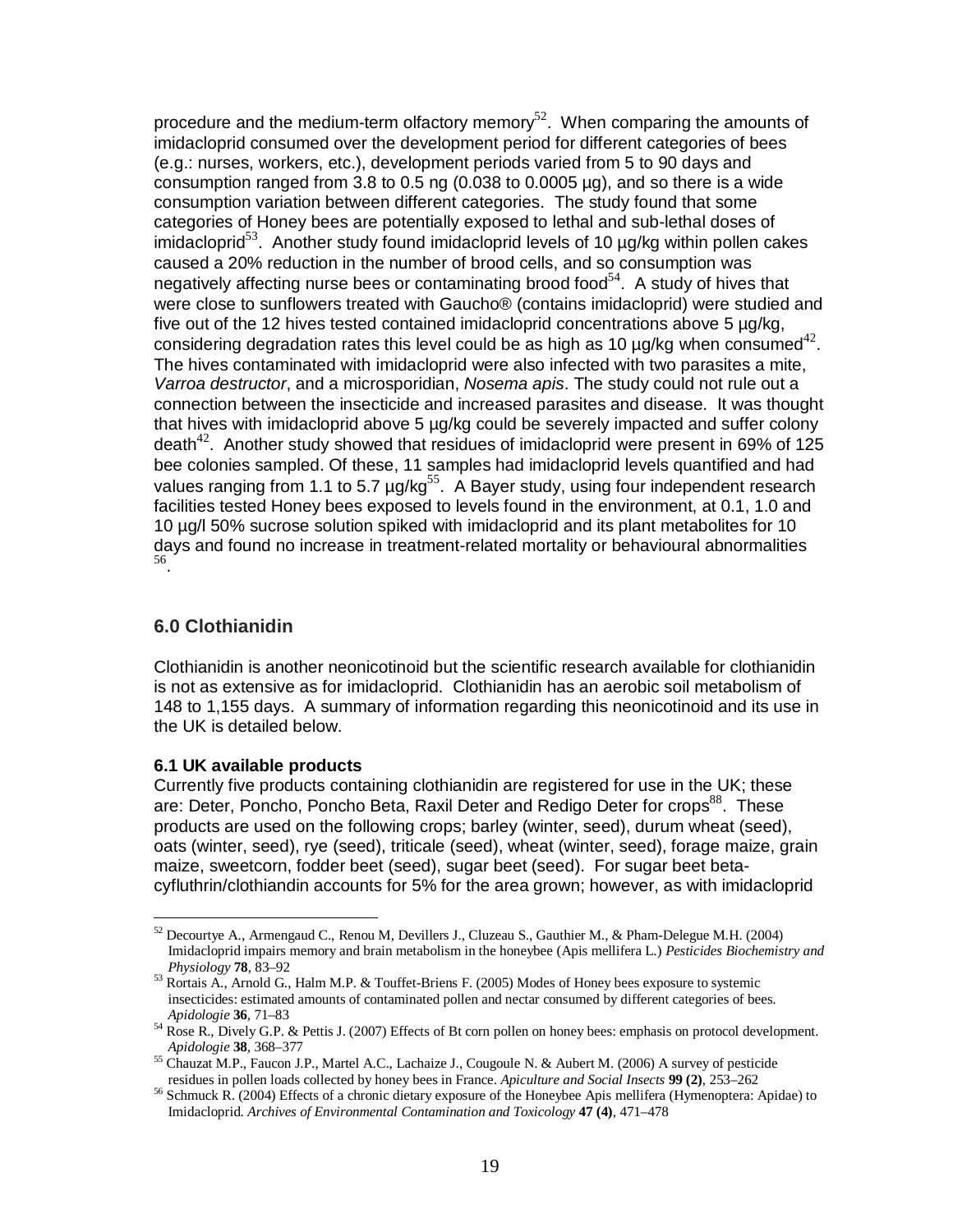it is only flowering crops that result in pollen and nectar residues and clothianidin is currently only applied to wind-pollinated and non-flowering insect-pollinated crops. However, contamination of the wider environment may occur during sowing and could affect other non-target species such as pollinators, this impact has been seen with other neonicotinoid systemic pesticides $11,12$  and so could be a contamination route for other pesticides used as seed dressings.

#### **6.2 EU Draft Assessment Report**

The acute oral and contact toxicity tests had very high hazard quotients of 4,947–20,580 for acute oral toxicity and 424–1,762 for acute contact toxicity, again showing an unacceptable level of risk for spraying. For dressed seeds, which are most applicable to the UK crop products, all field and semi-field experiments showed no test-related impacts; although mortalities did occur in a large proportion of the tests, they were deemed to be not test-related $57$ . An independent review by a Honey bee expert<sup>58</sup> of the test process for clothianidin noted that the test methods used colonies of 500 bees to assess the egg-laying capacity of queens. It noted that with queens continually laying up to 1,000 eggs per day, colonies would likely be much larger than this and so the colony size utilised is inadequate to assess whether egg-laying capacity is impaired<sup>58</sup>.

#### **6.3 Research**

<u>.</u>

There is very little independent research; however, one study has examined bumblebees, studying colonies exposed to clothianidin at 6 µg/l, representing the highest level found in field pollen, and at a higher level of 36 µg/l. Clothianidin did not affect newly emerged worker weights, the amount of brood or the number of workers, males and queens at either dose, and the study concluded that residue from seed-treated canola (oilseed rape) would not effect the health of bumblebee colonies $^{59}$ .

For Honey bees, a laboratory-based feeding experiment by Bayer found an LD50 dose of 3.9  $\mu$ g<sup>60</sup>; and at a dose of 0.016  $\mu$ g active substance (a.s.)/bee, or higher, bees rejected spiked sucrose solution. As a consequence the study recommended that clothianidin should be classified as highly toxic to Honey bees. A US government document states the LD50 for clothianidin as >0.0439 µg/bee and that it has the potential to cause toxic chronic exposure to Honey bees through the translocation of residues in nectar and pollen. The document also states that the effects of this toxic chronic exposure may include lethal and/or sub-lethal effects to larvae and also reproductive effects on the queen; therefore a full life-cycle study is required<sup>61</sup>. In a short 3-week field experiment, flowering canola seeds (oilseed rape) were treated with clothianidin, after which colonies were tested in the laboratory. During this time no effect was seen on Honey bee mortality, worker longevity or brood development, or on weight or honey yields of colonies. In addition the residues of clothianidin found on the crop were 8- to

<sup>57</sup> Draft Assessment Report: Initial risk assessment provided by the rapporteur Member State Belgium for the existing active substance Clothianidin

<sup>58</sup> Kievits J. (2007) Bee gone. *Pesticide News* **76**, 3–5

<sup>59</sup> Franklin M.T., Winston M.L. & Morandin L.A. (2004) Effects of Clothianidin on *Bombus impatiens* (Hymenoptera: Apidae) colony health and foraging ability. *Journal of Economic Entomology* **97 (2)**, 369–373

<sup>60</sup>Schmuck R. & Keppler J. (2003) Clothianidin – Ecotoxicological profile and risk assessment. *Pflanzenschutz-Nachrichten Bayer* **56 (1)**, 26–58

<sup>61</sup>EPA (Environmental Protection Agency) Pesticide Fact Sheet for Clothianidin, May 30 2003, Office of Prevention. Pesticides and Toxic Substances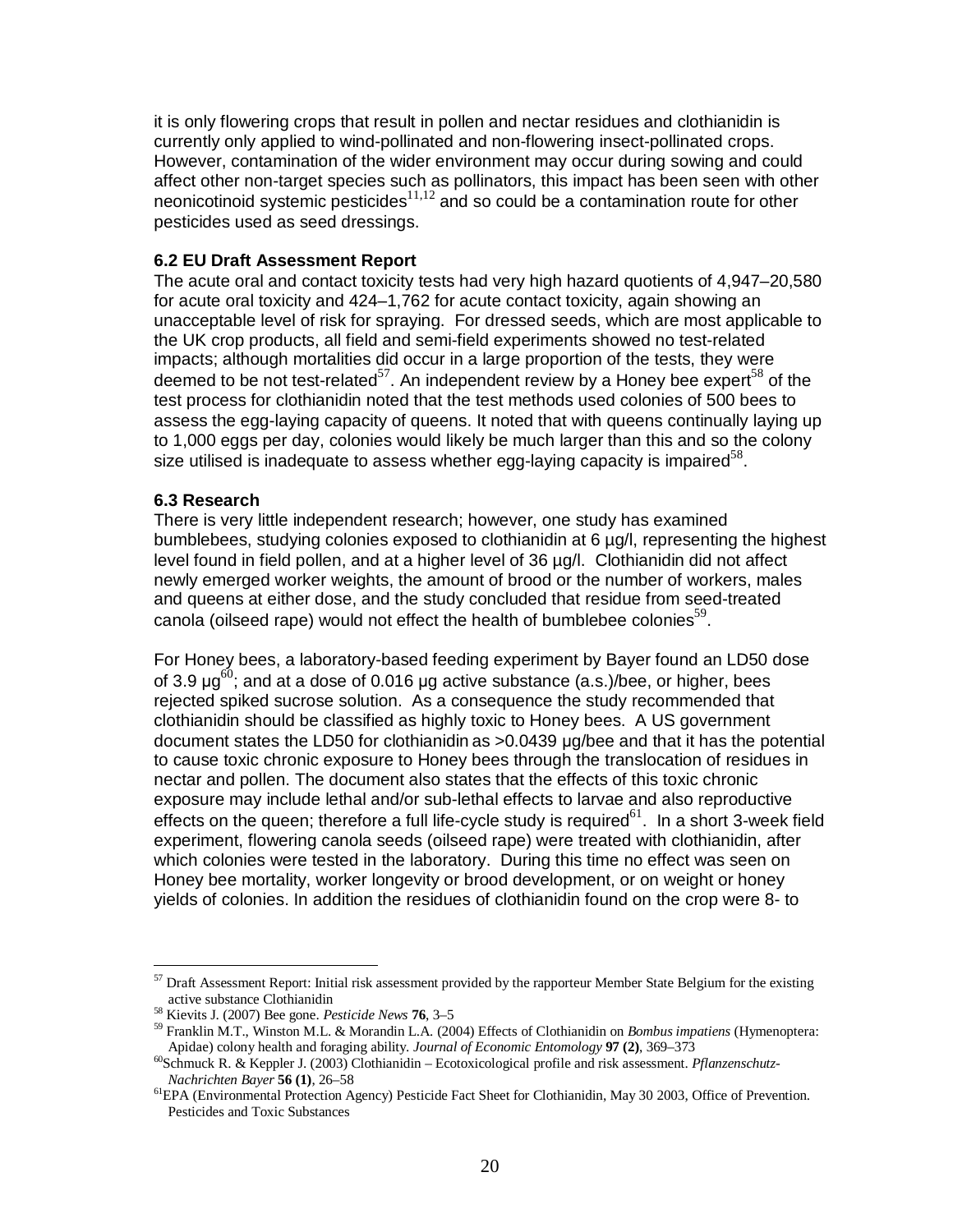22-fold below the reported 'no observable adverse effects concentration', no residues were found in the bee wax and no adverse effects were witnessed on overwintering<sup>62</sup>.

## **7.0 Fipronil**

### **7.1 UK available products**

Another systemic pesticide that acts on the nervous system of insects is fipronil; there are four registered products in the UK containing fipronil. These are: Regent 1GR, Regent 1GR, Vil-Nil and Vil-Nil (Certis Europe), all of which are used for ornamental plant production (container-grown).

## **7.2 EU Draft Assessment Report**

The EU DAR showed a high level of risk for acute toxicity, but none of the field and tunnel testing indicated a risk to Honey bee survival, foraging activity or colony status from either soil or seed treatments. Like imidacloprid there were issues with detection levels being high at 1  $\mu$ g/kg<sup>63</sup>. An independent review<sup>64</sup> of the test process for fipronil noted that the Toxicity Exposure Ratio (TER) is based on the amount of nectar a bee is exposed to being 20 µl (25 mg); however, foraging and hive bees can consume between 100 and 900 mg in five days. This gave a much higher TER with bees consuming half the LD50 in just four days. Also noted were tunnel tests where the tunnels were only 10 metres long and not long enough to assess impacts on direction learning as only eyesight and smell is used at these short distances.

### **7.3 Research**

<u>.</u>

There is very limited independent research for fipronil. French research on 125 Honey bee colonies found fipronil residues in 10 samples at an average concentration of 1.2  $g/kg<sup>55</sup>$ . Another study found that a daily dose of fipronil at a rate of 0.1 ng/bee caused the death of all tested bees within a week and at 0.01 ng/bee they spent more time immobile in field apparatus and ingested significantly more water; and fipronil-treated bees' sensory abilities were affected<sup>65</sup>. One study on Honey bees observed a significant reduction in sucrose sensitivity for the dose of 1 ng/bee (0.001 µg/bee) 1 hour after application. A lower fipronil dose of 0.5 ng/bee (0.0005 µg/bee) impaired olfactory learning of the Honey bees. It was concluded that the olfactory memory process and sucrose perception of Honey bees is vulnerable to sub-lethal doses of fipronil<sup>66</sup>.

 $62$ Cutler C.G. & Scott-Dupree C.D. (2007) Exposure to Clothianidin seed-treated Canola has no long-term impact on honey bees. *Journal of Economic Entomology* **100 (3)**, 765–772

<sup>&</sup>lt;sup>63</sup> Draft Assessment Report: Initial risk assessment provided by the rapporteur Member State Germany for the existing active substance Fipronil

<sup>64</sup> Kievits J. (2007) Bee gone. *Pesticide News* **76**, 3–5

<sup>65</sup> Aliouane Y., El Hassani A.K, Gary V., Armengaud C., Lambin M. & Gauthier M. (2009) Subchronic exposure of honeybees to sublethal doses of pesticides: Effects on behaviour. *Environmental Toxicology and Chemistry* **28 (1)**, 113–122

<sup>66</sup>Hassani A.K.E., Dacher M., Gauthier M. & Armengaud C. (2005) Effects of sub-lethal doses of fipronil on the behaviour of the honeybee (*Apis mellifera*). *Pharmacology Biochemistry and Behaviour* **82 (1)**, 30–39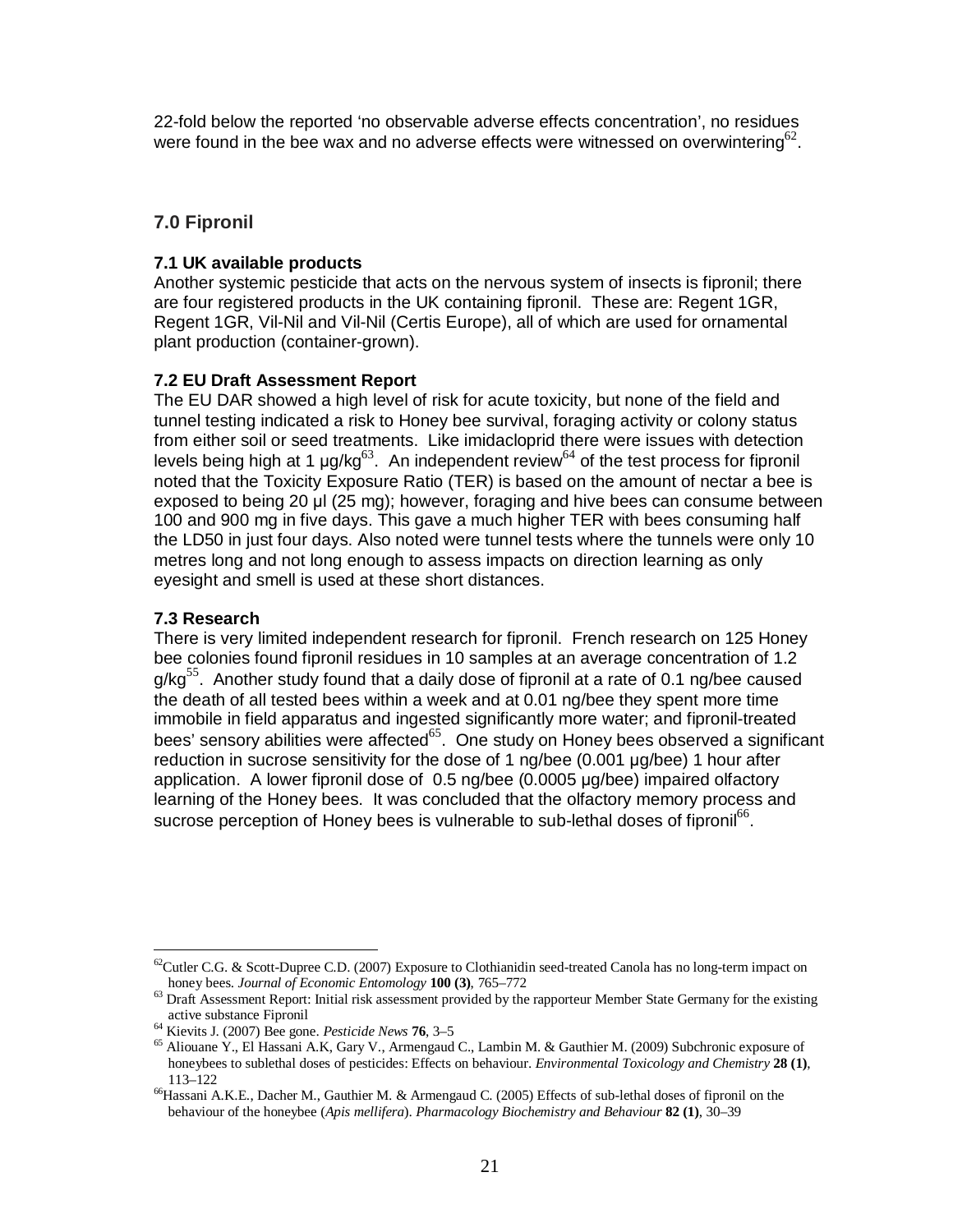# **8.0 Acetamiprid**

### **8.1 UK available products**

Acetamiprid is present in eight products sold in the UK, including: Bugclear Ultra, Bugclear Ultra for Pots, Bugclear Ultra for Ready to Use, Bugclear Ultra Gun!, Bugclear Ultra Vine Weevil Killer and Gazella. These products are used on house plants, ornamental garden plants, apple, aubergine (indoor), cherry, ornamental plant production (outdoor), ornamental plant production (indoor), pear, pepper (indoor), plum, tomato (indoor).

### **8.2 Research**

Independent research has found that acetamiprid has negative effects on Honey bee behaviour at sub-lethal doses in sucrose, by impairing long-term learning at 0.1 µg/bee and increasing locomotive activity at 0.1 µg/bee. In the same study an increasing antennal stimulation to sucrose at 1  $\mu$ g/bee<sup>68</sup> was observed and in another study an increased responsiveness to water was witnessed at 0.1  $\mu$ g/bee<sup>65</sup>.

# **9.0 Thiacloprid**

### **9.1 UK available products**

Thiacloprid is present in nine UK products: Agrovista Reggae, Baby Bio House Plant Insecticide, Biscaya, Calypso, Exemptor, Provado Ultimate Bug Killer Ready to Use, Provado Vine Weevil Killer 2, Standon Zero Tolerance and Ultimate Bug Killer Ready to Use. It is used on crops including: apple, herb (outdoor), herb (indoor), house plant, ornamental garden plants, combining pea, mustard, oilseed rape, potato (seed), potato (ware), vining pea, wheat, aubergine (indoor), cane fruit and bush fruit, cherry, courgette (indoor), cucumber (indoor), leaf brassica, lettuce (outdoor use only), pepper (indoor), tomato (indoor) and ornamental plant production.

### **9.2 Research**

Bayer research found that thiacloprid had no adverse effect on earthworms at its maximum proposed use rates and was of limited risk to non-target arthropods $67$ . It also found that the LD50 for oral consumption by Honey bees was between 4.1 and 17.9 µg a.s./bee, the research concluded that at proposed application rates thiacloprid had a low toxicity to Honey bees and so a reasonable level of risk to bees<sup>67</sup>.

## **10.0 Thiamethoxam**

### **10.1 UK available products**

Seven products are registered for use in the UK: Actara, Bug Attack Granules, Bug Attack Liquid Concentrate, Bug Attack Quick Sticks, Bug Attack Ready to Use, Centric and Cruiser SB. These products are used on a number of different crops including: potato, potato (seed crop), house plant (container-grown), ornamental garden plants (indoor, container-grown), house plant, house plant (container-grown), apple, pear, fodder beet (seed) and sugar beet (seed).

<sup>&</sup>lt;u>.</u> <sup>67</sup> Schmuck R. (2001) Ecotoxicological profile of the insecticide thiacloprid. *Pflanzenschutz-Nachrichten Bayer* **54 (2)**, 161–184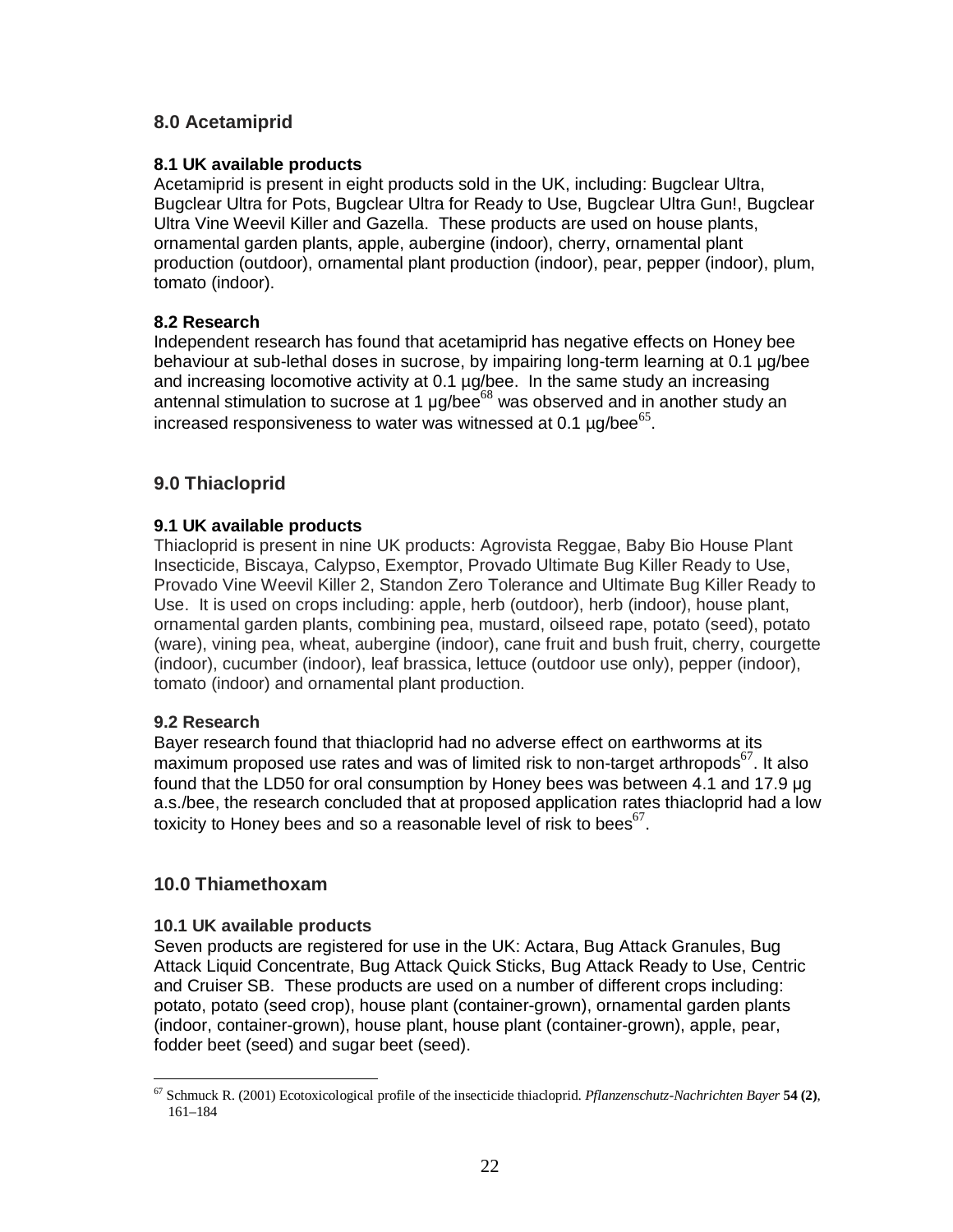### **10.2 Research**

Thiamethoxam at field doses was found to be harmful to bumblebees (Bombus terrestris) in a study on tomato plants<sup>40</sup>. Other studies found this chemical to have no significant impact: for Honey bees sub-lethal doses of thiamethoxam at 0.1, 0.5 and 1  $\mu$ g/bee were found to have no effect on behaviour<sup>68</sup>; also no effect on bumblebees used in tomato pollination when applied at 200 g active ingredient (a.i.) /ha<sup>69</sup> and no effect on bumblebee broods at 150 and 161 g a.i./ha $^{70}$ .

# **11.0 Other issues**

<u>.</u>

Concern has been expressed in regard to the effects of combining neonicotinoids with fungicides; one study found that in combination with fungicides the toxicity of neonicotinoids to Honey bees increased for both acetamiprid and triflumizole this was as much as 1,141-fold<sup>71</sup>. Neonicotinoids such as imidacloprid are combined with fungicides in seed dressing but no research has been done on the effect of mixing these substances so this area needs further research. In tests on other pesticides significant differences have been found between the susceptibilities of bee colonies tested. This is due to other factors having permanent or semi-permanent effects on their susceptibility. It is unclear whether these factors were genetic or environmental<sup>72</sup>, but this colony variation could help in explaining some of the differences in results outlined in this report.

# **12.0 Global perspective of neonicotinoids and fipronil use and bans**

In France imidacloprid-based insecticides have been banned from use on sunflower, maize and oilseed rape crops, because of their potential effects on bees. The French government has also banned six fipronil insecticides, because of their suspected impact on bees. The Advisory Commission on Pesticides for France (Commission de Toxiques) was charged to evaluate the impact of pesticides, and, after reviewing studies on Gaucho® (an imidacloprid-based BAYER product), it published the following three comments:

- 1. The examined data does not allow for a conclusion of the indisputable effect of imidacloprid or its metabolites on bees' production of honey.
- 2. Conversely, it is not possible to totally exclude the effect of imidacloprid and its metabolites, taking into account the toxic effects of minute doses, doses that are in keeping with those concentrations potentially present in the plants during the period of harvest.

<sup>68</sup> El Hassani A.K., Dacher M., Gary V., Lambin M., Gauthier M. & Armenqaud C. (2008) Effects of sub-lethal doses of acetamiprid and thiamethoxam on the behaviour of honeybee (*Apis mellifera*). *Archives of Environmental Contamination and Toxicology* **54 (4)**, 653–661

<sup>&</sup>lt;sup>69</sup> Alarcon A.L., Canovas M., Senn R. & Correia (2005) The safety of thiamethoxam to pollinating bumblebees (*Bombus terrestris* L.) when applied to tomato plants through drip irrigation. *Communications in Agricultural and Applied Biological Sciences.* **70 (4)**, 569–579

 $70$  Sechser B. & Freuler J. (2003) The impact of thiamethoxam on bumblebee broods (Bombus terrestris L.) following drip application in covered tomato crops. *Anzeiger fur Schallingskunde*. **76 (3)**, 74–77

 $71$  Iwasa T., Motoyama N., Ambrose J.T. & Roe M. (2004) Mechanism for the differential toxicity of neonicotinoid insecticides in the honey bee, *Apis mellifera*. *Crop Protection* **23 (5)**, 371–378

<sup>72</sup> Tahori A.S., Sobel Z. & M. Soller (1969) Variability in insecticide tolerance of eighteen honey-bee colonies. *Entomologia Experimentalis et Applicata* **12 (1)**, 85–98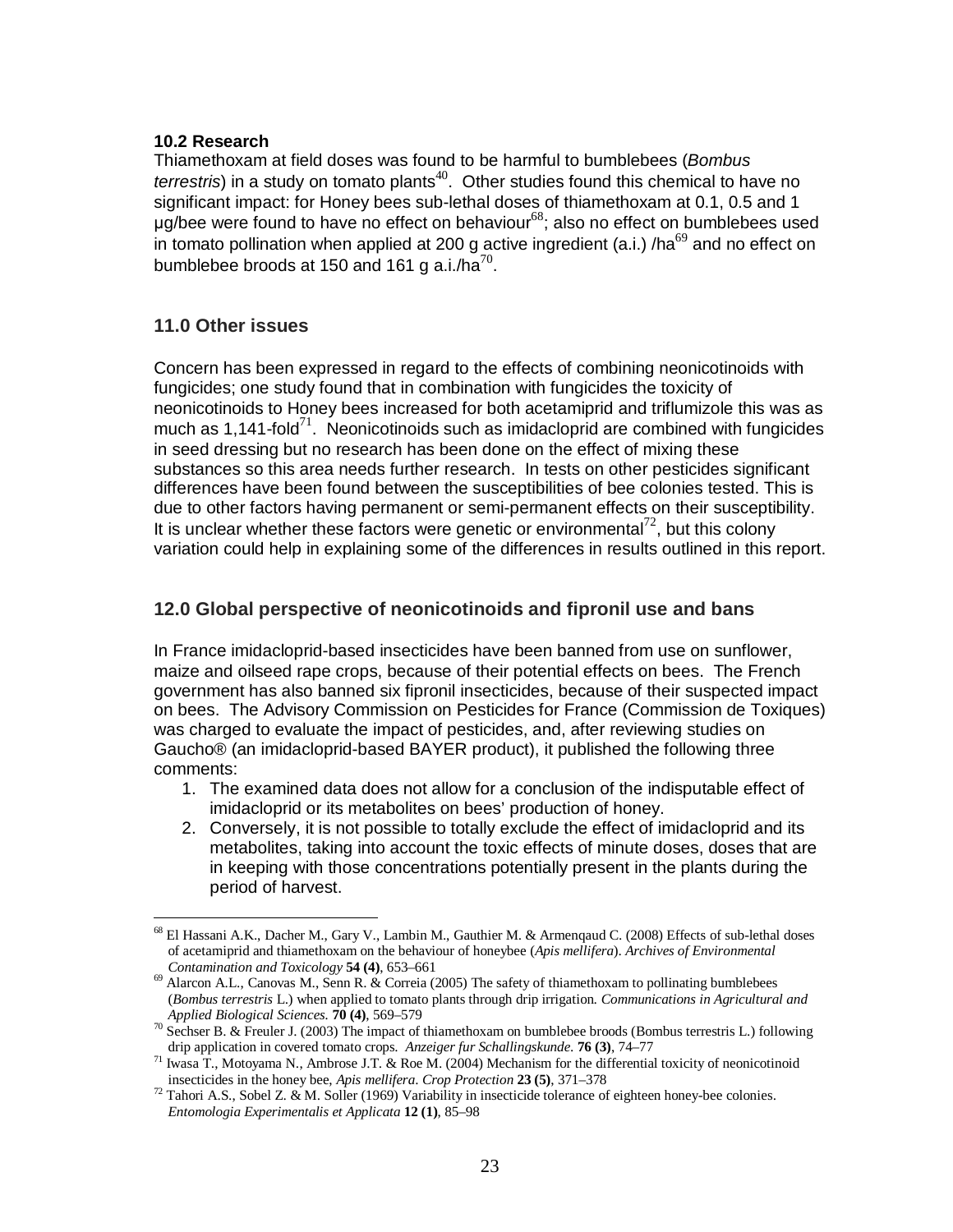- 3. That complementary research should be undertaken to clarify the following points:
	- a. The metabolism of the product in parts of the plant accessible to bees
	- b. The limit of the toxicity of the product and its metabolites for bees and the quantities present
	- c. The persistence of imidacloprid in the soil and its presence in crops that have not been treated $^{73}$ .

Germany has banned all neonicotinoid-based insecticides because of massive bee deaths<sup>74</sup>. This was caused by a pollution incident where the application rate of clothianidin was increased to deal with a high level of infestation of western corn rootworm. As a result the chemical had not bound properly to the maize seeds and, during sowing, dust was created containing clothianidin, which drifted onto and contaminated flowering plants, exposing foraging Honey bees to clothianidin. Neonicotinoids have remained banned in Germany because of a lack of clarity about to what extent and how bees come into contact with these chemicals, and because of new findings suggesting plant products consumed by bees may increase risk. In Italy the government has taken a precautionary measure and suspended the use of products containing imidacloprid, clothianidin, fiprinol, and thiamethoxam to be used on oilseed rape, sunflower and sweetcorn because of their potential impact on bees, and is to start a research programme to further investigate the recent bee death witnessed in the country<sup>75</sup>. Also, in Slovenia, sales of both clothianidin and imidacloprid have been banned. There have also been similar concerns over imidacloprid in Canada. Prince Edward Island beekeepers have reported serious losses of bees since 1995; thought to be linked to residues from imidacloprid. The potatoes on the island have been treated with soil applications of Admire (imidacloprid) to prevent Colorado potato beetle. It is believed that imidacloprid had accumulated in the soil through rotational clover and canola crops which contained sub-lethal residues of imidacloprid in the pollen and nectar. However, a comprehensive study looking at imidacloprid levels in plants and hives in this area did not find detectable levels of the chemical above 2  $\mu q/kg$  (level of detection) $^{76}$ .

# **13.0 Discussion**

## **13.1 Imidacloprid**

Research results on the toxicology of imidacloprid shows a range of concentrations of imidacloprid having a range of impacts on non-target invertebrates<sup>22,23,24,34,35,37,40,41</sup> ,46,48,49,51,53,54,61,etc.. The most significant result is that very low levels of imidacloprid have significant sub-lethal impacts on bees<sup>37,40,46,48,49,50,51,53,54</sup>, by altering behaviour and causing bee deaths through chronic toxicity, see Appendix 1. These low levels are environmentally relevant and relate to residues levels found in the pollen and nectar of

<sup>&</sup>lt;u>.</u> <sup>73</sup> http://www.apiservices.com/articles/us/gaucho/manifestation\_paris\_us.htm

<sup>&</sup>lt;sup>74</sup> The Federal Office of Consumer Protection and Food Safety (BVL) website –- Authorisations for neonicotinoids are still suspended due to the hazards to bees:

http://www.bvl.bund.de/cln\_027/nn\_496790/sid\_FFE204596E8096E5D0F6C6B9E657F9EA/EN/08\_\_PresseInfothe k engl/01 Presse und Hintergrundinformationen/PI Maissaatgut Mesurol engl.html nnn=true

<sup>75</sup> Italian Government press release on neonicotinoid ban http://www.ministerosalute.it/

<sup>76</sup> Rogers R.E.L & Kemp R.K. (2003) Imidacloprid, potatoes, and honey bees in Atlantic Canada: Is there a connection? *Bulletin of Insectology* **56 (1)**, 83–88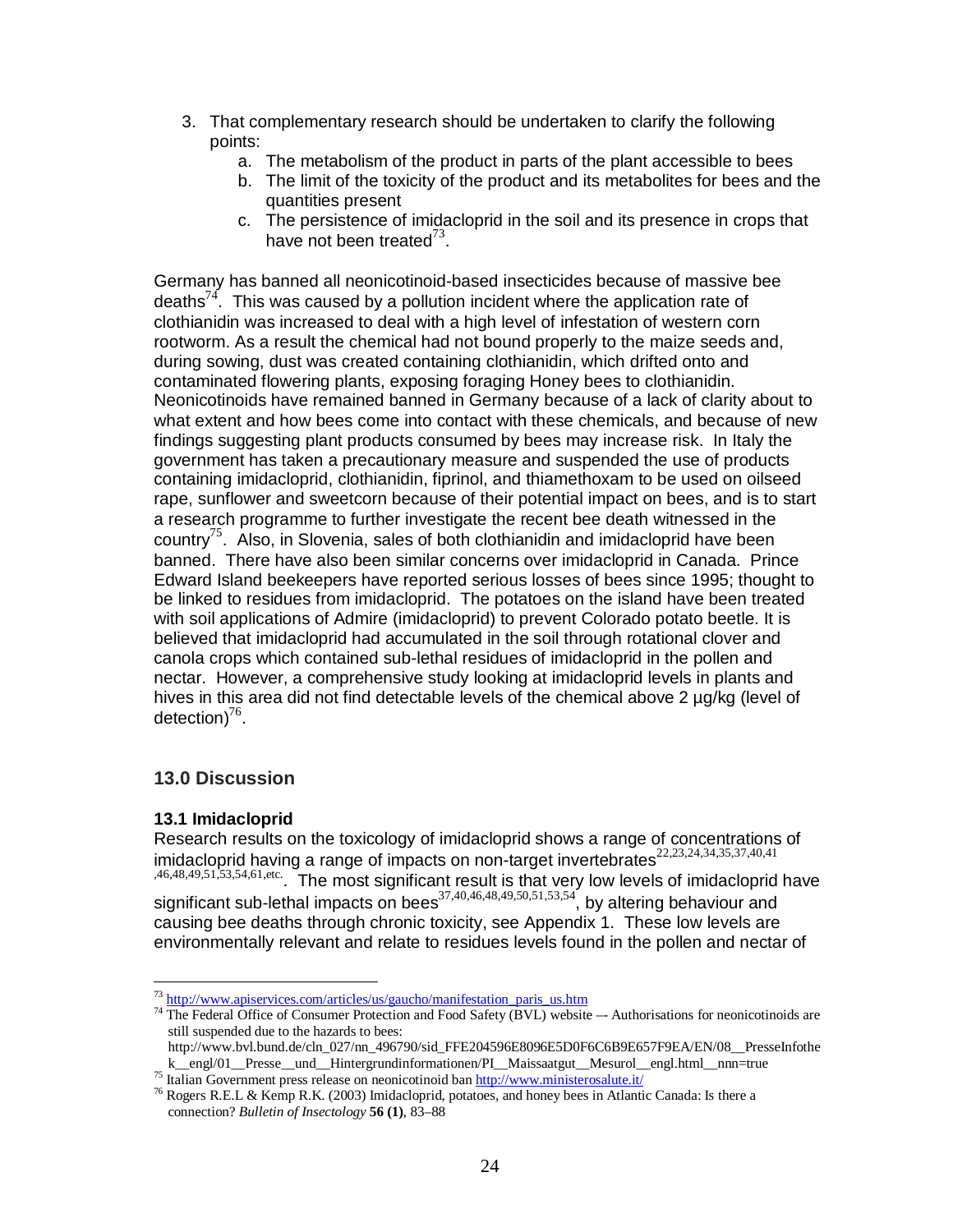plants grown using imidacloprid treated seeds. These results are from independent research which achieved results with a higher sensitivity than those collected through the EU DAR. The higher sensitivity of independent research and the evidence they show of imidacloprid risk to bees has been noted by many studies $^{77,78}$ . There are a significant number of research projects showing harmful impacts to both Honey bees<sup>35,39,46,48,49,51,53,54</sup> and bumblebees<sup>37,40</sup> at environmentally relevant levels mainly in studies of chronic toxicity and sub-lethal impacts of imidacloprid. These are two main areas with no standard test method which are significant for invertebrates particularly social insects. This difference between independent research and the DAR calls into question the effectiveness of the current European regulations in assessing the impacts of systemic pesticides and sub-lethal effects. The evidence presented here suggests that the DAR has failed to accurately assess the active substance imidacloprid and its impacts when used as a seed dressing. Imidacloprid is now present and widely used in the UK countryside as a seed dressing, most commonly on oilseed rape crops; see Appendix 3 for a table of approved products.

The mix of results in relation to imidacloprid concentrations may be related to hive susceptibility with more vulnerable or stressed hives having a greater sensitivity to insecticide impacts; another possibility is species sensitivity. Hive susceptibility could be related to genetic or environmental variables such as poor weather conditions, drought, food shortage, disease or parasites<sup>72,</sup> (Darvill pers. commun.).

There has been insufficient consideration of other potential contamination routes beyond the crop plant itself. Research has shown that areas adjacent to sowing can be contaminated through dust during drilling<sup>11,12</sup>. This method of contamination was not fully considered during the DAR and a Bayer research report found conflicting results regarding this route of contamination<sup>13</sup>. Other areas of potential contamination that have not been investigated either by the neonicotinoid DARs or by independent research are transferral of contaminants through soil to non-crop plants and weeds within the treated field; and also the drinking of contaminated plant guttation water by bees and other nontarget invertebrates has not been properly investigated.

Aquatic environments can be contaminated through runoff; aquatic invertebrates such as mayfly are very sensitive to imidacloprid contamination, with low levels present in the environment resulting in reduced reproductive success $^{21,22,23}$ .

In the amenity sector, nurseries and private garden products contain imidacloprid and are available as sprays, seed dressings and soil application products<sup>18</sup>, making imidacloprid available again through pollen and nectar, as well as through direct contact. Direct contact impacts through sprays can be mitigated by spraying early in the morning before pollinators are active, but this is difficult to regulate, particularly for amenity, nurseries and private garden products. Also research has shown non-irrigated sprays to be particularly toxic to bumblebees<sup>41</sup>. Research within the DAR generally focuses on

<u>.</u>

Maxim L. & Sluijs (2007) Uncertainty: Cause or effect of stakeholders' debates? Analysis of a case study: The risk for honeybees of the insecticide Gaucho®. *Science of the Total Environment* **376**, 1–17

<sup>78</sup> SCT (Scientific and Technical Committee for the Multifactor Study of the Honeybee Apiaries Decline). Imidaclopride utilisé en enrobage de semences (Gaucho®) et troubles des abeilles, rapport final. Paris: Ministère de l'Agriculture, de la Pêche et des Affaires Rurales; 2003. Available at: http://www.agriculture.gouv.fr/spip/IMG/pdf/rapportfin.pdf.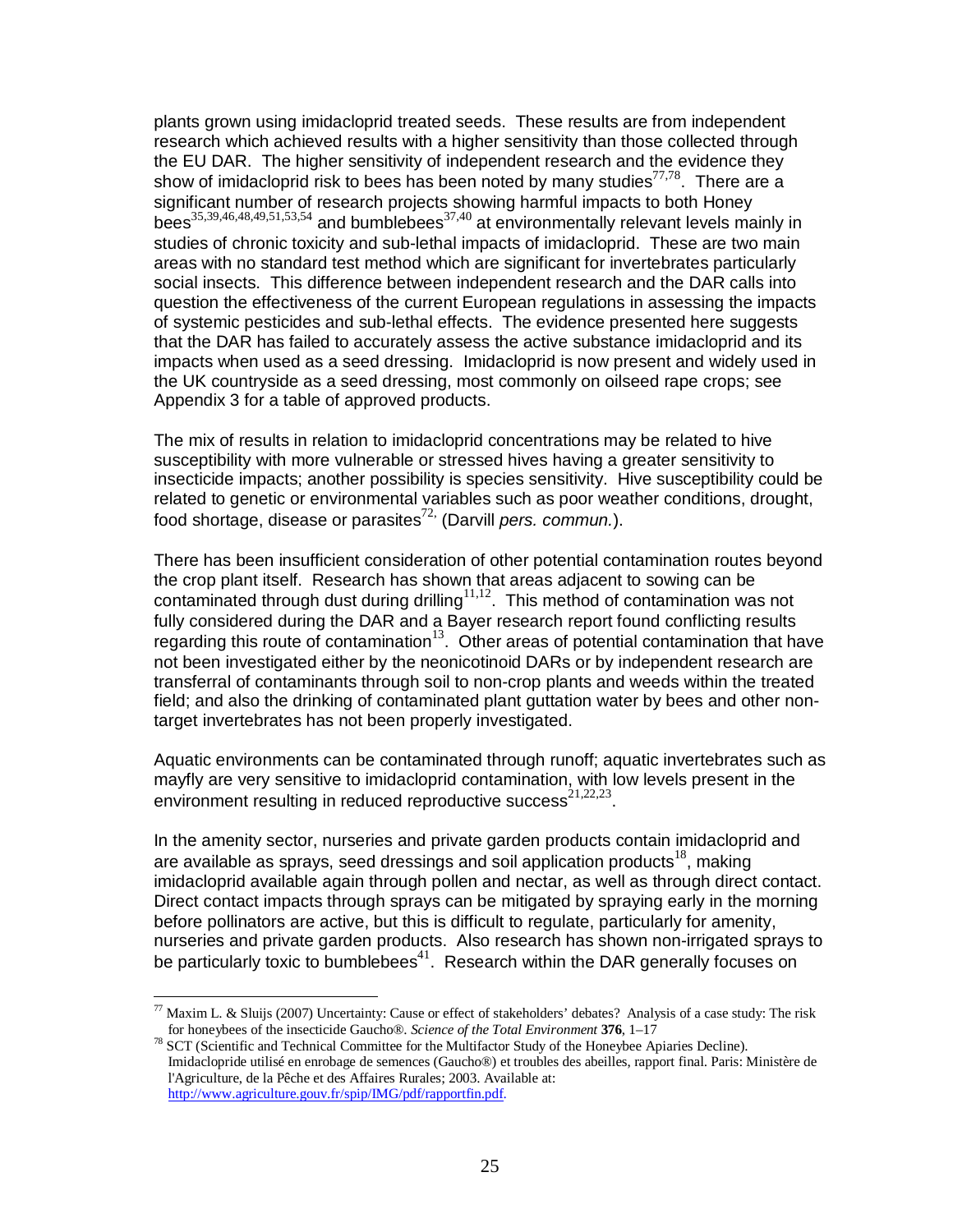use in the agricultural systems; however, the variety of plant types treated in the amenity and amateur sector is much greater, which could lead to a new suite of exposure levels that are not as well considered as crop plants.

#### **13.2 Other neonicotinoids and fipronil**

Clothianidin research is limited but what does exist is part of the Clothianidin DAR; the Honey bee research conducted in the DAR has been called into question by a review from a Honey bee expert as it was inadequate to fully assess the effect of Clothianidin on Honey bees<sup>58</sup>. Clothianidin is not used on any insect-pollinated flowering cereal or root crop plants, but there may be contamination of the wider countryside from dry residues during sowing. Exposure and the nature of that exposure from other crop types, e.g. fruits, ornamental plants etc., has yet to be thoroughly investigated; this is true for imidacloprid and all other neonicotinoids. There is also limited independent research for neonicotinoids other than imidacloprid and fipronil, so there is a lack of understanding of the levels present in the environment and the impact they might be having is unknown. The independent research that has taken place suggests these chemicals consistently alter bee behaviour $46,49,50,51$ , with the exception of thiamethoxam where studies showed no effect.

### **13.3 Assessing the assessment process**

One very notable thing is that the data collected by the  $DAR<sup>19</sup>$  conflicts with independent research and another is that there are a number of important areas of research not covered by the DAR. For example, the experiments carried out by the imidacloprid DAR were too short to pick up long-term effects on Honey bee colonies. One of the biggest effects that imidacloprid could have would be to reduce the queen's ability to lay down fat reserves and so reduce survival. This could not be assessed in a 4–6-week experiment (Darvill B., *pers. commun.*). Also in the winter, and at times, for instance, of drought stress, when hives are more susceptible to chemical effects, nectar sources are low and the honey becomes more concentrated $42$ , causing impacts not seen in good conditions. Winter bees and hive susceptibility are two areas of research not adequately covered by the DAR.

A report completed by the French Scientific and Technical Committee, 'For a multifactor study on the disturbance of bees: imidacloprid used in coating of seed (Gaucho) and the disturbance to bees', reviewed and validated current literature relating to the impact of imidacloprid on bees<sup>78</sup>. The results provided by these validated studies were used to evaluate the risks to bees; this was assessed using Predicted Exposure Concentration (PEC) together with Predicted No Effect Concentration (PNEC), and a range of scenarios were formed and assessed relating to different bee types and potential sources of contamination. The report concluded that, based on the current state of knowledge and the results from their scenarios, the PEC/PNEC relationships were demonstrating impacts including mortality in pollinators, behaviour disruption and winter mortalities. The report concluded that the coating of sunflower seeds with Gaucho® (active substance – imidacloprid) puts at risk bees of different ages, except for collectors making pollen balls. Corn seeds coated in Gaucho® are likely to lead to the mortality of nursing bees which would consequently lead to accrued mortality and weaken bee populations<sup>78</sup>. A translation of the summary of the report is in Appendix 4. They stated that the chronic exposure created by these products indicates that the European regulations need to provide a Hazard Quotient and threshold for systemic pesticides so that they can be thoroughly assessed. This issue is part of a study being undertaken as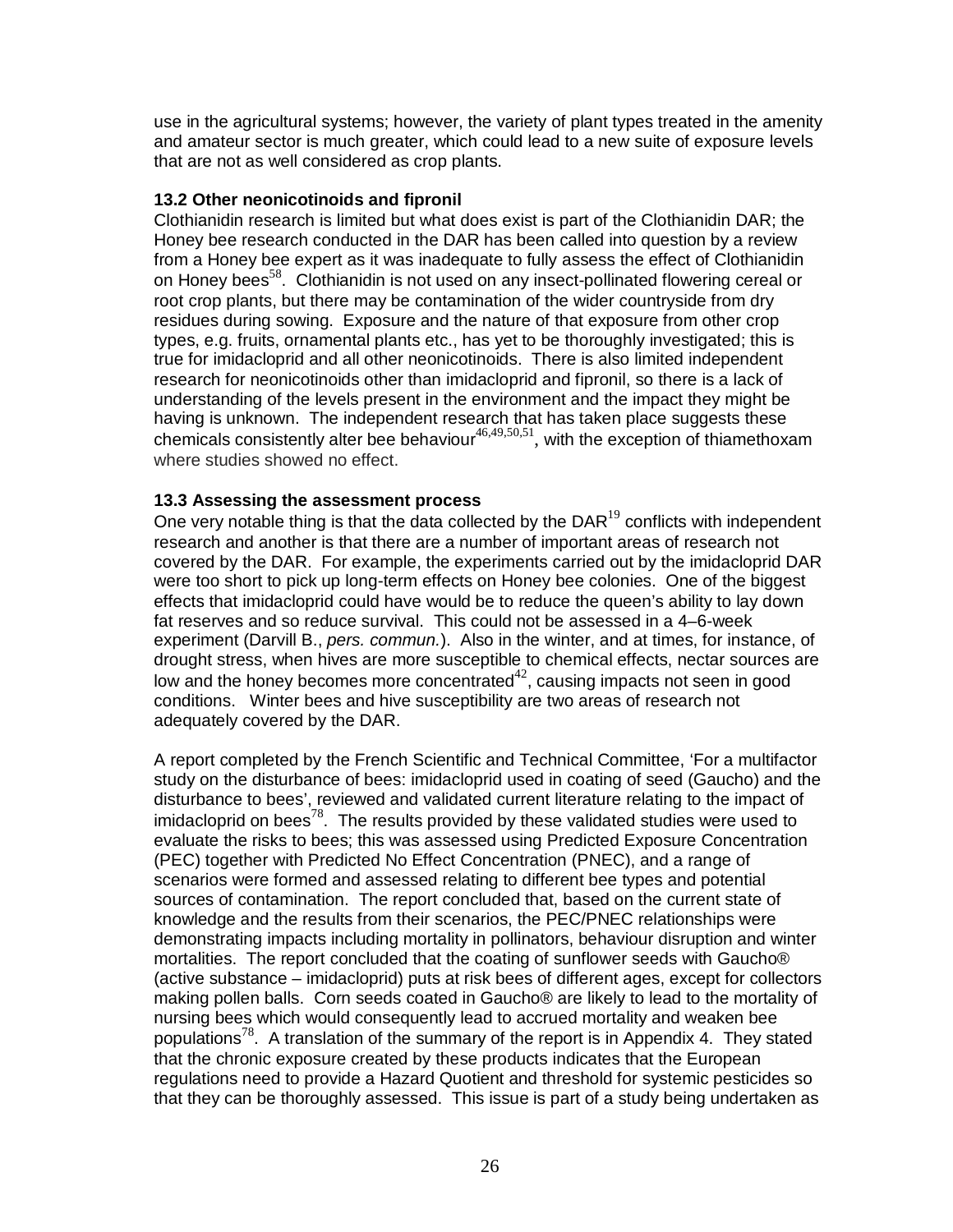part of a DEFRA research project that will be completed in 2009 on 'Systemic pesticide risk assessment for Honey bees<sup>79</sup>.

A full assessment of the imidacloprid DAR was done by Natuur en Milieu, PAN-Europe, Inter Environment Wallonie, Nature et Progress and Movement pour le droit et le respect des générations futures (MNRGF)<sup>80</sup> and the results of this assessment were sent as a letter, see Appendix 5, to the European Commissioner for Health to request an internal review of Commission Directive 116/2008, including a review of the DAR for active substance imidacloprid. Their letter outlines concerns with the DAR, which are also set out in Appendix 2, including the following: necessary tests for each bee category (e.g.: larval tests) were not carried out, no bee brood feeding test was done so impacts on larvae were not assessed, and also the DAR states that there is no difference between larvae and adults but this is not backed up with scientific evidence. The need for comprehensive winter bee tests on pollen consumption is important due to differences in the nature of consumption between winter and summer bees. Also a chronic toxicity study showing low levels of imidacloprid and its metabolites impacting on bees was invalidated in the DAR based on weak reasoning, and another study looking at sublethal impacts estimated the No Observed Effect Level (NOEL) using an underestimation of the nectar consumption per bee and so the non-effect concentration was set too high. The DAR discredits results showing sub-lethal effects on insufficient grounds and the validation of studies is done without any validation criteria; the DAR also uses flawed consumption tests and colony sizes which are too small to test egg-laying, and sowing dust effects are not sufficiently measured. There is no consideration in the DAR of synergies between the active substance and bee pathogens and there are massive discrepancies between the results of different tests. The letter also notes that the DAR validation discredits non-favourable reports during the substance authorisation but the favourable reports are not thoroughly validated and this highlights the lack of scientific independence of the assessment and that the applicant is doing the assessment without any kind of independent assessment. The letter concludes that the DAR fails to respect Article 4 of Directive 91/414<sup>6</sup> and fails to demonstrate that there is no unacceptable impact on bees or on other foraging insect species and that seed coatings go against integrated pest management in the Framework Directive on the sustainable use of pesticides<sup>80</sup>. More information on these discrepancies can be seen in a copy of the letter which is in Appendix 5.

A critique of the DARs of non-imidacloprid neonicotinoids by a Honey bee expert<sup>58</sup> found that the colony size utilised was inadequate for assessing queen laying capacity for clothianidin, that the amount of nectar consumed was not sufficient for assessing Toxicity Exposure Ratio and that the tunnel size was inadequate for assessing learning behaviour in the fipronil DAR. Generally the critique found that tests also failed to prove that bees were consuming the test pollen and not their stores but the DARs of the other neonicotinoids have not been as fully assessed as imidacloprids.

<sup>&</sup>lt;u>.</u>  $79$  DEFRA Science and Research Projects: Are pesticides risk assessments for honeybees protective of other pollinators? PS2337

http://randd.defra.gov.uk/Default.aspx?Menu=Menu&Module=More&Location=None&Completed=0&ProjectID=1 5390

<sup>80</sup> Letter to the European Commissioner for Health from Natuur en Milieu, PAN-Europe, Inter Environment Wallonie, Nature et Progress and MNRGF. Re: Request for an internal review of commission regulation 116/2008 http://www.natuurenmilieu.nl/pdf/090120.01\_digi\_papier\_brf\_a.\_vassiliou\_ec\_health\_brussel\_request\_internal\_revi ew\_116\_2008.pdf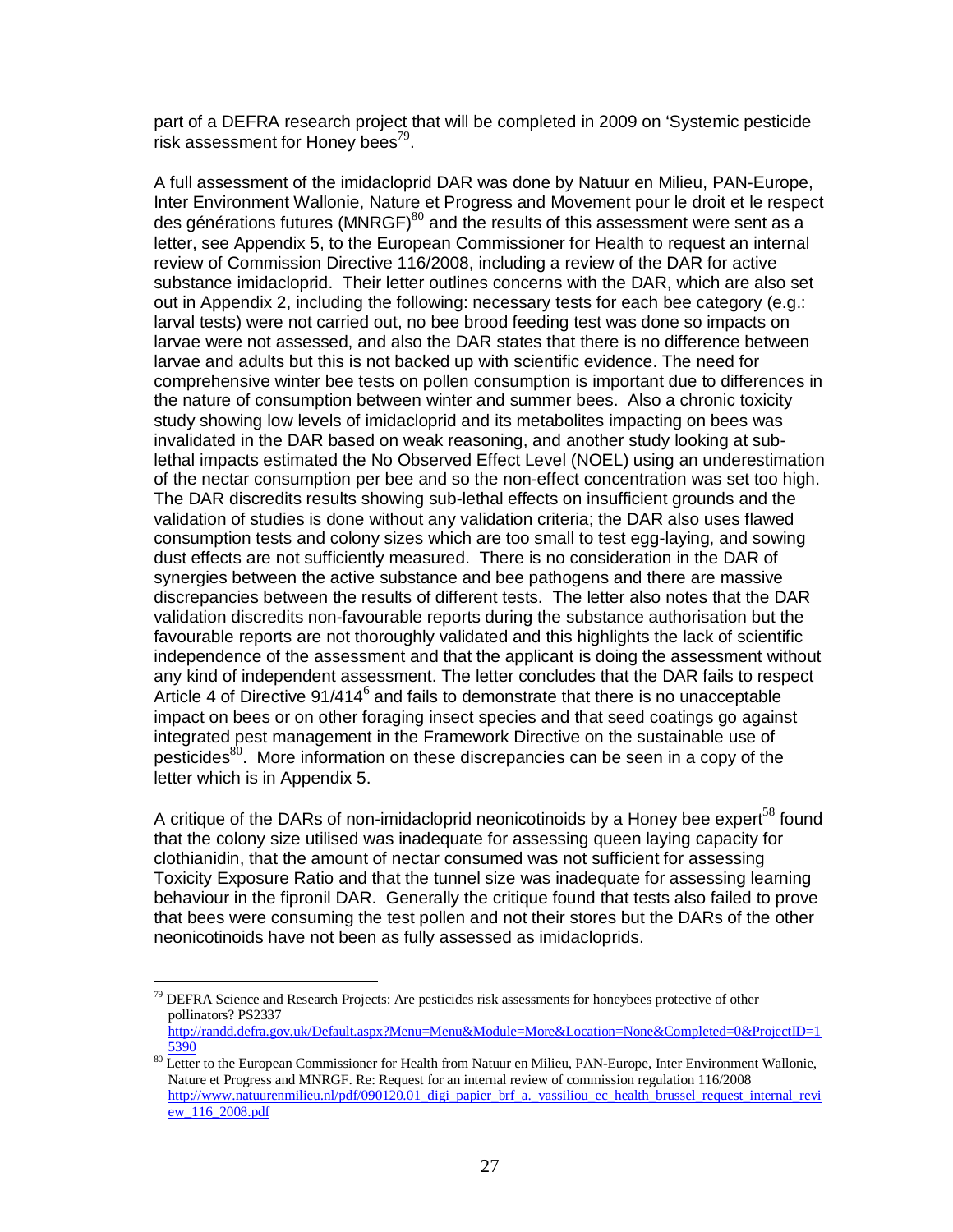With no standardised methods for sub-lethal effects and an assessment method that is inappropriate for systemic pesticides, the risk assessments produced as part of the substance approval process cannot be relied upon to detect the sub-lethal effects of pesticides or give an accurate assessment of their impacts, particularly for social insects. For sub-lethal effects research was carried out in 2001/02 on 'The relevance of sublethal effects in Honey bee testing for pesticide risk assessments' that reviewed the existing literature on sub-lethal effects and concluded that there are a wide range of impacts from different pesticide types on Honey bees. The report acknowledges that for these effects to be incorporated into risk assessments there needs to be greater understanding of their long-term consequences, especially for social insects such as bees, and that assessments would need to put greater emphasis on significant sublethal effects and their long-term consequences for colony survival and development. In 2005 the International Commission for Plant–Bee Relationships – Bee Protection Group held its ninth meeting. The following topics were discussed at the meeting, both sublethal and long-term effects, also the effects of systemic pesticides, establishing a test method for sub-lethal effects and validating a testing methodology. It was decided that an EU sequential risk assessment was needed to allow assessment of systemic pesticides and a working group was set up to do this $^{81}$ .

A number of studies have been carried out to develop an appropriate test methodology for systematic pesticides as the current Hazard Quotient method is not appropriate for these types of chemicals. A 2003 international study $82$  recommended altering current testing guidelines and the decision-making scheme which is defined by the 'European and Mediterranean Plant Protection Organisation' (EPPO), in order to assess the direct effects of low-dose systemic insecticides on bees. Another study proposed a technique using Predicted Exposure Concentration (PEC) together with Predicted No Effect Concentration (PNEC) to assess risk, when studying Honey bees and the risk posed by imidacloprid, and the study found the risk calculated for Honey bees and imidacloprid to be alarming $^{83}$ . There are also another two studies that look at using a stepwise risk assessment scheme with trigger values and  $PNEC^{84,85}$  as a test method. Risk assessments also routinely focus on only Honey bees because of Directive 91/414<sup>6</sup> Directive. It is unclear whether current testing adequately accounts for impacts on bumblebees<sup>86</sup> and other pollinators. A DEFRA research project entitled 'Are pesticide risk assessments for Honey bees protective of other pollinators<sup> $79$ </sup> is currently assessing this issue; a report was due in late 2008.

-

Lewis G., Thompson H & Smagghe G. (2007) In focus: Pesticides and honeybees the work of the ICP-BR Bee Protection Group. *Pest Management Science* **63 (11)**, 1047–1050

<sup>&</sup>lt;sup>82</sup> Tasei J.N., Pham-Delegue M.H. & Belzunces L. (2003) Registration of systemic insecticides and European and Mediterranean Plant Protection Organisation (EPPO) guidelines. *Bulletin of Insectology* **56 (1)**, 189–191

<sup>83</sup> Halm M.P., Rortais A., Arnold G., Tasei J.N. & Rault S. (2006) New risk assessment approach for systemic insecticides: The case of honey bees and Imidacloprid (Gaucho). *Environmental Science and Technology* **40**, 2448– 2454

<sup>&</sup>lt;sup>84</sup> Bruneau E., Kievits J., Lortsch J.-A. & Szöke I.S. (2009) Systemic plant protection products needs a new assessment scheme: a beekeepers point of view. Proposal to ICP-BR

<sup>&</sup>lt;sup>85</sup> Alix A. & Vergnet C. (2007) Risk assessment to honeybees: a scheme developed in France for non-sprayed systemic compounds. *Pest Management Science*. **63**, 1069-1080

<sup>86</sup> Goulson D., Lye G.C. & Darvill B. (2008) The decline and conservation of bumble bees. *Annual Review of Entomology* **53**, 191–208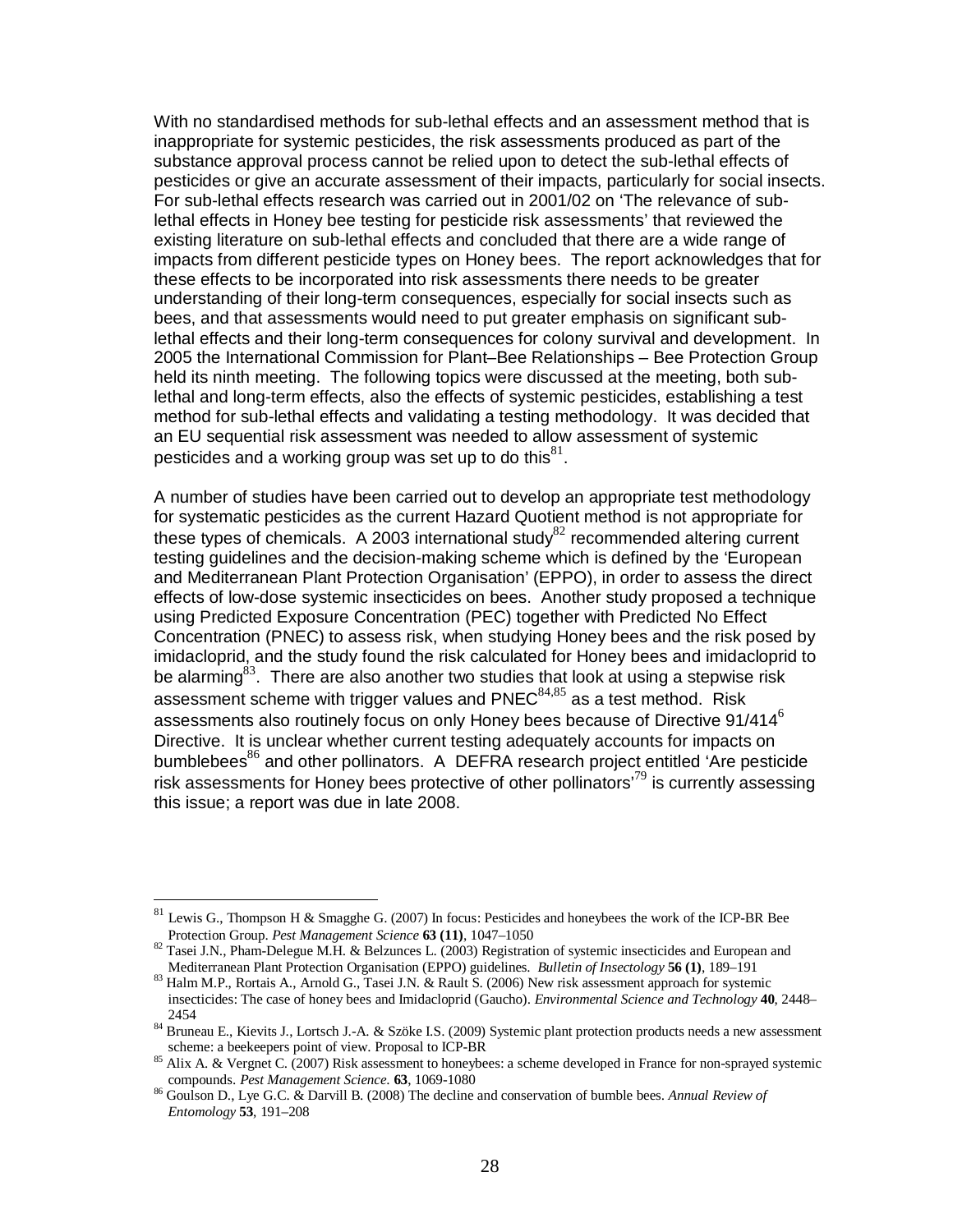# **14.0 Conclusions**

<u>.</u>

We conclude that the DAR for imidacloprid is inadequate for assessing the impact of the test substance on bees; and current test methods utilised in EU DARs are inadequate for assessing systemic pesticides and sub-lethal impacts on non-target invertebrate species. This has been demonstrated by critiques on the DAR written by experts and also by a number of validated independent research studies<sup>78,80</sup>. The precautionary principle states that if there are reasonable scientific grounds for believing that a new product may not be safe, it should not be used until there is convincing evidence that the risks are small and outweighed by the benefits $^{87}$ . Independent research shows imidacloprid to have a significant impact on bees at environmentally relevant levels; to be highly toxic to bees when chronic toxicity through pollen and nectar is appropriately assessed; to have significant effects on other non-target invertebrates and a high risk of exposure through other routes. Imidacloprid is currently authorised for use as a systemic pesticide in the UK on the flowering crop oilseed rape as well as a number of amateur and amenity uses which include insect-pollinated flowering plants. Other neonicotinoids and fipronil are also used in the UK but are under-researched in comparison to imidacloprid; however, all neonicotinoids have a similar chemical structure, and alongside fipronil are mainly used as systemic pesticides; show a high toxicity to bees; and affect the nervous systems of invertebrates in the same way. Therefore, imidacloprid, and, potentially, other neonicotinoids and fipronil, may be a significant factor contributing to current bee declines and could also contribute to declines in other non-target invertebrate species. Therefore the current use of imidacloprid is counter to the objectives of Directive 91/414 as it is potentially having an unacceptable effect on the environment.

The inclusion of neonicotinoids such as imidacloprid and fipronil in Annex I to Directive 91/414 represents a breach of Article 5 of Directive 91/414, in view of the considerable evidence that the use of plant protection products containing these substances has an unacceptable influence on the environment, particularly in relation to non-target species. Buglife and the organisations that have signed onto this report therefore request, in accordance with Article 5(5) of Directive 91/414, that the inclusion of all neonicotinoids and fipronil in Annex I be reviewed, and that no further neonicotinoids or similarly acting chemicals be added to Annex I.

We also call for an immediate review, in accordance with Regulation 13(3) of the Plant Protection Product Regulations 2005 (the "Regulations"), of all existing authorisations of neonicotinoid and fipronil products for outdoor use in the UK, and a precautionary suspension of all existing approvals relating to neonicotinoid and fipronil products authorised for outdoor use in the UK until the reviews have taken place. The new European crop protection product Directive 116/2008, which is due to enter into force on 1 August 2009, gives Member States until 31 January 2010 to reevaluate existing authorisations of products containing imidacloprid. However, in light of the harm that the continued use of such products could cause to the environment, and of the requirements of Regulation 13, this review should be brought forward.

The evidence outlined in this report indicates clearly that these products do not satisfy the requirements set out in Regulation 6 of the Regulations, specifically that they must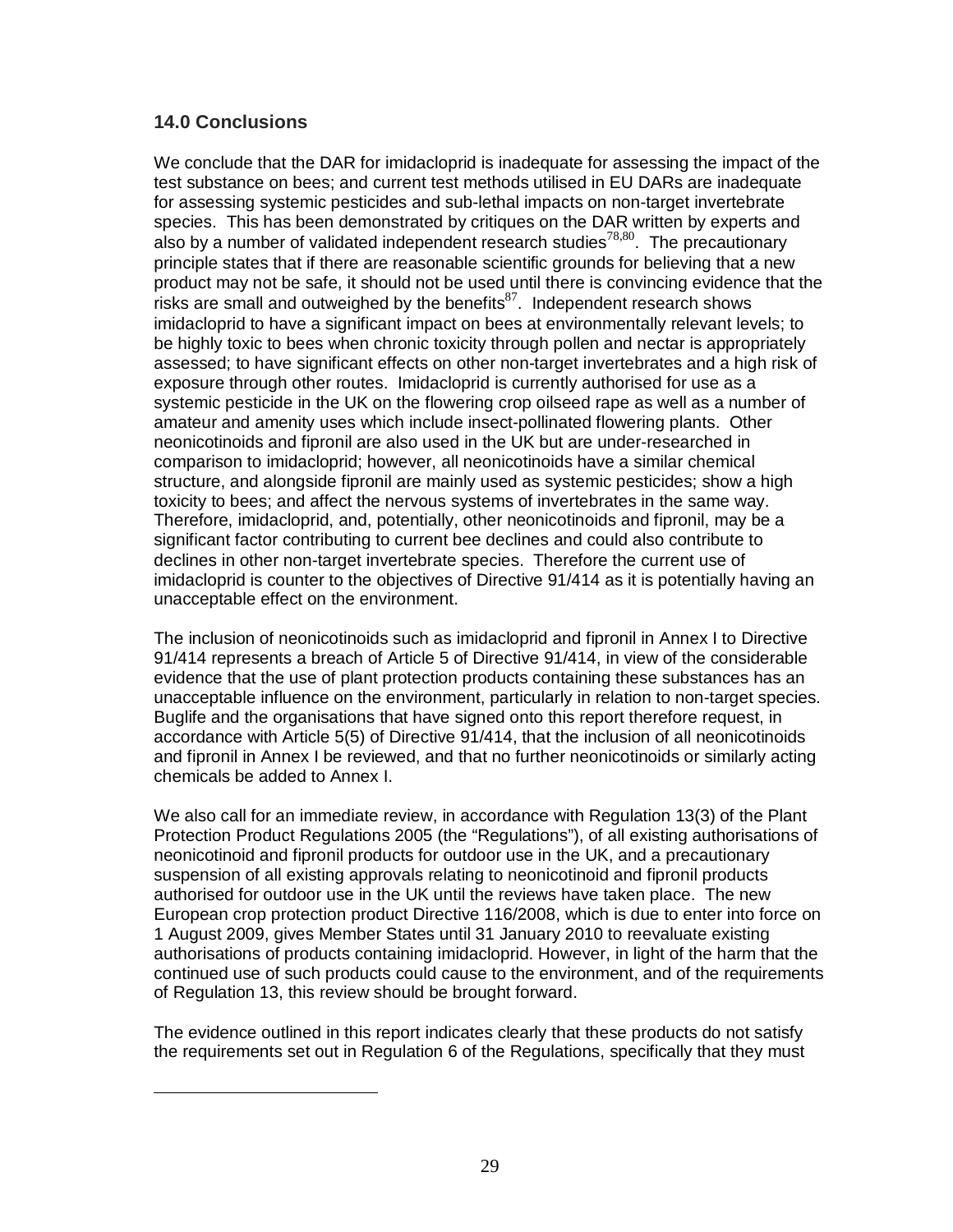have no unacceptable influence on the environment, having particular regard to their impact on non-target species. The studies outlined in this report clearly constitute "other relevant technical or scientific information" that must be taken into consideration in accordance with the Uniform Principles set out in Directive 91/414. A failure to conduct this review would be a breach of both the Regulations and Directive 91/414 and would be susceptible to judicial review.

Directive 116/2008 will include imidacloprid in Annex I with effect from 1 August 2009. However, the Directive states that, when assessing whether to authorise plant protection products containing imidacloprid, Member States must pay particular attention to the impact on aquatic organisms, non-target arthropods and the protection of Honey bees. Given the concerns that have been outlined in relation to these issues in this report, we call for a moratorium on all further authorisations of plant protection products containing imidacloprid because of the inadequacies of the approval regulations and independent research showing that imidacloprid, and potentially the other neonicotinoids and fipronil, may have significant environmental impacts leading to declines in populations of bees and to other non-target invertebrate declines.

We also call for internationally agreed test methodologies for systemic pesticides and sub-lethal impacts on non-target invertebrates to be developed and implemented by 2015.

# **15.0 Recommendations**

This report identifies key weaknesses in the European approval process in relation to imidacloprid and highlights risks posed by the continued use of neonicotinoids and fipronil in pesticides. This report therefore calls for the following action to be taken:

- A review of the inclusion of imidacloprid, other neonicotinoids and fipronil on the positive list of authorised substances in Annex I of Directive 91/414.
- A review of all existing authorisations of neonicotinoid and fipronil products authorised for outdoor use in the UK.
- Until the reviews are completed a precautionary suspension of all existing approvals for products containing neonicotinoids and fipronil where these products have been authorised for outdoor use in the UK.
- Development of international methodologies for assessing the effects of systemic pesticides and sub-lethal impacts on invertebrates.

## **16.0 Acknowledgements**

This report could not have been written without the support of Sarah Tuffin. Expert advice was given by Dr Alastair Burn, Dr Simon Potts, Dr Ben Darvill, Janine Kievits and Alan Andrews. Assistance was provided by colleagues at Buglife: Matt Shardlow, Alan Stubbs, and proofreading at various stages by Mike Shardlow, Gill Sanders and Jamie Roberts.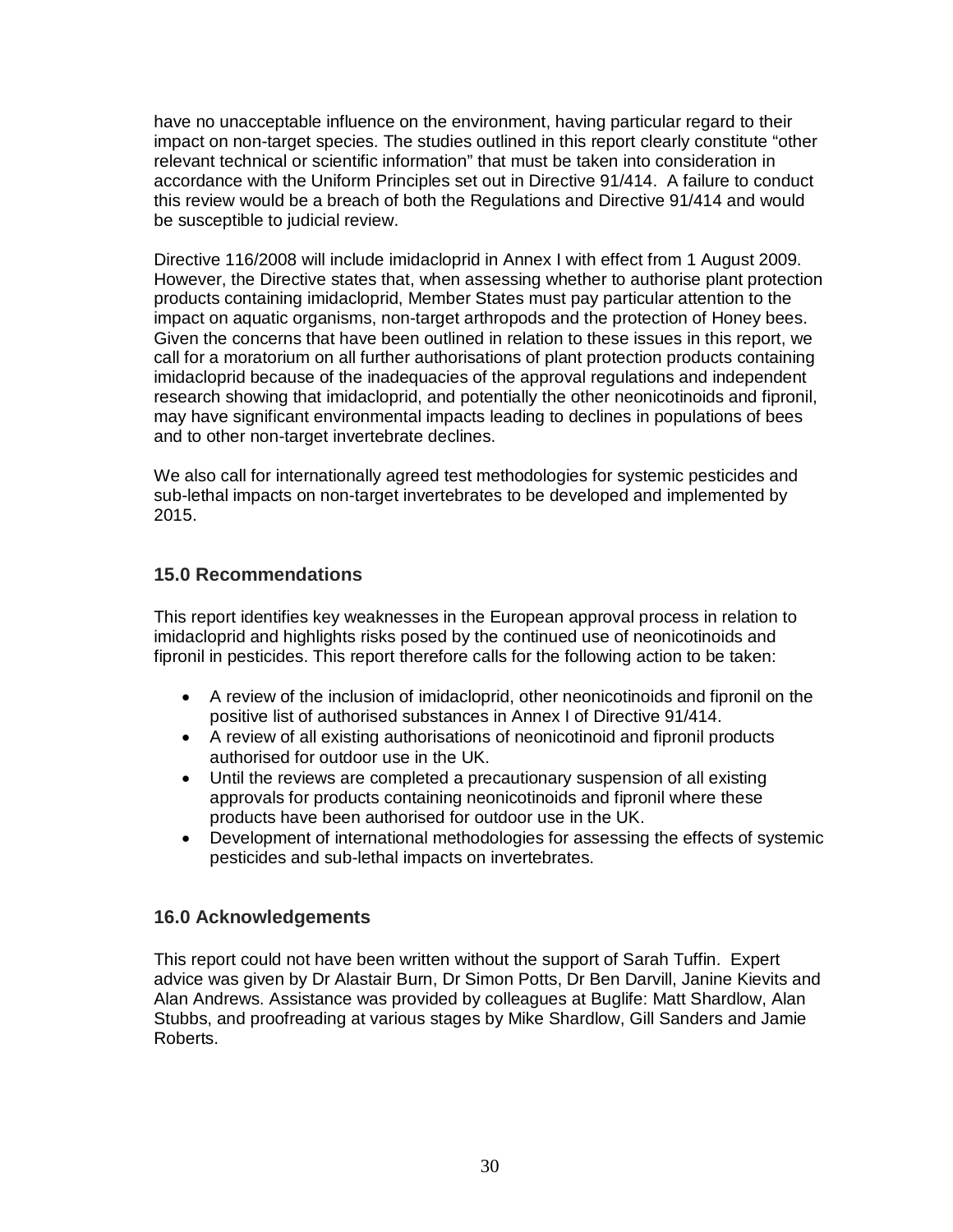# **17.0 Appendices**

## **17.1 Appendix 1**

Summary tables of imidacloprid research separated into research groups for: environmental tests, other non-target invertebrates (non-bee), bumblebee and Honey bee

| <b>Author</b>                               | <b>Study Title</b>                                                                                                                         | <b>Test Method</b>                                                                                                                                                                                                                       | <b>Key Findings</b>                                                                                                                                                                                                                                                                                                                                                                                       | Quality<br><b>Assessment</b>                                              |
|---------------------------------------------|--------------------------------------------------------------------------------------------------------------------------------------------|------------------------------------------------------------------------------------------------------------------------------------------------------------------------------------------------------------------------------------------|-----------------------------------------------------------------------------------------------------------------------------------------------------------------------------------------------------------------------------------------------------------------------------------------------------------------------------------------------------------------------------------------------------------|---------------------------------------------------------------------------|
| Baskaran,<br>Kookana &<br>Naidu<br>$1999^9$ | Degradation of<br>bifenthrin, chlorpyrifos<br>and imidacloprid in<br>soil and bedding<br>materials at<br>termiticidal application<br>rates | Degradation rates<br>were studied in<br>laboratory<br>conditions                                                                                                                                                                         | Imidacloprid is persistent<br>in soils with a half-life of<br>approximately 1,000<br>days, but length is<br>dependent on the soil<br>type and environmental<br>conditions                                                                                                                                                                                                                                 | Peer-reviewed<br>publication<br>Pesticide<br>Science                      |
| Bonmatin et<br>al. $2005^8$                 | Quantification of<br>imidacloprid uptake<br>on maize crops                                                                                 | Field samples from<br>France during<br>2000-2003 were<br>used to measure<br>levels of<br>imidacloprid in<br>plant materials and<br>products                                                                                              | Imidacloprid has a high<br>mobility in plants, and<br>when used as a seed<br>dressing becomes mobile<br>and will migrate from the<br>stem to the leaf tips and<br>eventually into flowers.<br>Residue levels measured<br>from less than $0.1 \mu g/kg$<br>to 33.6 µg/kg with<br>average levels of 4.1<br>µg/kg in stems and<br>leaves, 6.6 µg/kg in male<br>flowers (panicles) and 2.1<br>µg/kg in pollen | Peer-reviewed<br>publication<br>Agricultural and<br><b>Food Chemistry</b> |
| Bonmatin et<br>al. 2005 $^{10}$             | <b>Behaviour of</b><br>imidacloprid in fields<br>toxicity for Honey<br>bees                                                                | Developed of a<br>method to<br>determine low<br>amounts of<br>imidacloprid, in the<br>$\mu$ g kg <sup>-1</sup> range, in<br>soils, plants and<br>pollens using high<br>pressure liquid<br>chromatography-<br>tandem mass<br>spectrometry | Imidacloprid residues<br>have been detected in<br>the pollen                                                                                                                                                                                                                                                                                                                                              | Peer-reviewed<br>publication<br>Environmental<br>Chemistry                |
| Greatti et<br>al. $2003^{11}$               | Risk of environmental<br>contamination by the<br>active ingredient<br>imidacloprid used for<br>corn seed dressing -<br>Preliminary results | Detection of air<br>contaminants using<br>paper filters at the<br>output fan of<br>pneumatic seed<br>drills as well as<br>samples from<br>adjacent<br>vegetation                                                                         | However, this is not the<br>only form of<br>contamination; research<br>studies have found that<br>during sowing operations<br>for corn seeds residues<br>from 120 to 240 $\mu$ g of<br>imidacloprid are found in<br>grass and pollen of areas<br>adjacent to sowing                                                                                                                                       | Peer-reviewed<br>publication<br><b>Bulletin of</b><br>Insectology         |

Table for studies on imidacloprid general environmental studies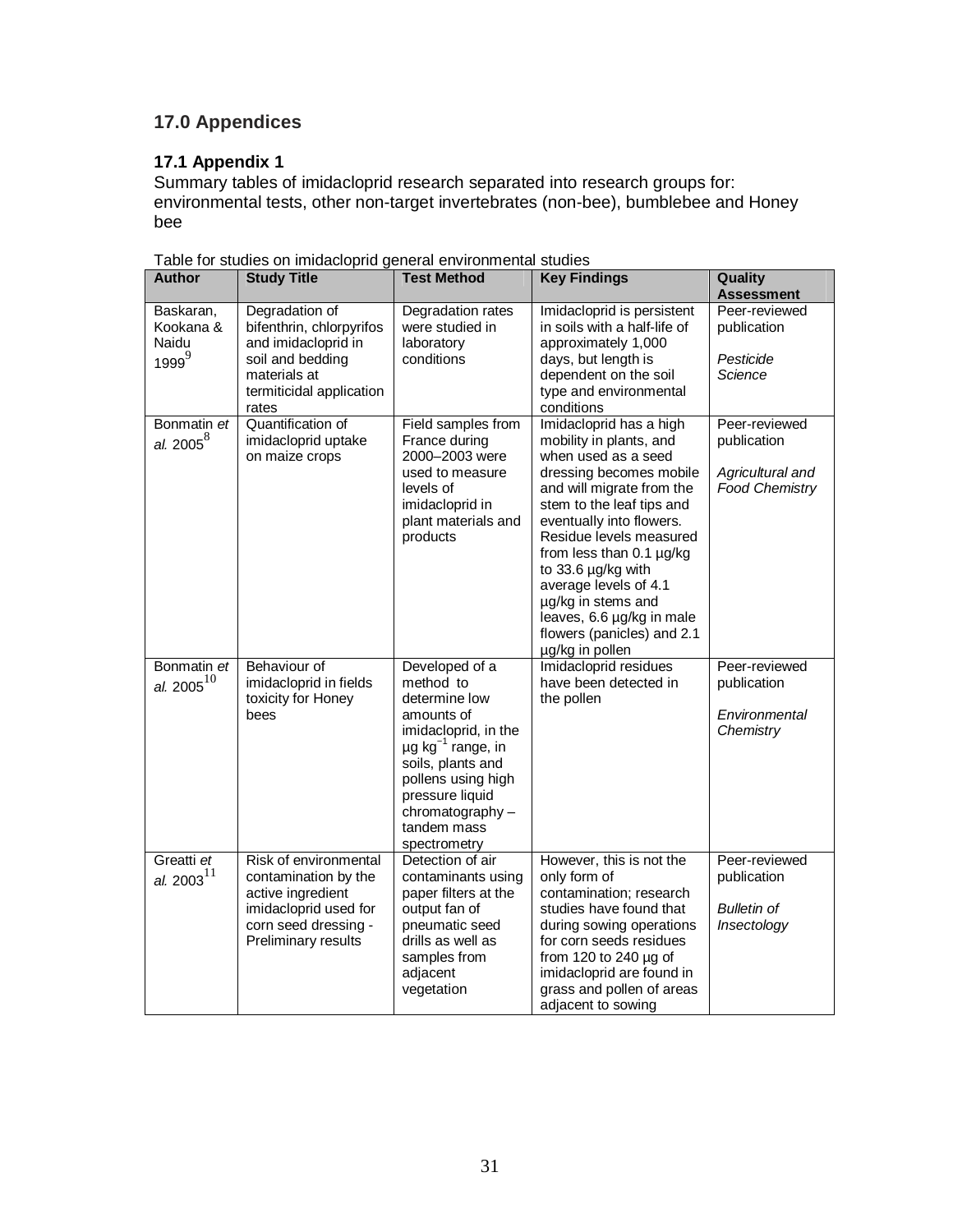| <b>Author</b>                                                            | <b>Study Title</b>                                                                                                                       | <b>Test Method</b>                                                                                                                                                                                                                     | <b>Key Findings</b>                                                                                                                                                                                                                                                                                                                                                                              | Quality<br><b>Assessment</b>                                      |
|--------------------------------------------------------------------------|------------------------------------------------------------------------------------------------------------------------------------------|----------------------------------------------------------------------------------------------------------------------------------------------------------------------------------------------------------------------------------------|--------------------------------------------------------------------------------------------------------------------------------------------------------------------------------------------------------------------------------------------------------------------------------------------------------------------------------------------------------------------------------------------------|-------------------------------------------------------------------|
| Greatti et<br>al. $2006^{12}$                                            | Presence of the a.i.<br>imidacloprid on<br>vegetation near corn<br>fields sown with<br>Gaucho <sup>®</sup> -dressed<br>seeds             | Detection of air<br>contaminants from<br>sowing on<br>imidacloprid-<br>dressed seeds<br>using paper filters<br>at the output fan of<br>pneumatic seed<br>drills as well as<br>samples from<br>adjacent<br>vegetation                   | However, this is not the<br>only form of<br>contamination; research<br>studies have found that<br>during sowing operations<br>for corn seeds residues<br>from 120 to 240 µg of<br>imidacloprid are found in<br>grass and pollen of areas<br>adjacent to sowing<br>residual imidacloprid on<br>flowers and grass at least<br>4 days after sowing                                                  | Peer-reviewed<br>publication<br><b>Bulletin of</b><br>Insectology |
| Schnier et<br>al. 2003 $^{13}$                                           | Honey bee safety of<br>imidacloprid corn<br>seed treatment                                                                               | Two field trails in<br>2001 and 2002 in<br>Germany to assess<br>the abrasion rate<br>from Gaucho®-<br>treated seeds<br>directing the<br>outflow through a<br>commercial car<br>filter                                                  | Found no release of<br>imidacloprid during<br>sowing                                                                                                                                                                                                                                                                                                                                             | Peer-reviewed<br>publication<br><b>Bulletin of</b><br>Insectology |
| Scientific<br>and<br>Technical<br>Committee<br>(France)<br>$(2004)^{15}$ | A multifactorial study<br>on the disturbance of<br>bees: Imidacloprid<br>used in coating seed<br>(Gaucho) and the<br>disturbance to bees | Literature review<br>with a validation of<br>studies undertaken                                                                                                                                                                        | The assessment found<br>an average of 0.75-3.5<br>µg/kg for maize pollen.<br>The French literature<br>assessment found that<br>for sunflower seeds<br>dressed with imidacloprid<br>average residue levels<br>were recorded at 3.3<br>$\mu$ g/kg in flowers and 2.2<br>µg/kg in pollen. levels<br>present in maize and<br>sunflower crops are also<br>similar to those present in<br>oilseed rape | Peer-reviewed<br>report                                           |
| Bonmatin et<br>al. 2003 $^{16}$                                          | Method for analysis of<br>imidacloprid in soils,<br>plants and pollens                                                                   | Developed a<br>method to<br>determine low<br>amounts of<br>imidacloprid, in the<br>$\mu$ g kg <sup>-1</sup> range, in<br>soils, plants and<br>pollens using high<br>pressure liquid<br>chromatography -<br>tandem mass<br>spectrometry | Other research on<br>sunflowers and maize<br>has found higher levels in<br>the flowers of<br>imidacloprid-treated<br>plants with average<br>values of approximately<br>$10 \mu g/kg$                                                                                                                                                                                                             | Peer-reviewed<br>publication<br>Analytical<br>Chemistry           |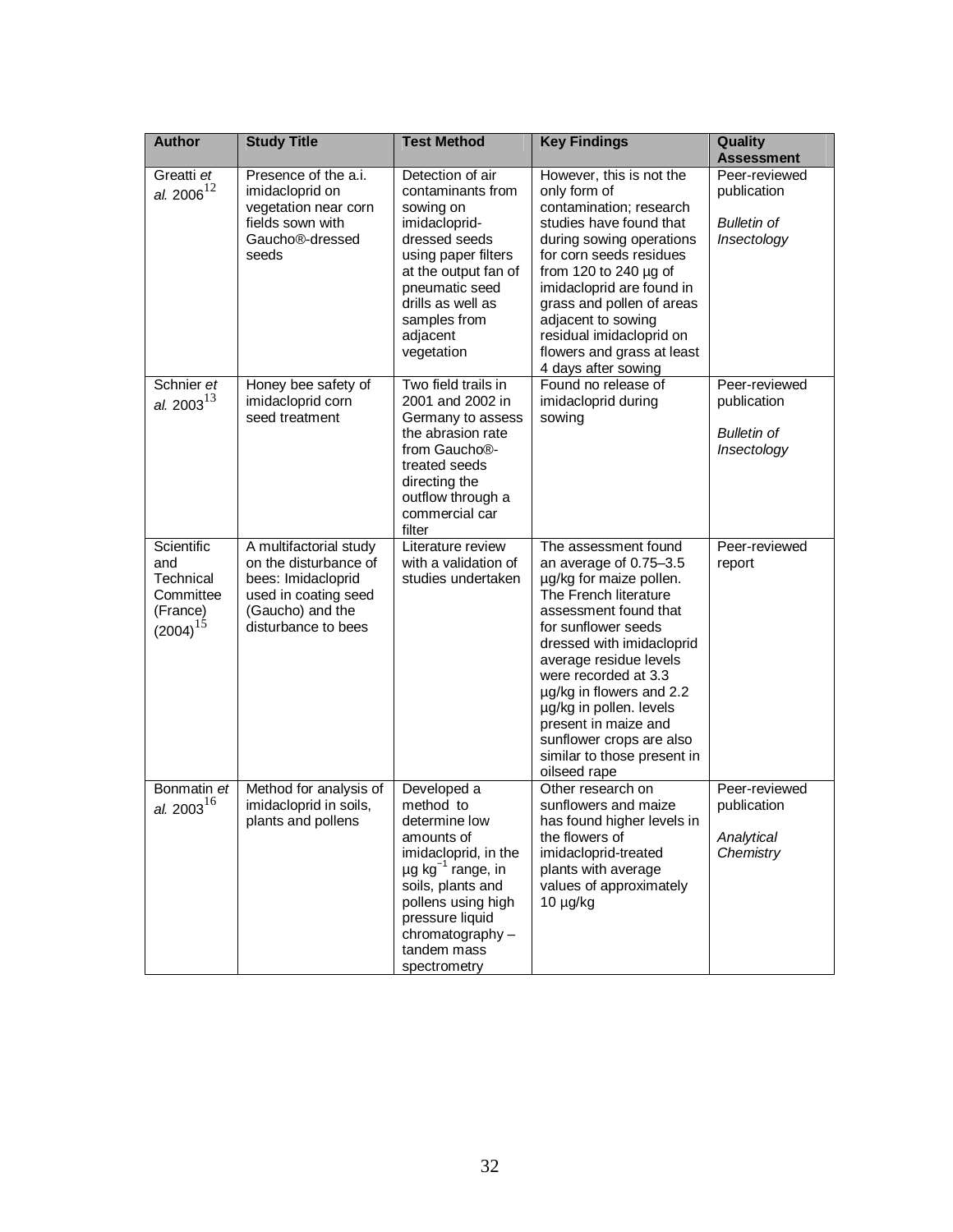Table of studies on imidacloprid and other (non-bee) non-target invertebrates at environmentally relevant levels

| <b>Author</b>                               | <b>Study Title</b>                                                                                                                                | <b>Species</b>                                                                              | <b>Test Method</b>                                                                                                                                                                                                                                                                                                                       | <b>Key Finding</b>                                                                                                                                                                                                                                                                                           | Quality<br><b>Assessment</b>                                                 |
|---------------------------------------------|---------------------------------------------------------------------------------------------------------------------------------------------------|---------------------------------------------------------------------------------------------|------------------------------------------------------------------------------------------------------------------------------------------------------------------------------------------------------------------------------------------------------------------------------------------------------------------------------------------|--------------------------------------------------------------------------------------------------------------------------------------------------------------------------------------------------------------------------------------------------------------------------------------------------------------|------------------------------------------------------------------------------|
| n/a <sup>61</sup>                           | Imidacloprid-<br>Insecticide<br>Factsheet                                                                                                         | Mysid<br>shrimps                                                                            | U.S. EPA. Office of<br><b>Prevention and Toxic</b><br>Substances. 1992.<br><b>NTN 33893</b><br>ecological effects<br>data, response to<br>Miles Inc.'s request to<br>upgrade four aquatic<br>studies. Memo from<br>D. Urban,<br><b>Ecological Effects</b><br>Branch, to D.<br>Edwards, Registration<br>Div. Washington,<br>D.C., Aug. 25 | The growth and size of<br>mysid shrimps<br>(Mysidacea) are known<br>to be affected by<br>imidacloprid<br>concentrations of less<br>than $1 \mu g/l$                                                                                                                                                          | Peer-reviewed<br>publication<br>Journal of<br>Pesticide Reform               |
| Alexander,<br>Heard & Culp<br>$(2008)^{22}$ | Emergent body<br>size of mayfly<br>survivors                                                                                                      | Mayflies of<br>the genera<br>Baetis and<br>Epeorus                                          | Field-deployed<br>mesocosms were<br>used to examine the<br>effects of 12 hours of<br>pulse and 20 days of<br>continuous exposure<br>of imidacloprid                                                                                                                                                                                      | Mayflies of the genera<br>Baetis and Epeorus<br>showed a reduction in<br>reproductive success<br>when exposed to<br>concentrations as low<br>as 0.1 µg/l, expressed<br>through a reduction in<br>reproductive success,<br>through a reduction of<br>head length in Baetis<br>and thorax length in<br>Epeorus | Peer-reviewed<br>publication<br>Freshwater<br>Biology                        |
| Alexander et<br>al. $(2007)^{23}$           | Effects of<br>insecticide<br>exposure on<br>feeding inhibition in<br>mayflies and<br>oligochaetes.                                                | Mayfly<br>Epeorus<br>longimanu<br>s and<br>Aquatic<br>worm<br>Lumbricul<br>us<br>variegatus | The oligochaete and<br>mayfly were exposed<br>to 24 hour pulse<br>exposure and feeding<br>and egestion were<br>measured                                                                                                                                                                                                                  | Another study found<br>that environmentally<br>relevant imidacloprid<br>levels reduced survival,<br>feeding and egestion in<br>the mayfly Epeorus<br>longimanus and aquatic<br>worm Lumbriculus<br>variegatus at<br>concentrations between<br>$0.5$ and 10 $\mu$ g/l                                         | Peer-reviewed<br>publication<br>Environmental<br>Toxicology and<br>Chemistry |
| James & Price<br>$(2002)^{24}$              | Fecundity in Two-<br>spotted spider mite<br>(Acari: Tetranychid<br>ae) is increased by<br>direct and<br>systematic<br>exposure to<br>imidacloprid | Two-<br>spotted<br>spider<br>mite<br>(Tetranych<br>us urticae)                              | Mites were exposed<br>to sprays of varying<br>concentrations<br>containing<br>imidacloprid and fed<br>discs of plant material<br>cut from imidacloprid<br>treated bean plants                                                                                                                                                            | Imidacloprid has also<br>been found to increase<br>the fecundity and<br>longevity of the Two-<br>spotted spider mite<br>(Tetranychus urticae)                                                                                                                                                                | Peer-reviewed<br>publication<br>Journal<br>Economic<br>Entomology            |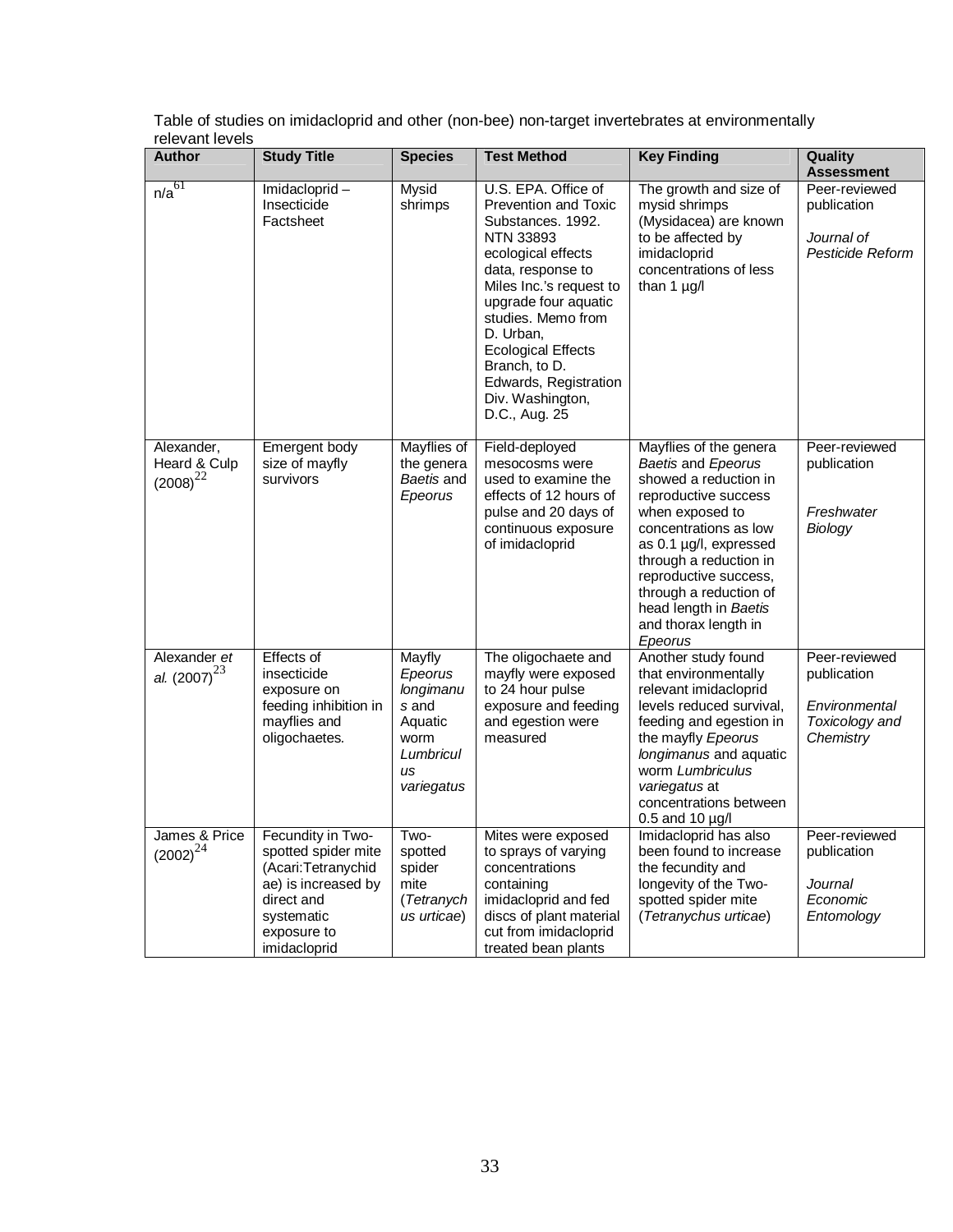| <b>Author</b>                                | Christianichially TCIC vanticvCIS<br><b>Study Title</b>                                                                                                      | <b>Test Method</b>                                                                                                                                                                                                                                  | <b>Key Finding</b>                                                                                                                                                                                                                                                                                                                                                                                                                                                                                                                                                                                     | Quality                                                               |
|----------------------------------------------|--------------------------------------------------------------------------------------------------------------------------------------------------------------|-----------------------------------------------------------------------------------------------------------------------------------------------------------------------------------------------------------------------------------------------------|--------------------------------------------------------------------------------------------------------------------------------------------------------------------------------------------------------------------------------------------------------------------------------------------------------------------------------------------------------------------------------------------------------------------------------------------------------------------------------------------------------------------------------------------------------------------------------------------------------|-----------------------------------------------------------------------|
|                                              |                                                                                                                                                              |                                                                                                                                                                                                                                                     |                                                                                                                                                                                                                                                                                                                                                                                                                                                                                                                                                                                                        | <b>Assessment</b>                                                     |
| Tasei, Lerin &<br>Ripault<br>${(2000)}^{37}$ | Sub-lethal effects<br>of imidacloprid on<br>bumblebees,<br><b>Bombus terrestris</b><br>(Hymenoptera:<br>Apidae), during a<br>laboratory feeding<br>test      | A laboratory feeding test<br>used pollen and nectar<br>contaminated with<br>imidacloprid at two<br>concentrations, 10 and 6<br>µg/kg These were fed to<br><b>Bombus terrestris</b><br>individuals both<br>concentrations over an<br>12-week period. | The study concluded that<br>survival rate and<br>reproductive capacity of<br>Bombus terrestris was not<br>affected by the prolonged<br>ingestion of nectar from<br>sunflowers with seeds<br>dressed with imidacloprid.<br>Although this was the<br>conclusion, some<br>significant negative<br>impacts were observed<br>during the investigation;<br>for example, both doses of<br>imidacloprid affected<br>worker survival rate by<br>10% in the first month and<br>brood production was<br>reduced in one treatment<br>when compared with the<br>control                                             | Peer-reviewed<br>publication<br>Pest<br>Management<br>Science         |
| Sterk &<br>Benuzzi.<br>$(2004)^{40}$         | New plant<br>protection<br>chemicals: tests<br>of toxicity to<br>bumble bees in<br>the greenhouse                                                            | Three trails were<br>undertaken involving<br>contact with commercial<br>formulations and ad<br>libitum feeding of field<br>doses in pollen and sugar<br>solution                                                                                    | A study undertaken on<br>bumblebees (B. terrestris)<br>pollinating tomatoes<br>treated with imidacloprid<br>also found it to be harmful<br>to bumblebees                                                                                                                                                                                                                                                                                                                                                                                                                                               | Peer-reviewed<br>publication<br>Colture<br>Protette - CAB<br>Abstract |
| Jerome, Held<br>& Potter<br>$(2002)^{41}$    | Hazards of<br>insecticides to the<br>bumble bees<br><b>Bombus</b><br>impatiens<br>(Hymenoptera:<br>Apidae) foraging<br>on flowering white<br>clover in turf. | Tested residual effects of<br>turf treatments both<br>irrigated and non-irrigated<br>using caged field trails                                                                                                                                       | Research on turf<br>application and<br>bumblebees in the US<br>found that 28-30 days<br>after the application of<br>imidacloprid sprays on turf<br>containing white clover,<br>there was no effect on<br>colony vitality for Bombus<br>impatiens (number of<br>brood, workers, and<br>honey pots and weights of<br>queens, workers and<br>whole colonies with<br>hives), suggesting that<br>spray treatments pose<br>little hazard to<br>bumblebees. In contrast,<br>exposure to dry non-<br>irrigated residues of a<br>pesticide containing<br>imidacloprid had a severe<br>impact on colony vitality | Peer-reviewed<br>publication<br>Journal of<br>Economic<br>Entomology  |

Table for displaying studies on imidacloprid on bumblebees, both toxic and sub-lethal effects at environmentally relevant levels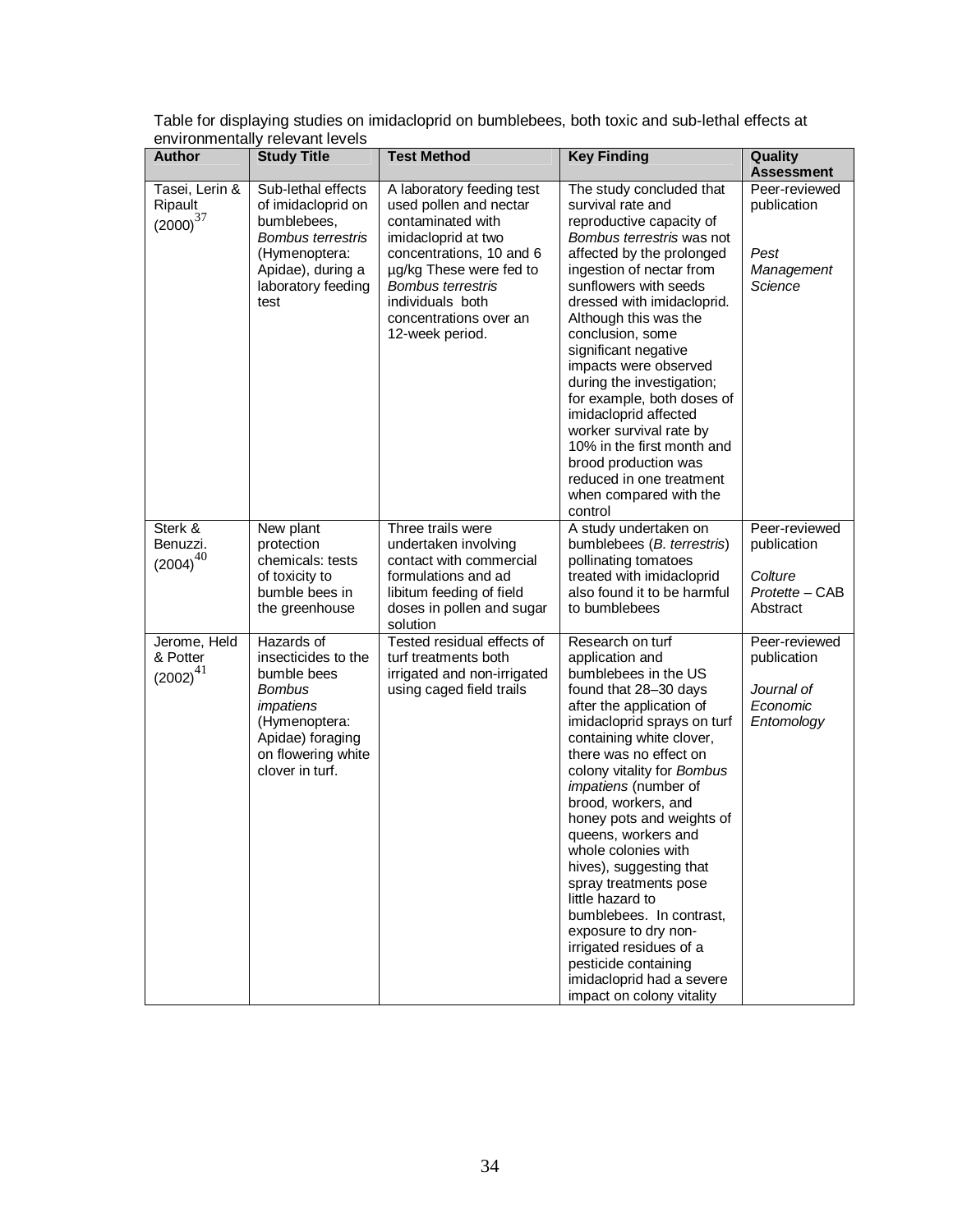| ~~~~~~~~~~~~<br><b>Author</b>                 | 1010 <b>1011 1101</b><br><b>Study Title</b>                                                                                                                                                                                                                                       | <b>Test Method</b>                                                                                                                                                     | <b>Key Finding</b>                                                                                                                                                                                                                                                                                                                                                                                | Quality<br><b>Assessment</b>                                                                                                                                           |
|-----------------------------------------------|-----------------------------------------------------------------------------------------------------------------------------------------------------------------------------------------------------------------------------------------------------------------------------------|------------------------------------------------------------------------------------------------------------------------------------------------------------------------|---------------------------------------------------------------------------------------------------------------------------------------------------------------------------------------------------------------------------------------------------------------------------------------------------------------------------------------------------------------------------------------------------|------------------------------------------------------------------------------------------------------------------------------------------------------------------------|
| Suchail, Guez<br>& Belzunces<br>$(2001)^{35}$ | Discrepancy<br>between acute<br>chronic toxicity<br>induced by<br>imidacloprid and<br>its metabolites in<br>Apis mellifera                                                                                                                                                        | Chronic toxicity was<br>tested by worker bees<br>being fed sucrose<br>solutions containing 0.1, 1<br>and 10 µg/l of imidacloprid<br>and its metabolites for 10<br>days | Chronic toxicity was<br>tested in a study using a<br>0.1 µg/l solution given<br>every day for eight days. It<br>reached the LD50 at a<br>mean rate of 12 µl/d per<br>bee; after 8 days this is<br>0.01 ng/bee $(0.1 \mu g/kg)$ , a<br>much lower concentration<br>than the acute toxicity<br>result                                                                                               | Peer-reviewed<br>publication<br>Environmental<br>Toxicology and<br>Chemistry                                                                                           |
| Moise et al.<br>$(2003)^{50}$                 | Research<br>concerning the<br>effect of<br>Imidacloprid on<br>Honey bees<br>(Apis mellifera<br>carpatica)                                                                                                                                                                         | Not available                                                                                                                                                          | Recorded effects of<br>environmentally relevant<br>imidacloprid levels on<br>Honey bees include:<br>apathy, laboured<br>breathing, a lack of co-<br>ordination and convulsion                                                                                                                                                                                                                     | Technical<br>report<br><b>Buletinul</b><br>Universitatii de<br>Stiinte Agricole<br>si Medicina<br>Veterinara<br>Cluj-Napoca,<br>Seria<br>Zootehnie si<br>Biotehnologii |
| Colin et al.<br>$(2004)^{51}$                 | A method to<br>quantify and<br>analyse the<br>foraging activity<br>of Honey bees:<br>Relevance to<br>sub-lethal effects<br>induced by<br>systematic<br>insecticides                                                                                                               | Video recording was used<br>to quantify the foraging<br>activity of colonies of<br>Honey bees confined<br>within insect-proof tunnels                                  | Sub-lethal doses have<br>been seen to alter the<br>behaviour of foraging<br>insects and 6 µg/kg of<br>imidacloprid induces a<br>decrease in the proportion<br>of active bees                                                                                                                                                                                                                      | Peer-reviewed<br>publication<br>Archives of<br>Environmental<br>Contamination<br>and Toxicology                                                                        |
| Kirchner<br>$(1999)^{49}$                     | Mad-bee<br>disease? Sub-<br>lethal effects of<br>Imidacloprid<br>(Gaucho) on the<br>behaviour of<br>Honey bees.<br>Association with<br>of institute for<br>bee research, 50<br>year anniversary<br>1949-1999<br>reports of the<br>46th seminar in<br>Marburg, 23-25<br>March 1998 | n/a                                                                                                                                                                    | Another study found a<br>similar result with 20-100<br>µg/kg reducing foraging<br>activity as well as causing<br>trembling dancing that<br>discourages other bees<br>from foraging. At higher<br>concentrations it reduced<br>the effectiveness of the<br>waggle dance as the<br>information communicated<br>became less precise but<br>during the research no<br>population effects were<br>seen | Peer-reviewed<br>publication<br>Apidologie                                                                                                                             |
| Yang et al.<br>$2008^{48}$                    | Abnormal<br>foraging<br>behaviour<br>induced by<br>sublethal dosage<br>of imidacloprid in<br>the Honey bee<br>(Hymenoptera:<br>Apidae)                                                                                                                                            | The time interval was<br>between two visits at the<br>same feeding site was<br>measured and some were<br>treated orally with sugar<br>water containing<br>imidacloprid | Foraging bees reduced<br>their visits to a syrup<br>feeder when it was<br>contaminated with 3<br>µg/kg, this may be due to<br>reduced effectiveness of<br>the waggle dance                                                                                                                                                                                                                        | Peer-reviewed<br>publication<br>Journal of<br>Economic<br>Entomology                                                                                                   |

Table for displaying studies on imidacloprid on Honey bees both toxic and sub-lethal effects at environmentally relevant levels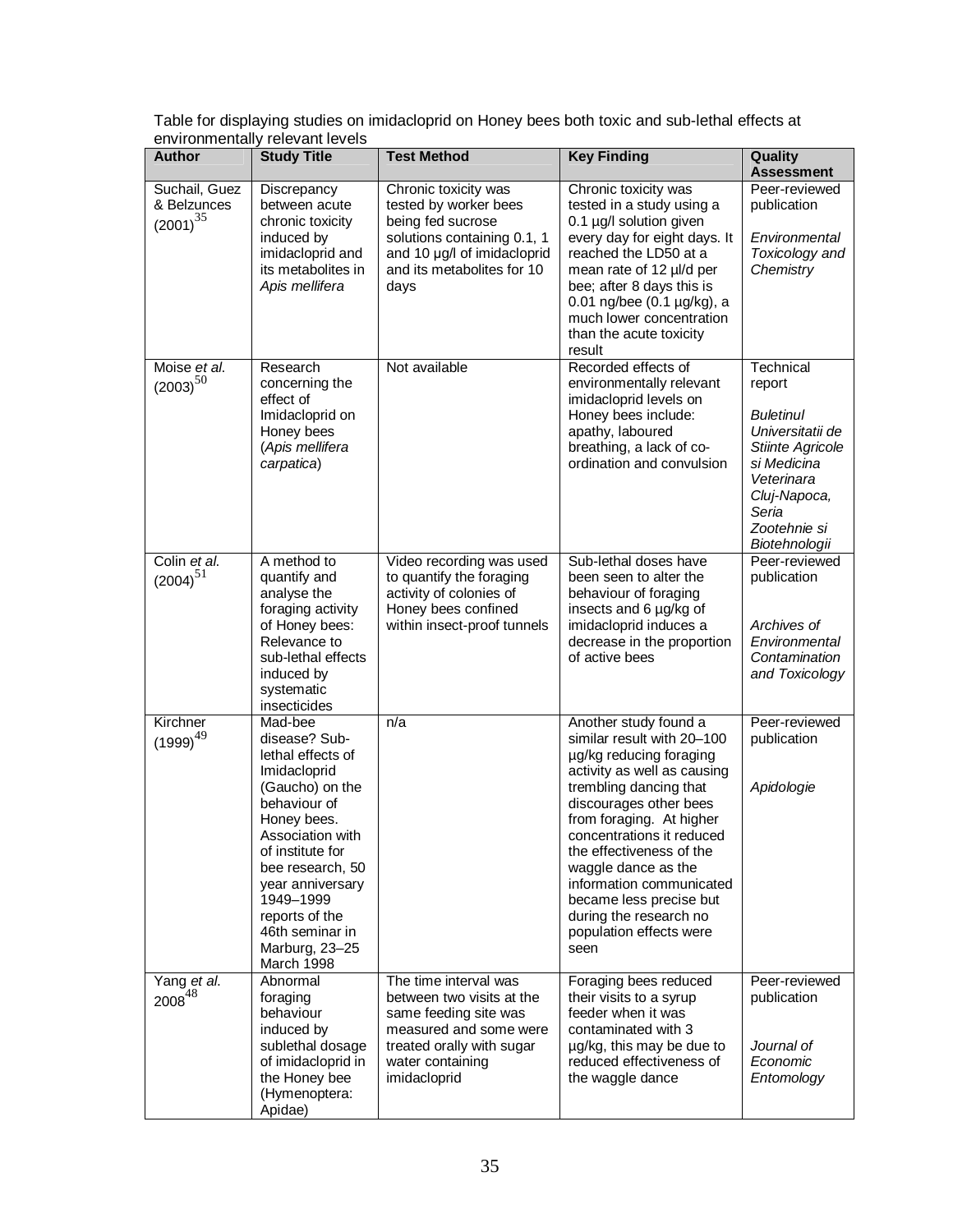| <b>Author</b>                              | <b>Study Title</b>                                                                                                                                                                   | <b>Test Method</b>                                                                                                                                                                                                                                                                                                                                                                                       | <b>Key Finding</b>                                                                                                                                                                                                                                                                                                                                                                                                                                                                                                                        | Quality<br><b>Assessment</b>                          |
|--------------------------------------------|--------------------------------------------------------------------------------------------------------------------------------------------------------------------------------------|----------------------------------------------------------------------------------------------------------------------------------------------------------------------------------------------------------------------------------------------------------------------------------------------------------------------------------------------------------------------------------------------------------|-------------------------------------------------------------------------------------------------------------------------------------------------------------------------------------------------------------------------------------------------------------------------------------------------------------------------------------------------------------------------------------------------------------------------------------------------------------------------------------------------------------------------------------------|-------------------------------------------------------|
| Decourtye et<br>al. $2004^{52}$            | Imidacloprid<br>impairs memory<br>and brain<br>metabolism in<br>the Honey bee<br>(Apis mellifera L.)                                                                                 | Administrated 30-minute<br>oral treatments of 12 ng<br>$(0.012 \mu g)$ imidacloprid                                                                                                                                                                                                                                                                                                                      | The study found that<br>olfactory learning<br>performances were<br>impaired, such as<br>proboscis extension reflex<br>procedure and the<br>medium-term olfactory<br>memory                                                                                                                                                                                                                                                                                                                                                                | Peer-reviewed<br>publication<br>Colture<br>Protette   |
| Rortais et al.<br>$(2005)^{53}$            | Modes of Honey<br>bees exposure to<br>systemic<br>insecticides:<br>estimated<br>amounts of<br>contaminated<br>pollen and nectar<br>consumed by<br>different<br>categories of<br>bees | Based on literature data<br>modes of Honey bees<br>exposure to systemic<br>insecticides are proposed<br>by estimating their pollen<br>and nectar consumption.<br>Estimates are given for<br>larvae and for adults<br>consuming the highest<br>amounts of pollen (i.e.:<br>nurse bees), and nectar<br>(the wax-producing bees,<br>the brood attending bees,<br>the winter bees, and<br>the foraging bees) | When comparing the<br>amounts of imidacloprid<br>consumed over a period<br>of 5 to 90 days ranging<br>from 3.8 to 0.5 ng for<br>different categories of<br>bees with a wide<br>consumption variation<br>between different<br>categories, the study<br>found that Honey bees are<br>potentially exposed to<br>lethal and sub-lethal<br>doses                                                                                                                                                                                               | Peer-reviewed<br>publication<br>Apidologie            |
| Rose, Dively,<br>& Pettis<br>$(2007)^{54}$ | Effects of Bt corn<br>pollen on Honey<br>bees: emphasis<br>on protocol<br>development                                                                                                | In field studies, colonies<br>foraging in sweet corn<br>plots and fed Bt pollen<br>cakes for 28 days                                                                                                                                                                                                                                                                                                     | An imidacloprid level of 10<br>µg/kg within pollen cakes<br>caused a 20% reduction in<br>the number of brood cells,<br>and so consumption was<br>negatively affecting nurse<br>bees or contaminating<br>brood food                                                                                                                                                                                                                                                                                                                        | Peer-reviewed<br>publication<br>Apidologie            |
| Gregorc &<br><b>Bozic</b><br>$(2004)^{42}$ | Is Honey bee<br>colonies mortality<br>related to<br>insecticide use in<br>agriculture?                                                                                               | Hives that were close to<br>sunflowers treated with<br>Gaucho <sup>®</sup> (contains<br>imidacloprid) were studied<br>and tested for the<br>presence of imidacloprid                                                                                                                                                                                                                                     | Five out of the 12 hives<br>contained imidacloprid<br>concentrations above 5<br>µg/kg; which could have<br>been as high as 10 µg/kg<br>at the time of<br>consumption. The hives<br>were infected with two<br>parasites a mite Varroa<br>destructor and a<br>microsporidian Nosema<br>apis. The study could not<br>rule out a connection<br>between the insecticide<br>and increased parasites<br>and disease. It was<br>thought that hives with<br>imidacloprid above 5<br>µg/kg could be severely<br>impacted and suffer<br>colony death | Peer-reviewed<br>publication<br>Sodobno<br>Kmetijstvo |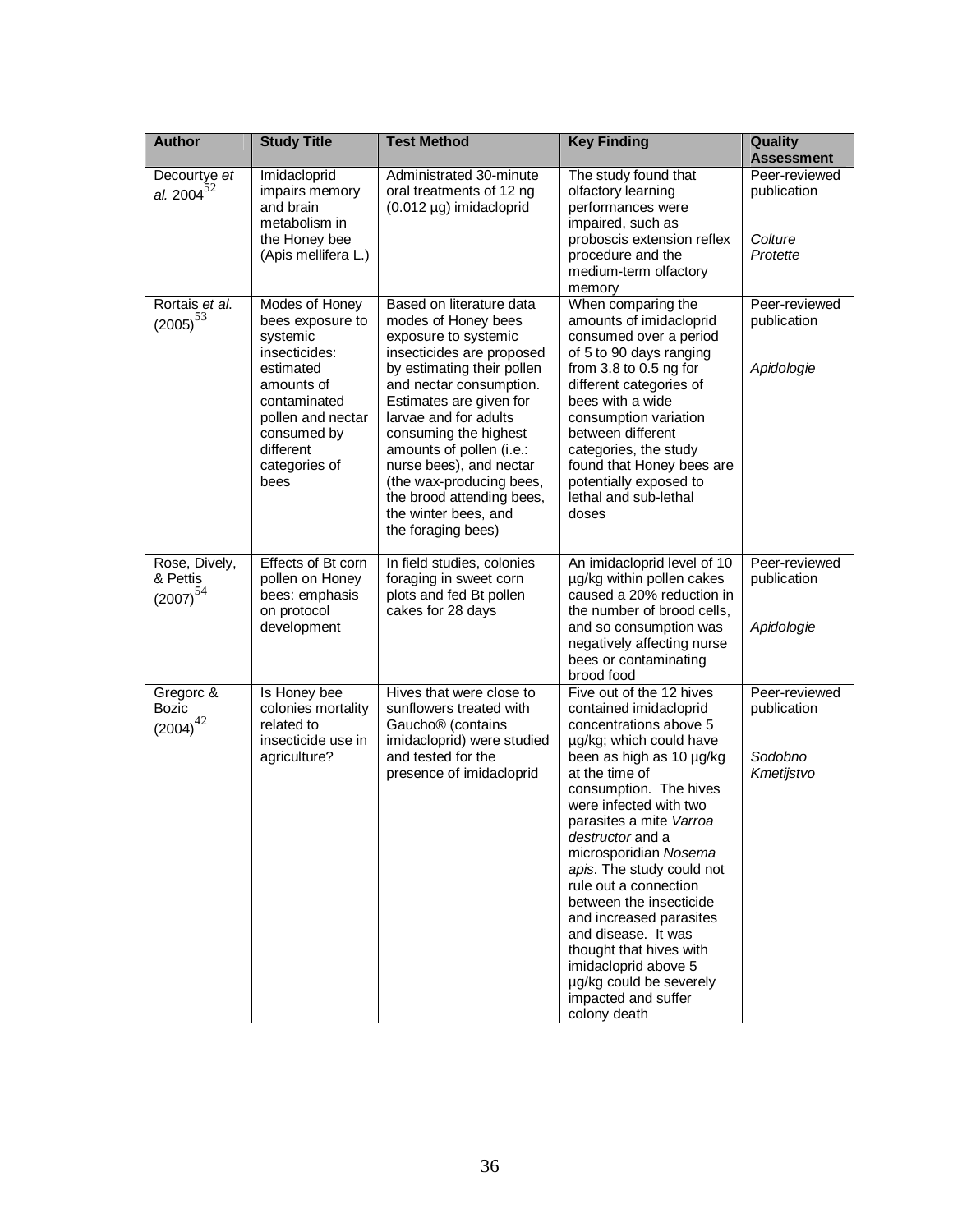| <b>Author</b>                        | <b>Study Title</b>                                                                              | <b>Test Method</b>                                                                                                                         | <b>Key Finding</b>                                                                                                                                                                                                                    | Quality<br><b>Assessment</b>                                     |
|--------------------------------------|-------------------------------------------------------------------------------------------------|--------------------------------------------------------------------------------------------------------------------------------------------|---------------------------------------------------------------------------------------------------------------------------------------------------------------------------------------------------------------------------------------|------------------------------------------------------------------|
| Chauzat et al.<br>2006 <sup>55</sup> | A survey of<br>pesticide<br>residues in pollen<br>loads collected<br>by Honey bees in<br>France | A field survey on five<br>random colonies for 3<br>years, with visits four<br>times a year and multi-<br>residue analysis was<br>conducted | Another study showed<br>that residues of<br>imidacloprid was present<br>in 69% out of 125 bee<br>colonies sampled, of<br>these 11 samples had<br>imidacloprid levels<br>quantified and had values<br>ranging from 1.1 to 5.7<br>µg/kg | Peer-reviewed<br>publication<br>Apiculture and<br>Social Insects |

# **17.2 Appendix 2**

Table showing uncertainties regarding the methods used to assess Honey bee testing in the imidacloprid DAR

| Uncertainty                                                                                                                                                                                                     | Reason                                                                                                                        | <b>Source</b>                                                                                                                                                                                    |
|-----------------------------------------------------------------------------------------------------------------------------------------------------------------------------------------------------------------|-------------------------------------------------------------------------------------------------------------------------------|--------------------------------------------------------------------------------------------------------------------------------------------------------------------------------------------------|
| All bee classes have the<br>potential to be exposed but<br>the tests on different classes<br>of bee have not been carried<br>out                                                                                | Research has shown a<br>difference in sensitivity between<br>different classes of bee <sup>53</sup>                           | A letter to the European<br>Commissioner for Health from<br>Stichting Natuur en Milieu,<br>PAN-Europe, Inter Environment<br>Wallonie, Nature et Progres<br>and MDRGF France <sup>80</sup>        |
| No bee brood feeding tests<br>have been done with the<br>assumption made that the<br>larvae have the same<br>sensitivity as adults                                                                              | Research has shown that some<br>substances are more toxic to<br>larvae                                                        | A letter to the European<br><b>Commissioner for Health from</b><br>Stichting Natuur en Milieu,<br>PAN-Europe, Inter Environment<br>Wallonie, Nature et Progres<br>and MDRGF France <sup>80</sup> |
| No testing for the effects of<br>consuming contaminated<br>pollen during the winter                                                                                                                             | Wintering bees are different to<br>summer bees in relation to<br>pollen consumption                                           | A letter to the European<br><b>Commissioner for Health from</b><br>Stichting Natuur en Milieu,<br>PAN-Europe, Inter Environment<br>Wallonie, Nature et Progres<br>and MDRGF France <sup>80</sup> |
| Vulnerable times which cause<br>stress to colonies, such as<br>winter, drought, extreme<br>weather conditions, are not<br>assessed                                                                              | These vulnerable times are<br>when colonies will be most<br>sensitive to chemicals                                            | Darvill B. pers. commun.                                                                                                                                                                         |
| Chronic toxicity testing is<br>provided for only two<br>metabolites and the research<br>cited for choice of metabolites<br>is not credible as it shows<br>other metabolites are more<br>toxic than those chosen | The metabolites that have not<br>been tested have low acute<br>toxicity levels and have been<br>detected in pollen and nectar | A letter to the European<br>Commissioner for Health from<br>Stichting Natuur en Milieu,<br>PAN-Europe, Inter Environment<br>Wallonie, Nature et Progres<br>and MDRGF France <sup>80</sup>        |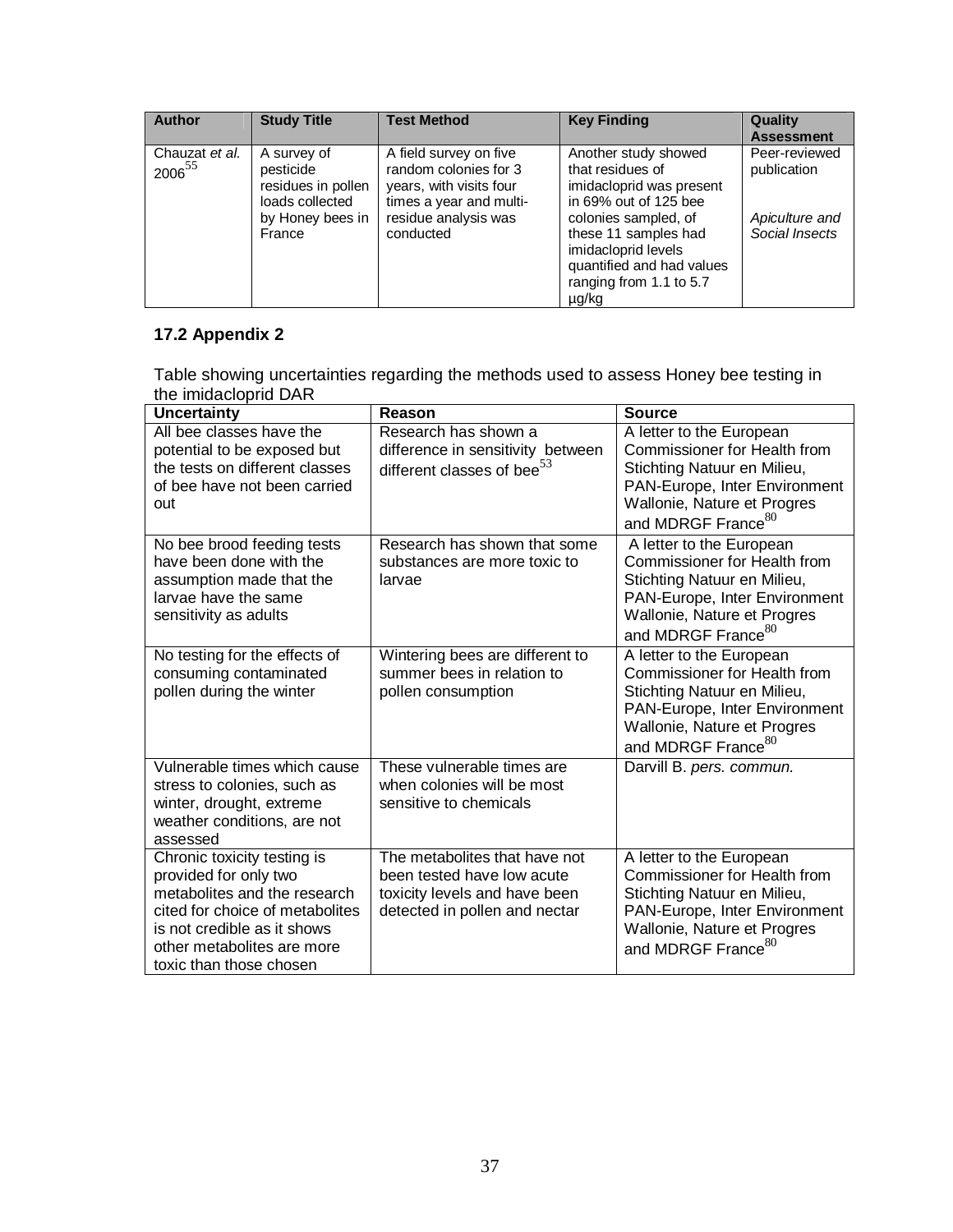| <b>Uncertainty</b>                                                                                                                                                                                                                                       | Reason                                                                                                                                                                                                                                                                                                                                                                            | <b>Source</b>                                                                                                                                                                                    |
|----------------------------------------------------------------------------------------------------------------------------------------------------------------------------------------------------------------------------------------------------------|-----------------------------------------------------------------------------------------------------------------------------------------------------------------------------------------------------------------------------------------------------------------------------------------------------------------------------------------------------------------------------------|--------------------------------------------------------------------------------------------------------------------------------------------------------------------------------------------------|
| Invalidation of a study that<br>showed chronic toxicity is<br>much higher than acute<br>toxicity, and bee mortality by<br>metabolites at low<br>concentrations. The study<br>was invalidated due to<br>discrepancies with other<br>scientific literature | Test levels are much lower than<br>other studies, as other studies<br>did not test such low levels. The<br>study was also peer-reviewed<br>and validated by the French<br>Comité scientifique et technique.<br>A great variability in toxicity<br>levels and mortality was<br>acknowledged in other studies<br>and so lower levels cannot be a<br>reason for discrediting a study | A letter to the European<br><b>Commissioner for Health from</b><br>Stichting Natuur en Milieu,<br>PAN-Europe, Inter Environment<br>Wallonie, Nature et Progres<br>and MDRGF France <sup>80</sup> |
| The NOEL (No Observed<br>Effect Level) when looking at<br>sub-lethal effects is based on<br>a nectar consumption level<br>that is an underestimate                                                                                                       | A calculation of the<br>characteristics of a regular<br>colony demonstrates this                                                                                                                                                                                                                                                                                                  | A letter to the European<br><b>Commissioner for Health from</b><br>Stichting Natuur en Milieu,<br>PAN-Europe, Inter Environment<br>Wallonie, Nature et Progres<br>and MDRGF France <sup>80</sup> |
| A study that shows sub-lethal<br>effects at very low toxicity<br>levels was discredited due to<br>techniques modifying<br>behaviour                                                                                                                      | This invalidation is not credible<br>as the study did employ a control<br>to ensure that testing techniques<br>did not effect behaviour                                                                                                                                                                                                                                           | A letter to the European<br><b>Commissioner for Health from</b><br>Stichting Natuur en Milieu,<br>PAN-Europe, Inter Environment<br>Wallonie, Nature et Progres<br>and MDRGF France <sup>80</sup> |
| The field and tunnel tests all<br>used feed combs; there is no<br>proof that the bees were<br>consuming the contaminated<br>food rather than the comb<br>food, as pollen is often left at<br>least 5 days, maybe even<br>months, before consumption      | No proof of consumption of<br>contaminated food rather than<br>comb food                                                                                                                                                                                                                                                                                                          | A letter to the European<br><b>Commissioner for Health from</b><br>Stichting Natuur en Milieu,<br>PAN-Europe, Inter Environment<br>Wallonie, Nature et Progres<br>and MDRGF France <sup>80</sup> |
| Small colony sizes of 500<br>bees to assess egg-laying.<br>Normal queens lay 1,000 to<br>1,500 eggs per day and so<br>there can be colonies of<br>50,000 bees                                                                                            | Egg-laying cannot be properly<br>assessed in such small colonies                                                                                                                                                                                                                                                                                                                  | A letter to the European<br><b>Commissioner for Health from</b><br>Stichting Natuur en Milieu,<br>PAN-Europe, Inter Environment<br>Wallonie, Nature et Progres<br>and MDRGF France <sup>80</sup> |
| The length of some of the<br>studies at 4--6 weeks are not<br>long enough to assess some<br>long-term impacts such as<br>queen survival                                                                                                                  | The ability of queens to lay down<br>fat reserves for their own and the<br>colonies' long-term survival                                                                                                                                                                                                                                                                           | Darvill B. pers.commun.                                                                                                                                                                          |
| No validity criteria when<br>deciding on whether a study<br>was valid or not                                                                                                                                                                             | A mis-match in decisions when<br>compared with the French<br>Comité scientifique et technique<br>which did define validation<br>criteria                                                                                                                                                                                                                                          | A letter to the European<br>Commissioner for Health from<br>Stichting Natuur en Milieu,<br>PAN-Europe, Inter Environment<br>Wallonie, Nature et Progres<br>and MDRGF France <sup>80</sup>        |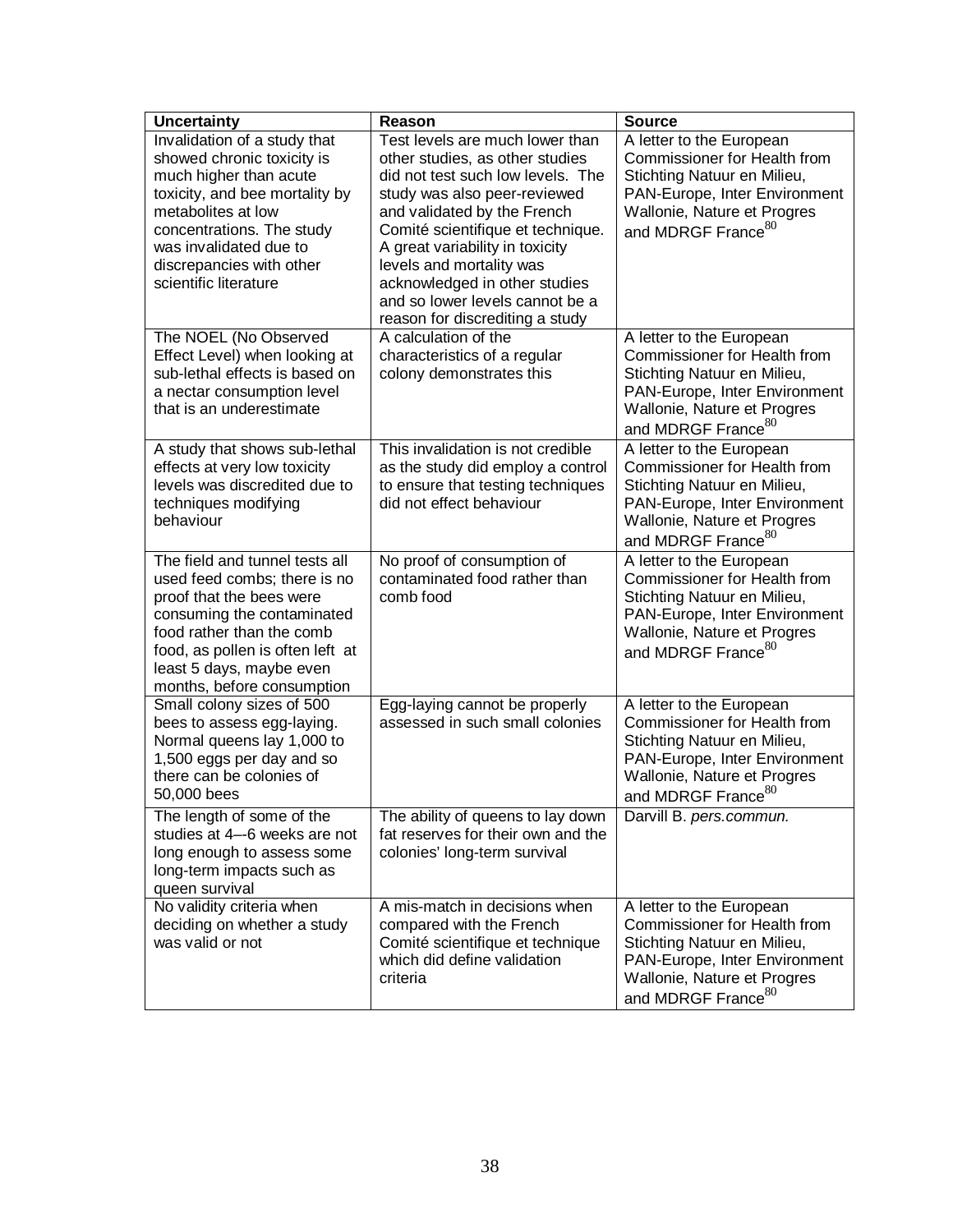| <b>Uncertainty</b>              | Reason                               | <b>Source</b>                       |
|---------------------------------|--------------------------------------|-------------------------------------|
| The level of variablity in      | There is a discrepancy in the No     | A letter to the European            |
| reaults between tests did not   | <b>Observed Effect Concentration</b> | <b>Commissioner for Health from</b> |
| result in a sufficient security | (NOEC) between the DAR and           | Stichting Natuur en Milieu,         |
| margin for risks to bees        | the French Comité scientifique et    | PAN-Europe, Inter Environment       |
|                                 | technique due to the high level      | Wallonie, Nature et Progres         |
|                                 | of result variability not being      | and MDRGF France <sup>80</sup>      |
|                                 | considered                           |                                     |
| No consideration of synergies   | This area of research should         | A letter to the European            |
| between the active substance    | have been considered                 | <b>Commissioner for Health from</b> |
| and bee pathogens               |                                      | Stichting Natuur en Milieu,         |
|                                 |                                      | PAN-Europe, Inter Environment       |
|                                 |                                      | Wallonie, Nature et Progres         |
|                                 |                                      | and MDRGF France <sup>80</sup>      |

# **17.3 Appendix 3**

<u>.</u>

Crop protection products registered for use in the UK that contains imidacloprid and the crops they are registered for  $88$ 

| <b>Product</b>                | <b>Crops registered for</b>                             |
|-------------------------------|---------------------------------------------------------|
| Admire                        | Hops                                                    |
| Bayer UK 720                  | Ornamental plant production (outdoor, container-        |
|                               | grown), ornamental plant production (indoor,            |
|                               | container-grown)                                        |
| <b>Baytan Secur</b>           | Barley (winter), oats (winter), wheat (winter)          |
| <b>Bug Free Extra Chinook</b> | Aubergine (indoor), house plant, ornamental garden      |
|                               | plants, pepper (indoor), tomato (indoor)                |
| Chinook (seed dressing)       | Oilseed rape (seed)                                     |
| <b>Chinook Blue</b>           | Oilseed rape (seed)                                     |
| <b>Chinook Colourless</b>     | Oilseed rape (seed)                                     |
| Couraze                       | Ornamental plant production (indoor, container-grown)   |
| Gaucho                        | Sugar beet                                              |
| Gaucho FS                     | Fodder beet (seed), sugar beet (seed)                   |
| Imidachem                     | Ornamental plant production (container-grown)           |
| Imidasect                     | Container-grown hardy ornamental nursery stock,         |
|                               | ornamental (container- and pot-grown), ornamental       |
|                               | plant production (outdoor), ornamental plant            |
|                               | production (indoor)                                     |
| Imidasect 5GR                 | Ornamental plant production (container-grown),          |
|                               | Ornamental plant production (indoor)                    |
| Imidasect 60 FS               | Fodder beet (seed), sugar beet (seed)                   |
| Imidasect 70 WS               | Sugar beet                                              |
| Intercept 5 GR                | Ornamental plant production (indoor, container-grown)   |
| Intercept 70 WG               | Ornamental plant production (container-grown hardy      |
|                               | nursery stock), ornamental plant production (container- |
|                               | grown) (outdoor), ornamental plant production           |
|                               | (container-grown) (indoor)                              |

 $88$  Pesticide Register of UK Approved Products – Chemicals Regulation Directorate https://secure.pesticides.gov.uk/PestReg/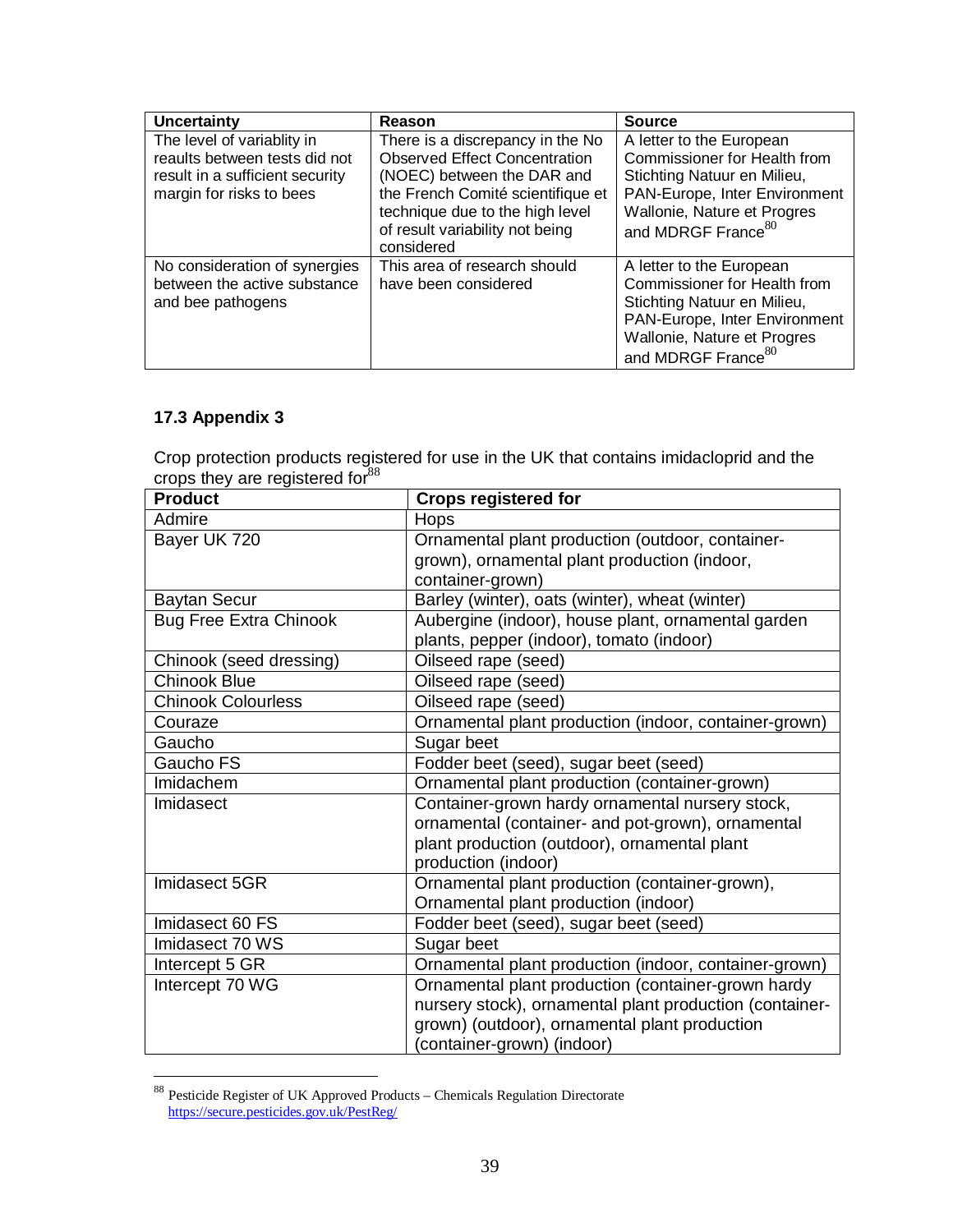| <b>Product</b>              | <b>Crops registered for</b>                        |
|-----------------------------|----------------------------------------------------|
| Merit Turf                  | Managed amenity turf                               |
| Mido 70% WDG                | Ornamental plant production (outdoor, container-   |
|                             | grown), ornamental plant production (indoor,       |
|                             | container-grown)                                   |
| Neptune                     | <b>Hops</b>                                        |
| Nuprid 600FS                | Fodder beet (seed), sugar beet (seed)              |
| Provado Lawn Grub Killer    | Lawn                                               |
| Provado Ultimate Bug Killer | Ornamental plant production (indoor, outdoor,      |
|                             | container-grown)                                   |
| Provado Ultimate Bug Killer | Aubergine (indoor), house plant, ornamental garden |
| Concentrate (home market)   | plants, pepper (indoor), tomato (indoor)           |
| Provado Ultimate Bug Killer | Aubergine (indoor), house plant, ornamental garden |
| Concentrate (crop market)   | plants, pepper (indoor), tomato (indoor)           |
| Provado Bug Killer Ready to | Aubergine (indoor), house plant, ornamental garden |
| Use (home market)           | plants, pepper (indoor), tomato (indoor)           |
| Provado Vine Weevil Killer  | House plant (container-grown), ornamental garden   |
|                             | plants (container-grown)                           |
| <b>Raxil Secur</b>          | Barley (winter)                                    |
| Sibutol Secur               | Oats (winter), wheat (winter)                      |
| <b>Tripod Plus</b>          | Barley (winter, seed), oats (winter, seed), wheat  |
|                             | (winter, seed                                      |

### **17.4 Appendix 4**

Translation of a French report executive summary which evaluated literature and reassessed the risk to Honey bees $92$ 

#### **Scientific and Technical Committee of a Multifactorial Study on the Disturbance/Disorder of Bees**

#### **Imidacloprid used in coating seed (Gaucho) and the disturbance to bees Final Report**

#### **SUMMARY**

In light of the volume of work and in order to avoid digression which can result from an analysis of multiple parameters, the work group focused on the possible role of Gaucho and imidacloprid in the disturbances which have been observed. This report is an assessment of the current state of knowledge of the risks posed to bees related to the use of imidacloprid as a treatment for sunflower and corn seeds. The report presents the conclusions of the Metrology Sub-Group, which were validated by the members of the Scientific and Technical Committee (CST). The report follows the classic outline of an environmental risk evaluation in that it distinguishes the analysis of exposure from the analysis of effects. In light of the problems encountered while validating data from different studies, a recommendations chapter was included in the hope of improving future studies. It is evident that this approach, which focused on one phenomenon, will expand in order to take other factors into account, such as other phyto-sanitary products,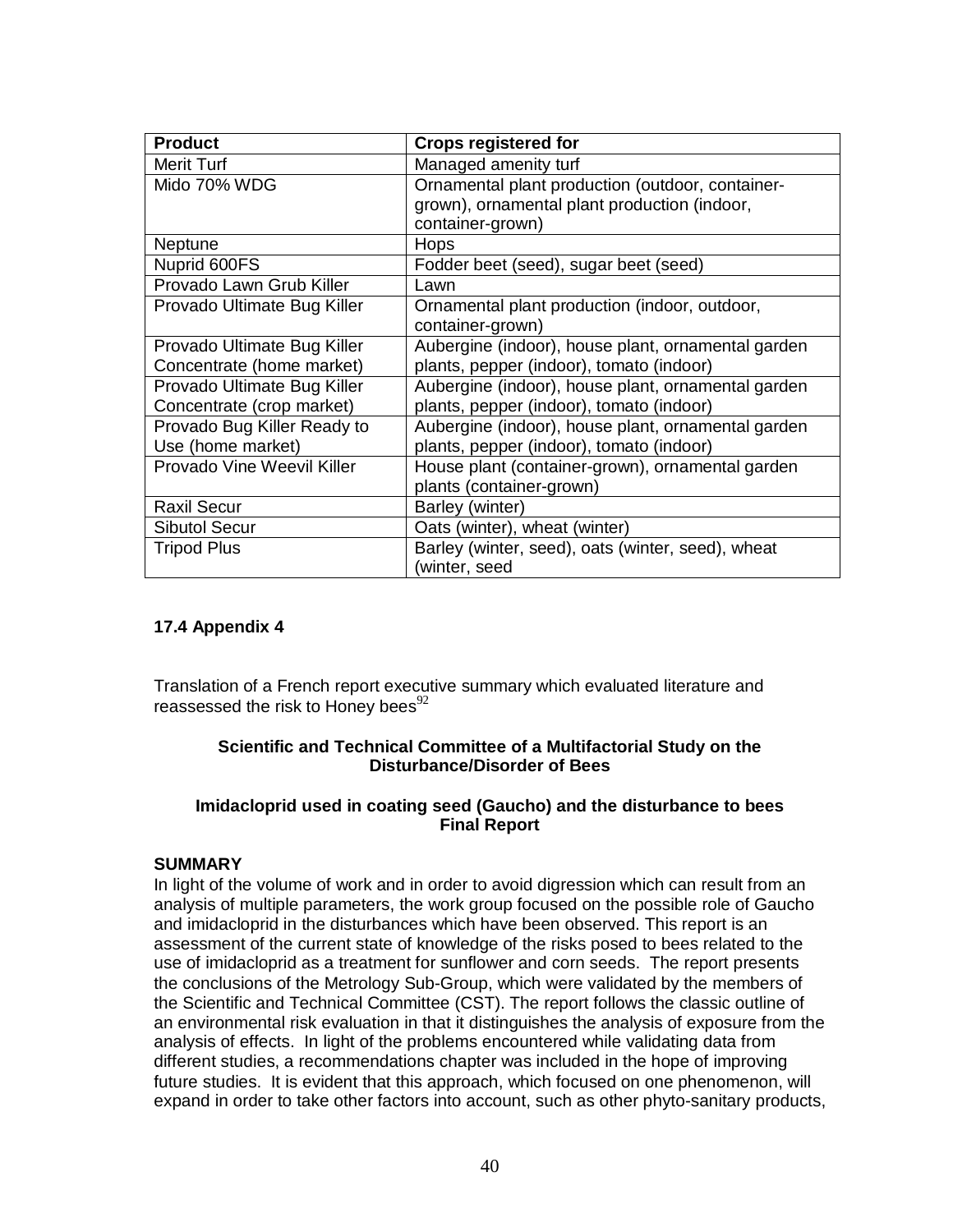and the combination of effects of those products with pathologies, with particular apicultural practices, in poor agricultural usage, etc.

### **FIRST PART: IMIDACLOPRID AND ITS METABOLITES**

#### **1. List of reports and publications inventoried on the disturbances to bees**

In this paragraph we present the documents concerned with exposure and toxicity data which formed the basis of the literature review:

- 245 studies or associated documents provided by the Directorate General of Food
- 93 documents from the scientific and technical literature

#### **2. Review of physico-chemical properties**

The principal physico-chemical, toxicological and environmental characteristics of imidacloprid are taken up in this chapter.

This section is dedicated to the analysis of exposure data, doses in pollen, nectar, soils and in plants, as well as the validation of this data. The data is extracted from 15 studies produced by both public and private laboratories in France and Europe.

#### 3.1 Amounts in pollen

Validation of the data allows us to conclude that the levels of imidacloprid residues in the sunflower pollen (the seeds of which had been treated with Gaucho) were on average 3.3 parts per billion (ppb), while levels in the [pollen found in pollen traps in the hive] were on average 2.2 ppb. In terms of the concentrations in corn pollen, the data validated demonstrated an average content of imidacloprid of 0.75–3.5 ppb for the flower pollen and the traps respectively. Taking into account that the activity of the colony may be modified by the position/laying down of the pollen traps, only the amounts of imidacloprid obtained from flower pollen are considered to be representative of the quantities of imidacloprid entering the colony. 3.3 ppb is thus retained for use in the exposure scenarios and the evaluation of the risks linked to the use of imidaclopridcoated sunflower seeds. 3.5 ppb is used to assess the risks linked to the use of imidacloprid in corn seed coating.

#### 3.2 Amounts in the nectar

Only one study which was analysed was validated in this category, which indicates that the content of residues in the sunflower nectar (of which the seeds were treated with Gaucho) was 1.9 ppb. The other studies did not meet the validation criteria (vague methods, high quantification limit, or number of weak samples).

#### 3.3 Amounts in soils

Imidacloprid was detected in soils which had supported the cultivation of Gaucho-treated sunflowers during the year of sampling, at values averaging at 10.25 ppb. The year after the treatment, the quantities of imidacloprid decreased and were on average 4.4 ppb. However, it is not possible to conclude past one year, due to a poor sampling strategy.

#### 3.4 Amounts in plants

The analysis of studies only partially validated one study due to poor sampling strategy. As a rough guide, an average content of 4.6 ppb of imidacloprid in a sunflower treated with Gaucho the year of sampling was calculated by pooling together the different samples of leaves, stems and flower heads. It was not possible to conclude when the soils had been planted with Gaucho-treated plants in the previous year. With regard to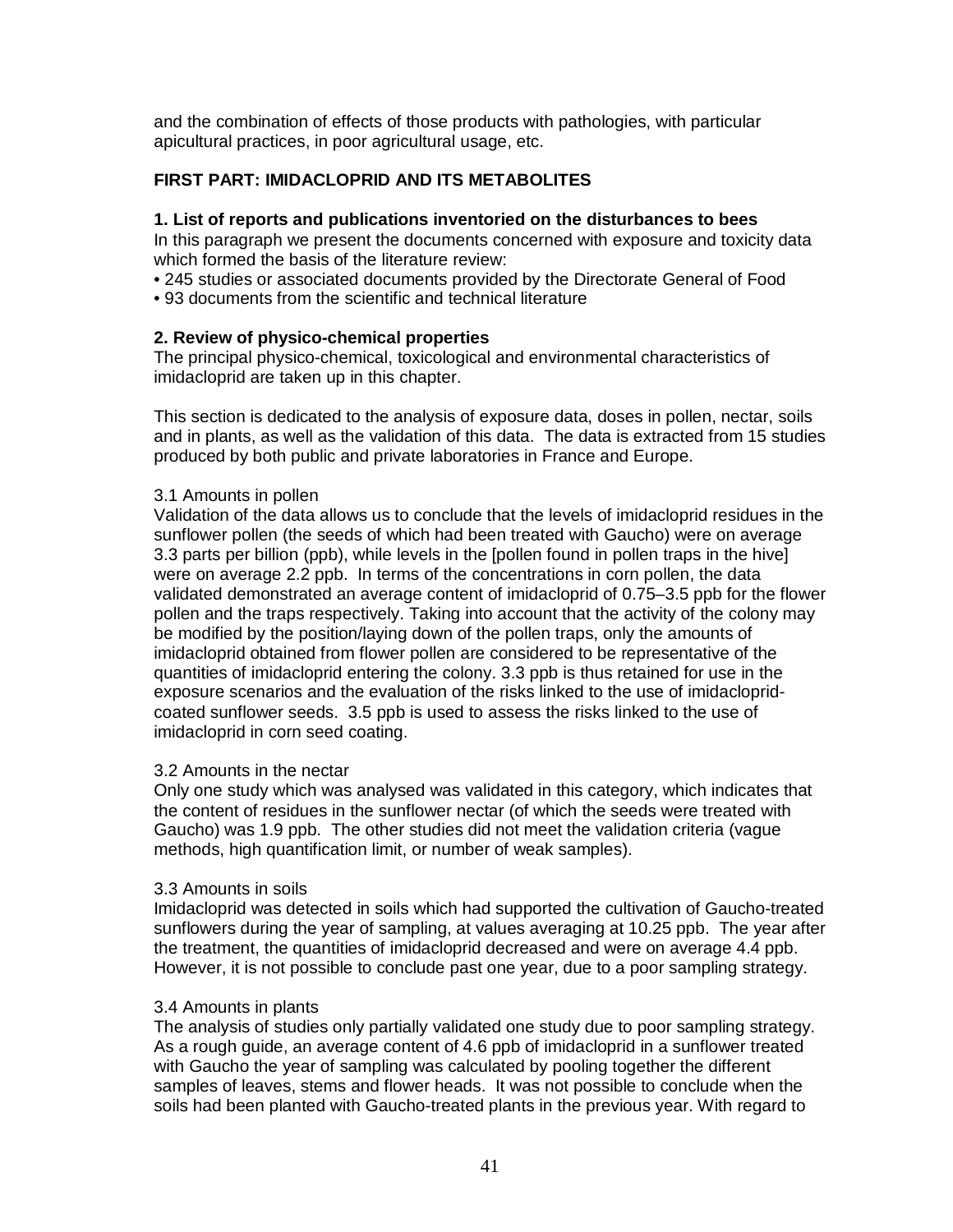the Gaucho-treated corn, the content of imidacloprid in the different vegetable parts were 3.7, 3 and 7.5 ppb in the leaves and stems together, the male parts and the panicles respectively.

#### 3.5 Quantities of imidacloprid entering the hive

In this section, we evaluated the theoretical quantity of imidacloprid brought back to the hive in contaminated pollen and nectar. For the sunflower pollen brought annually to the colony, these quantities varied between 0.84 µg and 50 µg. For the sunflower nectar, the only study which was validated allowed us to estimate a quantity between 133 µg and 266 µg. Imidacloprid can also be brought back to the colony via corn pollen in variable quantities, ranging from 0.04 to 66 µg.

3.6 Quantities of imidacloprid present in other 'hive products'

At the moment, we do not have any data relating to residual amounts of imidacloprid in royal jelly, the [bouillie larvaire], the beebread, the wax, etc.

### **4. Toxicity data linked to the use of imidacloprid**

The third part is dedicated to the analysis of the effects of imidacloprid on bees, through the examination of results issues from trials of acute, chronic and sub-lethal toxicity. The available results are subsequently validated or invalidated by the CST.

4.1 Mortality following a single administered dose of active substance (acute toxicity)

The results presented for acute toxicity by oral administration for imidacloprid are derived from standard experimental protocols and give results of LD50 ranging from 4 ng to 71 ng of imidacloprid per bee. All the available studies were validated. In terms of the acute toxicity by topical administration, we obtained values of LD50 from 6.7 ng to 242 ng of imidacloprid per bee. Metabolites of imidacloprid, olefin and hydroxyimidacloprid, are also toxic when administered orally. Olefin gave a LD50 ranging from 28 to >35.7 ng of active substance per bee while hydroxyimidacloprid produced a LD50 of 153–258 ng of active substance per bee. The other metabolites (chloronicotinic-6 acid, dihydroxyimidacloprid, [urea by-product] and guanidine) did not produce a particular toxicity (LD50 >1,000 ng of active substance per bee).

4.2 Mortality following repeated administration of active substance (chronic toxicity) The studies pertaining to the chronic toxicity of imidacloprid and its metabolites demonstrate diverging results in part due to the heterogeneous nature of the protocols, resulting in studies that were difficult to compare and validate. Only two studies of repeated oral administration of imidacloprid were validated. One led to a LD50 of 12 pg per bee over 10 days (Suchail 2001) while the second study led to a NOEC of 1,700 pg per bee over 10 days for all the metabolites or to a NOEC between 2,740 and 8,000 pg per bee over 10 days for the [urea by-product] and the chloronicotinic-6 acid.

### 4.3 Sub-lethal effects

Numerous studies are interested in sub-lethal effects. These studies are very diverse and heterogeneous. They have studied sub-lethal effects in laboratories, caged, or in the field. In the laboratory, the validated data for acute oral toxicity demonstrated a NOEC of 940 pg of imidacloprid per bee for motor co-ordination and the knockdown effect. Following intoxication by repeated oral administration of imidacloprid, the NOEC was 200 pg of imidacloprid per bee over 10 days for the reflex of extending the proboscis. For the data on acute toxicity via topical administration, we obtained a LOEC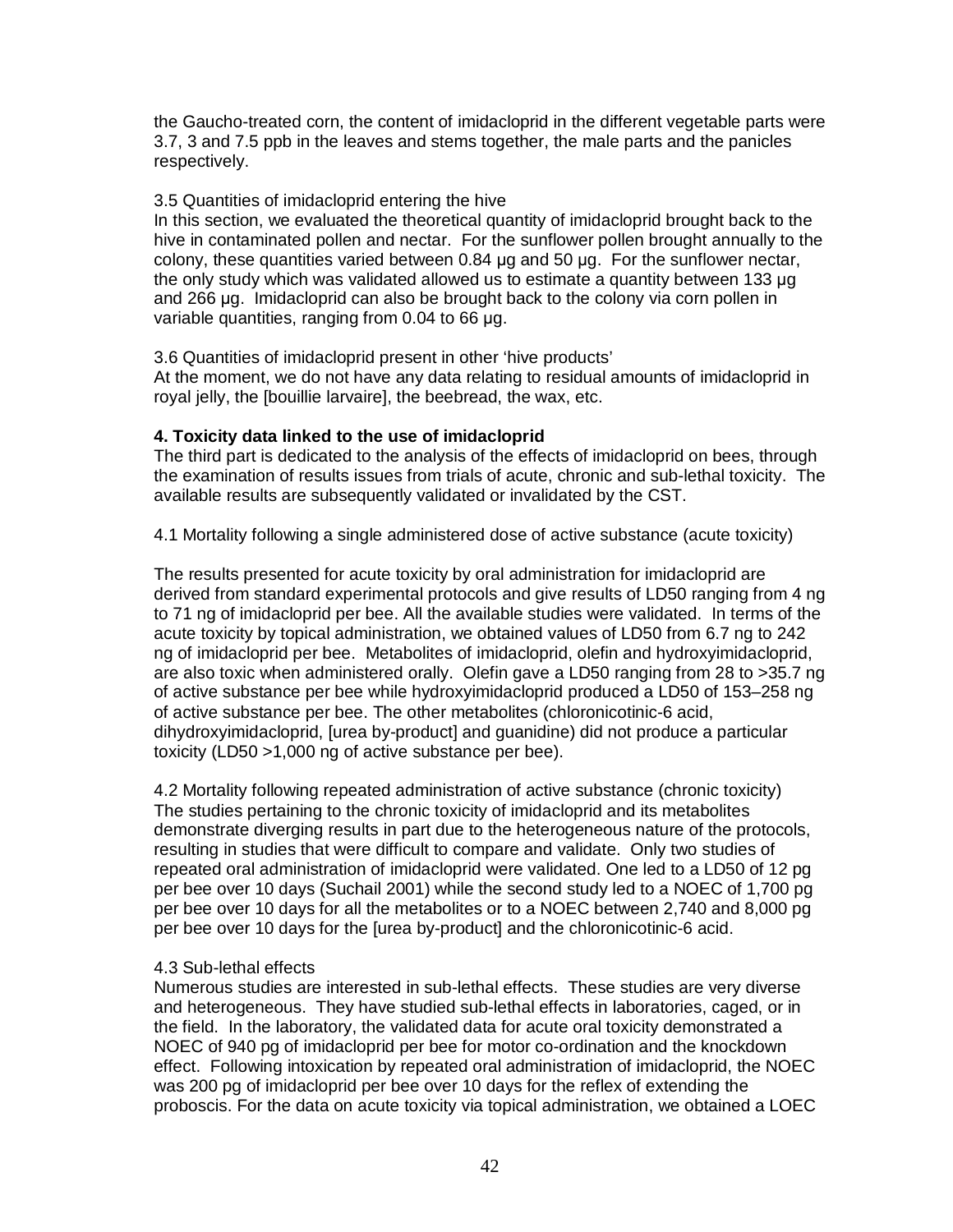of 100 pg of imidacloprid per bee; no toxicity data by repeated topical administration was validated. The administration of metabolites of imidacloprid by one oral administration led to higher NOECs, from 1,200 to 7,000 pg of active substance per bee. The studies of flight cages and underground tunnels gave, after repeated oral administration of active substance, a LOEC of 75 pg of imidacloprid and hydroxyimidacloprid per bee each and 20 pg of olefin per bee for effects on the frequency and length of feeding. When imidacloprid or olefin were left in a feeder in the field, the results for intoxication by repeated ingestion of active substance demonstrated a NOEC of 250 ng of imidacloprid per bee for all observed behaviours and a NOEC of 250 ng of olefin per bee for the waggle dance.

## **SECOND PART: RISK EVALUATION**

### **5. Bee exposure scenarios to evaluate the risk of intoxication**

We proposed five scenarios corresponding to different possible modes of intoxication (oral or topical intoxication) during different stages in the bee life-cycle (larvae, nurses, foragers) for pollen (scenarios 1, 2, 3), nectar or the honey (scenarios 3, 4, 5), following either immediate consumption or deferred consumption.

### **6. Risk evaluation**

The risk evaluation consisted of comparing a predicted exposure concentration, referred to as 'Predicted Environmental Concentration' (PEC) to a concentration expected to have no effect for organisms in the environment, referred to as 'Predicted No Effect Concentration' (PNEC). A risk is thus present when the estimated value of PEC is superior to that of PNEC. The risk evaluation for bees linked to the use of imidacloprid seed coating was conducted in line with the approach of 'new and existing chemical substances' developed in the framework of the regulation of new and existing chemical substances (Directive 67/548). The phyto-sanitary approach developed in the framework of the regulation of phyto-sanitary products (Directive  $91/414^6$ ) cannot be applied in the case of seed coating as it is based on doses per hectare which does not have a realistic meaning in our case.

### 6.1 Evaluation of exposure (PEC)

—For scenario 1 (feeding of larvae), in considering that the sugar making up the larval feed comes entirely from the harvested nectar, the quantity of imidacloprid ingested by a larva at the beginning of five days was estimated at between 1.1 and 87 pg, this quantity depending on the percentage of contamination of the sunflower nectar ingested. In addition, the quantity of ingested pollen was considered negligible with regard to the total quantity of food ingested by the larva.

—For scenario 2 (consumption of pollen by the nurse bees), in assuming total stability of imidacloprid following its stockpiling in the hive, the quantity of imidacloprid absorbed by the bees depends concurrently on the percentage of contaminated pollen which they have consumed and the concentration of imidacloprid in the pollen. It would be between 40 and180 pg per bee (worst case, unlikely) when the nurse consumes the sunflower pollen and between 42 and 168 pg following the consumption of corn pollen. We note that the nurse bees could also become intoxicated by consuming contaminated honey (scenario 5).

—For scenario 3 (ingestion of pollen by the pollinators [butineuses], in arbitrarily estimating that 1% of the pollen is ingested during the making of pollen balls. Following the making of pollen balls, the quantity of imidacloprid ingested varies between 3.3 and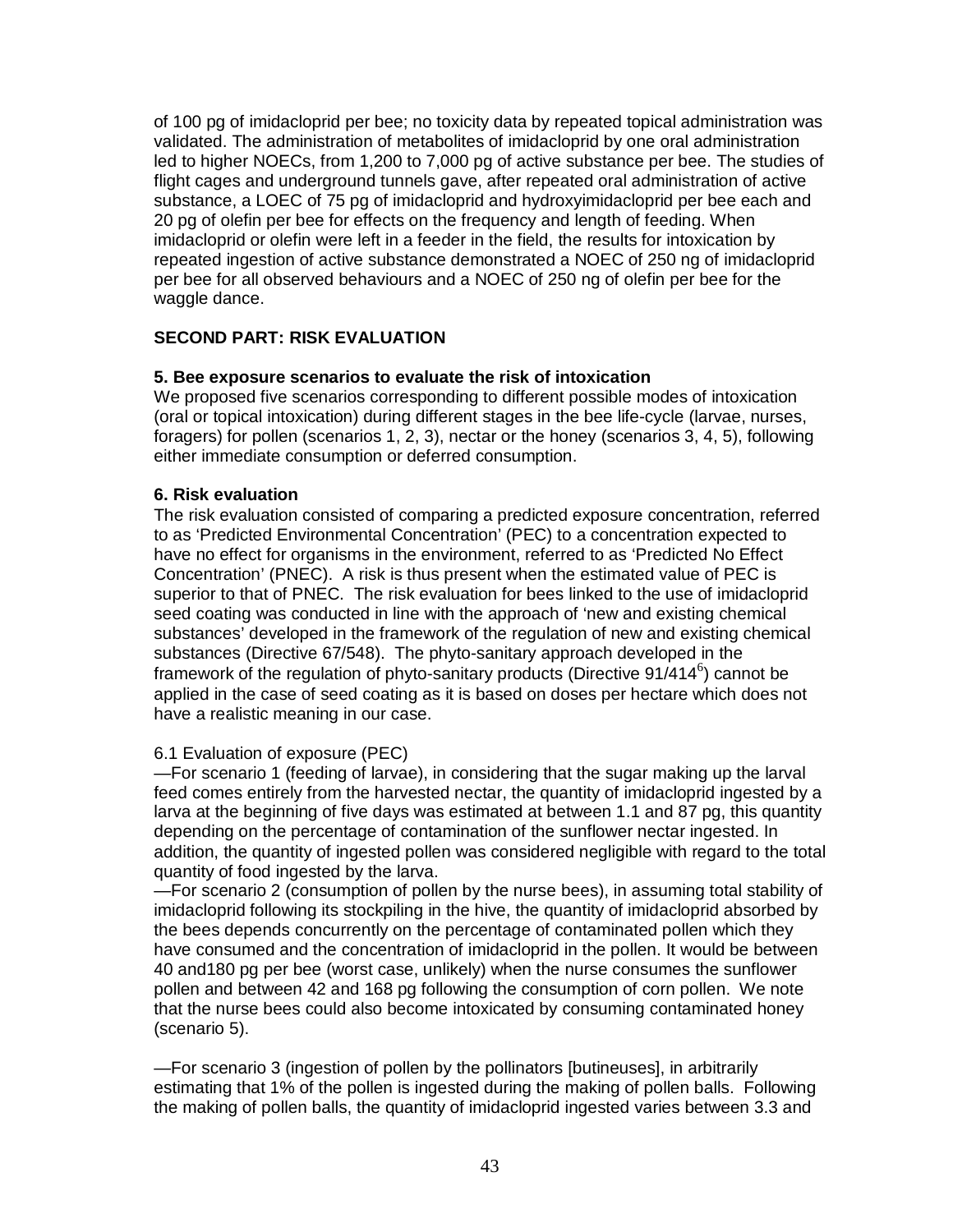15 pg per bee for the sunflower pollen and between 3.5 and 16 pg for the corn pollen. Due to the fidelity of bees to flowers, the percentage of contaminated pollen ingested will be 0 or 100% depending on the field treatment (non-Gaucho or Gaucho). These foragers could equally intoxicate themselves in consuming honey to stockpile the energy necessary for flight (scenario 4).

—For scenario 4 (consumption of nectar by the foragers), the quantity of imidacloprid depends on the percentage of contaminated sunflower nectar that the forager ingests to provide the energy necessary for its flight, and the concentration of imidacloprid in the sunflower nectar. In using 12 hours as the average time for collecting, the collector ingests 131-655 pg of imidacloprid per bee.

—-For scenario 5 (consumption of reserve honey by bees in the hive to assure thermoregulation), in assuming a total stability of imidacloprid following the transformation of nectar into honey, the quantity of imidacloprid absorbed by the bees depends on the percentage of contaminated honey they have ingested and the concentration of imidacloprid in the honey. Based on a consumption of 0.2–0.8 g of honey per bee to maintain a temperature of 15 $\mathbb C$  at the centre of the hive and 5 $\mathbb C$  at the periphery, the quantity of imidacloprid ingested by the bee varies between 190 and 3,800 pg depending on the percentage of contaminated sunflower nectar which would be used up in the production of honey.

6.2 Evaluation of effects (PNEC)

The PNEC is evaluated by associating the data (be it the acute, chronic or sub-lethal intoxication data) by assigning it an uncertainty factor determined on a case by case basis. This factor takes into account the following uncertainties:

- —intra- and inter-laboratory variation
- —extrapolation of short-term toxicity data to the long term
- —extrapolation from the laboratory to the field.

The adaptation of the approach of 'new and existing chemical substances' to specific cases represented by the exposure of bees based on the different intoxication data led to the estimates presented in the table below: (Table not translated)

Based on our current state of knowledge and on the scenarios we developed to evaluate exposure, and based on the uncertainty chosen to evaluate the dangers, the relationships between the PEC/PNEC determined is worrying. They are in agreement with the field observations of numerous beekeepers in large farms of corn and sunflower relating to the mortality of pollinators (scenario 4), their disappearance, behavioural disturbances and certain winter mortalities (scenario 5). Consequently, the coating of sunflower seeds in Gaucho poses significant risks for bees of different ages, with the exception of the ingestion of pollen by the foragers during the making of a pollen ball (scenario 3). In terms of Gaucho-coated corn seeds, the relationship PEC/PNEC turns out to be, as for the sunflower, worrying in the case of pollen consumption by the nurse bees, which would lead to an accrued mortality of these and be one of the explanatory elements for the weakening of bee populations observed despite the ban on Gaucho on sunflowers. Finally, given that other factors can contribute to the weakening of bee colonies, research should be conducted on the frequency, mechanism and causes of these symptoms.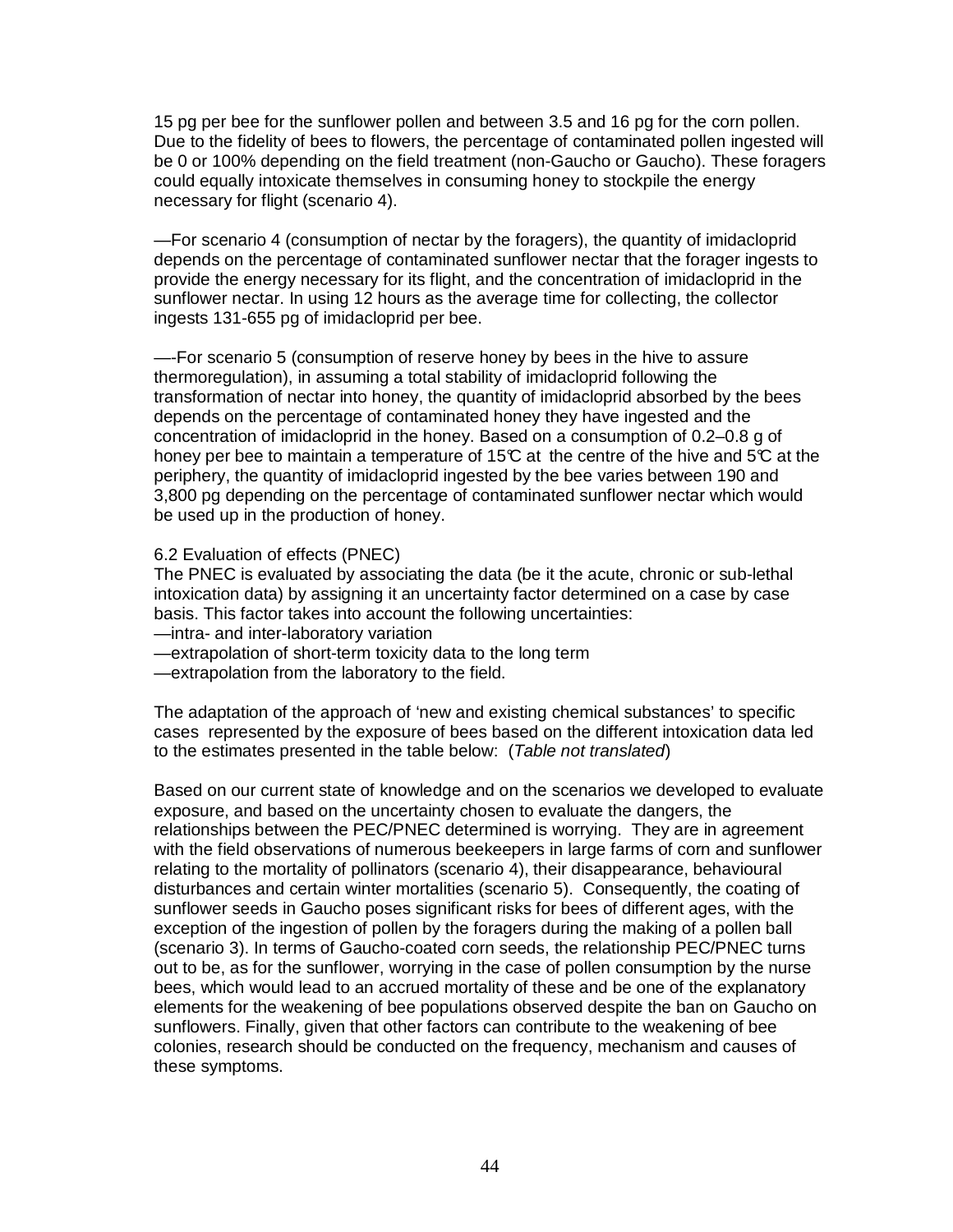#### **THIRD PART: RECOMMENDATIONS FOR ACQUISITION OF DATA LACKING FOR RISK EVALUATION**

### **8. Recommendations**

This chapter covers:

—the different problems encountered during the validation of data (poor sampling strategy, limits on detection and overly elevated quantifications, non-standardised protocols for toxicology studies).

—missing data: amounts of residues in the different hive products (the principal ones being honey, the larval feed, the honeycomb), data on the stability of imidacloprid in the pollen, nectar, and honey over the course of stockpiling in the hive, data on toxicity on the larvae and nursing. Finally, certain suggestions are made in order to remedy the problems which were encountered. These suggestions could also be applied in the case of other studies of phyto-sanitary molecules.

### **9. Work required to complete the multifactorial study**

The report must be progressively enriched by future work of members of the Metrology Sub-Group. It requires:

—the completion of an evaluation of the same type of risks as those conducted for imidacloprid for fipronil

—the analysis of the other factors implicated in the loss of bees (illnesses, apicultural and agricultural practices, genetic varieties of the cultivated and treated plants, influence of terpenes) in close collaboration with the Network Sub-Group

—an inventory of the disturbances to bees in other countries.

## **17.5 Appendix 5**

A letter to the European Commissioner for Health from Stichting Natuur en Milieu, PAN-Europe, Inter Environment Wallonie, Nature et Progres and MDRGF France expressing concerns regarding the methods used to assess risks to bees for the Draft Assessment Report  $(DAR)^{80}$ .

Androulla Vassiliou European Commissioner for Health DG Health and Consumer Protection B-1049 Brussels Belgium

Utrecht, 21 January 2009

Our reference: HM/jc/090120.01-4.1.0.40.N08 Contact: Mr. H. Muilerman

Subject: Re: Request for an internal review of Commission Regulation 116/2008

Dear Commissioner,

I am writing on behalf of undersigned organisations to submit a formal request for an internal review (based on Regulation 1367/2006, article 10) of Commission Directive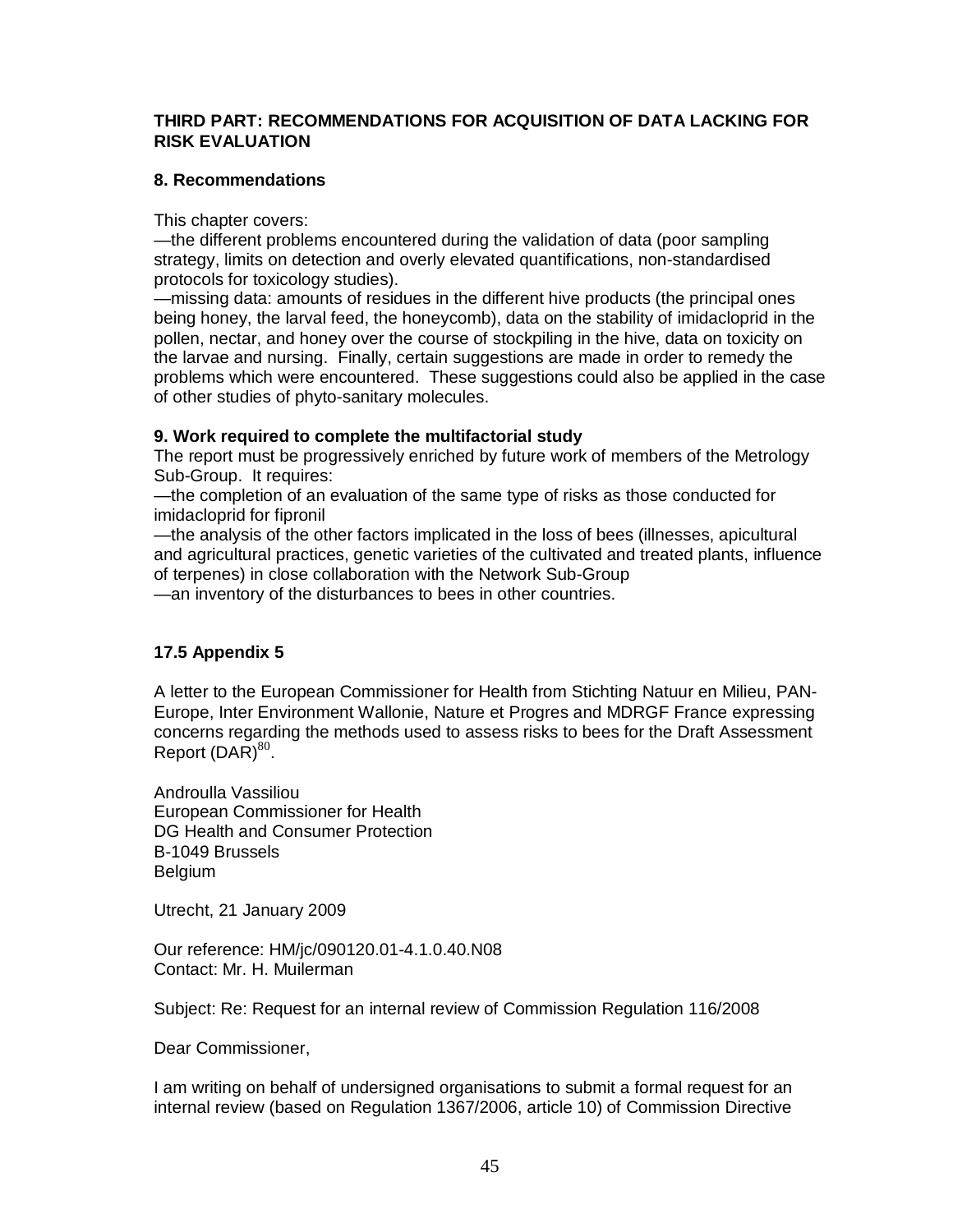116/2008 of 15/12/2008 which was published in the Official Journal of 16/12/2008. It is the opinion of our organisations that Commission Directive 116/2008, including the active substance Imidacloprid in Annex I of Directive  $91/414^6$ , is not justified on several grounds and should be reviewed as a matter of urgency. Please find below the basis of our request.

#### Procedural criteria:

Our organisations are entitled to make this request because we fulfil the criteria laid down in article 11 of Regulation 1367/2006. Stichting Natuur en Milieu, PAN-Europe, Inter Environment Wallonie, Nature et Progres and MDRGF France are all independent non-profitmaking legal persons in accordance with the national law. Promoting environmental protection is one of our central objectives which we are actively pursuing.

#### Grounds for internal review:

Article 5 of Directive  $91/414^6$  on the inclusion of active substances in Annex I requires that active substances are expected to fulfill the condition of having no unacceptable influence on the environment as provided for in Article 4.1.b. IV and V (the article which is the basis for member states authorising the use of formulations based on the active substance). In our opinion, however, the evidence presented by the Commission does not support the conclusion that the effects of the use of imidacloprid on bees are acceptable.

EFSA concludes in its peer review of 29/5/2008 that spraying of imidacloprid (and its two main metabolites) poses a high risk to bees. The report recommends risk mitigation measures (no application during flowering, flowering weeds are removed) but concludes that bees will still be not be protected by the suggested risk mitigation measures. For tomato production, for example, the situation is even more acute, as the EFSA peer review states, because tomatoes are flowering all the time. In relation to all spraying applications it is clear that the Commission has not demonstrated that acceptable use is possible.

Regarding the use of imidacloprid as a seed coating we think the tests performed by the notifier are inadequate in relation to bees and more generally to other pollinators. Below we present further arguments and comment relating to the DAR by the Rapporteur Germany.

Annex VI of Directive 91/414 (Uniform principles) on testing determined in 2.5.2.3.: Where there is a possibility of Honey bees being exposed, no authorisation shall be granted if the hazard quotients for oral or contact exposure of Honey bees are greater than 50, unless it is clearly established through an appropriate risk assessment that under field conditions there are no unacceptable effects on Honey bee larvae, Honey bee behaviour, or colony survival and development after use of the plant protection product according to the proposed conditions of use.

Imidacloprid is simultaneously persistent, systemic, and highly toxic for bees (LD50 at 48 hours is 4.8 ppb (parts per billion). Used in seed coatings, imidacloprid is absorbed by the root system and transported by sap to all parts of the plant, including nectar and pollen. As the active substance is present in soil, even succeeding crops absorb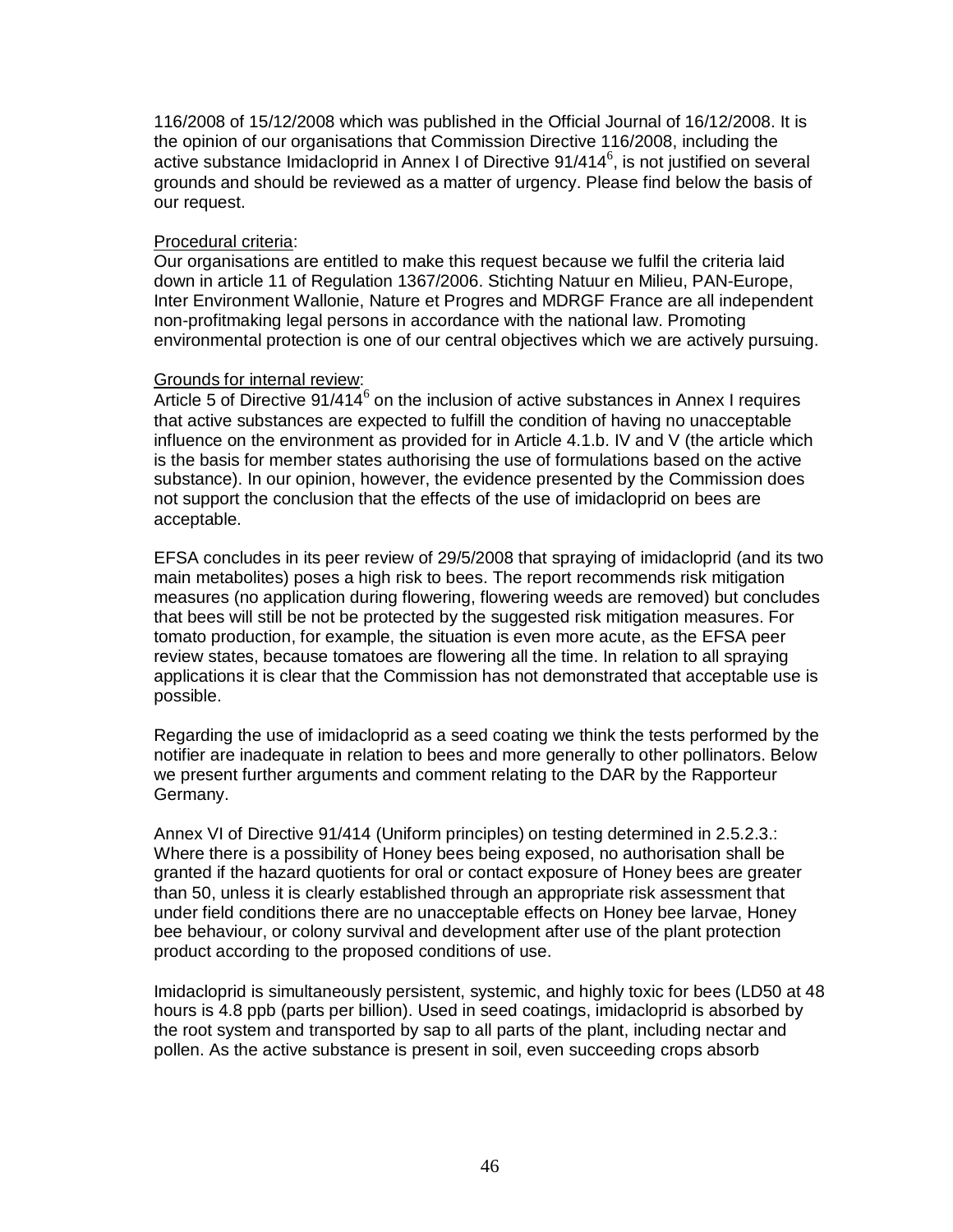residues and become toxic (cf. Annex B.9. p. 919 and following, and several scientific  $papers<sup>89</sup>$ ).

(1) Because contaminated nectar and pollen may be brought to the hive by the foragers, all the bee classes (drones, queens, nurses, larvae etc.) are potentially exposed to the active substance. The sensitivity of bees is now well understood and differs according to their class<sup>90</sup>. The necessary tests specific to each bee class have not been carried out. The closest estimates available document chronic toxicity (p. 965) in 'young bees' and 'old bees'. They show a difference of sensitivity between these two categories of bee.

(2) Another important point is that no bee brood feeding test has been carried out (point B.9.4.2., p. 926). Following the report: 'it has to be expected that the active substance and the formulated compounds are as toxic to larvae as to adult bees'. There is absolutely no scientific argument to support this assertion. The toxicity of a pesticide to one category of bees cannot be deduced from its toxicity to another; some substances are more toxic to larvae than to adult bees and vice versa<sup>91</sup>. Moreover, we recall the statement of the French State Council suspending the Maize authorisation of Gaucho, based on the absence of this test despite the very high HQ (Hazard Quotient) value of imidacloprid (40 540; cf. Reasoned statement of the overall conclusion, p. 57). Authorising imidacloprid without carrying out the larvae test is a clear violation of Directive 91/414 and unacceptable from a scientific viewpoint, as the innocuousness for larvae is not proved. If the European Authority estimates that the HQ is not a valid concept for seed coatings, a new assessment scheme has to be described before the substance concerned is assessed, and included in annex VI of the 91/414/EEC Directive. Until then, the clauses in Annex VI, point B and C 2.5.2.3 must fully be enforced. The HQ (or TER: Toxicity Exposure Ratio) concepts have been designed to avoid making higher tier tests with low risk substances. In no case can the arbitrary choice of discarding the HQ (this HQ validity not being investigated so far) for seed coating substances be used to lower the risk. Consequently all the prescribed tests should be realised. Moreover, imidacloprid is also formulated for spraying (e.g. Confidor). From a legal point of view, the lack of a bee brood feeding test is thus sufficient to definitely invalidate the assessment that the HQ is not relevant in this case.

(3) The report does not include any test about the effects of contaminated pollen consumption during wintering. The amount of pollen consumed by winter bees is unknown at this time. Every beekeeper knows that wintering may succeed only if the bee colony has collected important quantities of pollen during summer. Most of this pollen will disappear during winter and early spring: it has been consumed by the bees, and particularly by the nurses for feeding the early brood. The winter bees are not numerous (5,000–10,000) and, as they live much longer then summer bees, they will feed the brood for a long period. This means that pollen consumption per winter bee may be very important compared to summer bees. Thus the pollen toxicity for winter bees has to be tested specifically. Before carrying out this test, it is necessary to quantify

<sup>&</sup>lt;u>.</u> <sup>89</sup> E.g. Bonmatin J.-M., Marchand P., Charvet R., Moineau I., Bengsch E.R. & Colin M.-E.. Quantification of imidacloprid uptake in maize crops. Journal of Agricultural and Food Chemistry **53**, 5336–5341

 $90$  Alix A.  $\&$  Vergnet Chr. (2007) Risk assessment to honey bees: a scheme developed in France for non sprayed systemic compounds. *Pest Management Science* **63**, 1069–1080

<sup>&</sup>lt;sup>91</sup> For instance, refer to: Alix A. & Vergnet Chr. (2007) Risk assessment to honey bees: a scheme developed in France for non-sprayed systemic compounds. *Pest Management Science* **63**, 1069–1080, point 4.2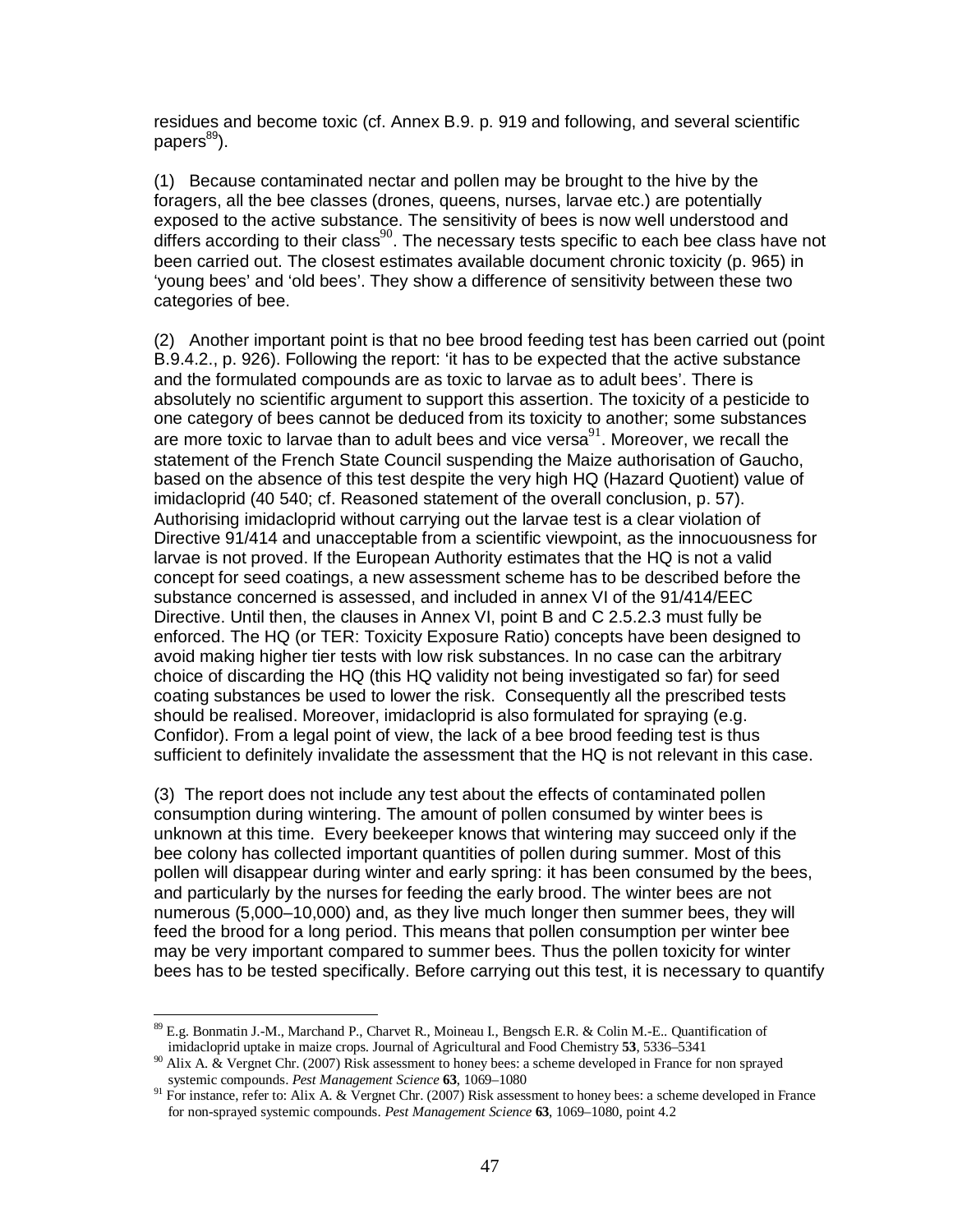the pollen amounts consumed by winter bees with great care in order to define their exposure.

(4) The dossier includes a point about chronic mortality, examining the LD50c of imidacloprid and several metabolites. This point does not allow the conclusion that imidacloprid is innocuous, for the following reasons:

(a) Data are provided for two metabolites only (urea and 6-chloronicotinic acid). No values are provided for olefin and 5-hydroxy-imidacloprid when these metabolites are hazardous for bees (they have a low acute LD50) and are detected in pollen and nectar. The explanation of this choice (point B.9.4.7.4.1 p. 962) is not credible: it is based on a scientific article<sup>35</sup> that on the contrary shows the significant lethal toxicity of olefin and 5hydroxy-imidacloprid.

(b) The study<sup>35</sup> shows firstly that the chronic toxicity is significantly higher than the acute toxicity, and secondly that for most of the metabolites, the mortality is the same for all the tested concentrations including very low concentrations (0.1 ppb, more or less 0.1 ng/bee). This study is invalidated in the DAR (p. 961 et seq.), based on its discrepancy with other studies of the scientific literature. We cannot agree with this argument because:

(i) the study<sup>35</sup> tests substance amounts and concentrations that are significantly lower than the other studies and finds an equal substance toxicity for all the low concentration for most of the metabolites; if these other studies did not test such low concentration, it is logical that they only detect higher LD50s.

(ii) the study<sup>35</sup> is published and peer-reviewed; moreover, it was validated by the French Comité scientifique et technique, based on the validity criteria elaborated by this Comité for analysing the existing literature<sup>92</sup>. The DAR considers it non-valid by comparison with LD50c measured in other studies, without verifying these other studies' validity, which is not admissible from a scientific point of view.

 (iii) An imidacloprid characteristic is the great variance shown by the mortality measurements, acute as well as chronic. For instance<sup>35</sup> itself concludes an acute toxicity of  $57 \pm 28$  ng/bee, that to say to an acute LD50 significantly higher than the figure finally considered by the DAR (4.8 ng/bee). As a consequence a study cannot be invalidated on the single reason that the measured lethal toxicity figure departs from those found in other studies, without further verification.

(5) The substance is neurotoxic and can have sub-lethal effects, making the bee unable to perform all its behavioural schemes, which are necessary for the colony survival. The report estimates that the NOEL (No Observed Effect Level) is 1.2 ng per bee, leading to a non-effect concentration of 46 ppb (point B.9.4.7.3.1, p. 959). This figure is incorrect because it is based on a consumption of 20 Hl per bee, corresponding to the syrup amount given to each bee following the LD50 test design. In reality a bee consumes much more nectar than that. Rortais et al  $(2005)^{93}$  estimate the forager consumption to be between 224 and 898.8 mg in 7 days. We can make a quick estimation: a colony harvests 60 kg of honey, that is to say 150 kg nectar, during one month (an average during the sunflower blossom). Two generations of foragers must be considered, or

<u>.</u>

 $92$  CST (non daté): Imidaclopride utilisé en enrobage de semences (Gaucho<sup>®</sup>) et troubles des abeilles – pp. 50 and 61 <sup>93</sup> Rortais A, Arnold G, Halm MP, Touffet-Briens F, 2005 : Modes of honeybees exposure to systemic insecticides : estimated amounts of contaminated pollen and nectar consumed by different categories of bees, *Apidologie* **36**  $(2205), 71 - 83$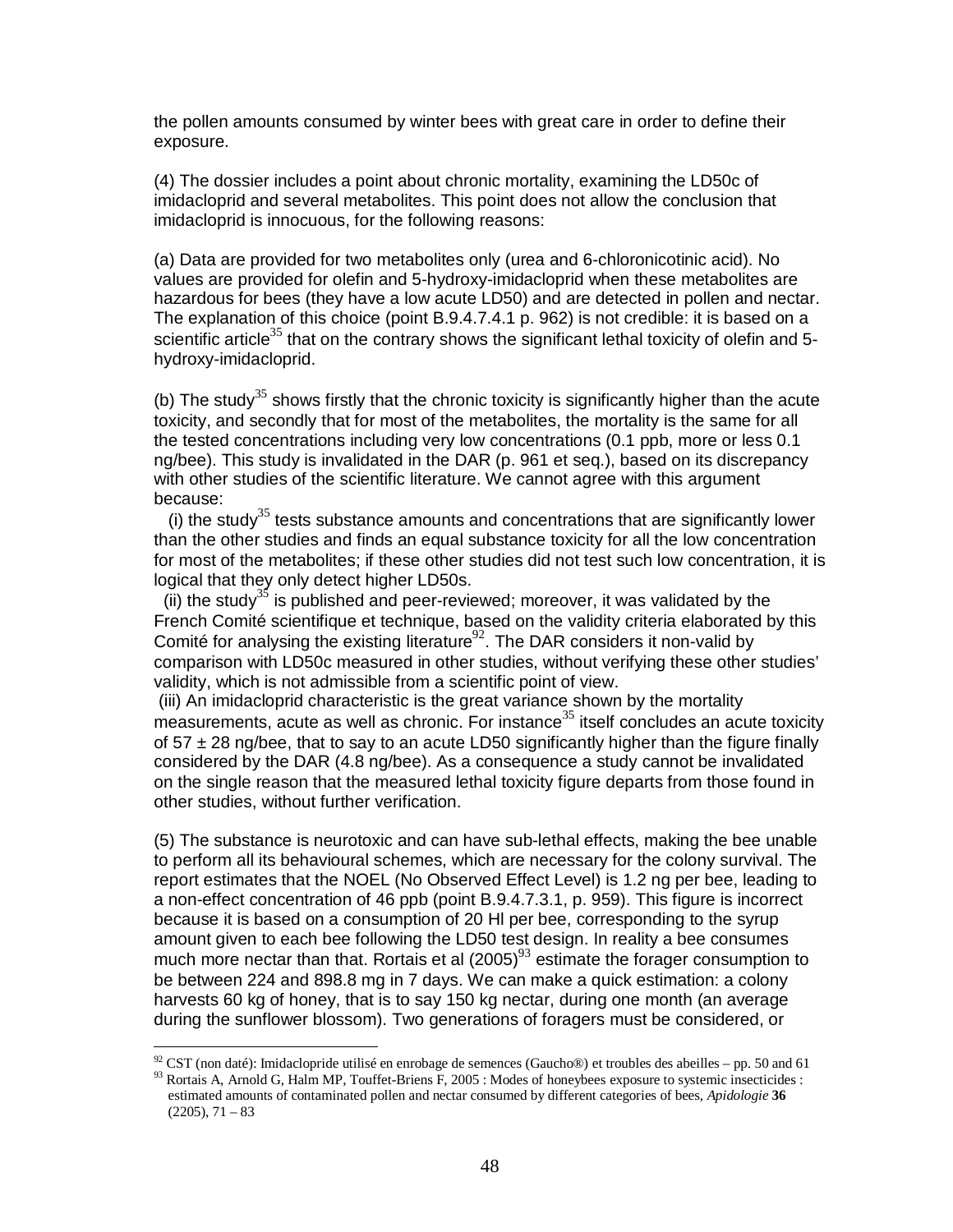about 20,000 foragers (it is commonly considered that a hive has about 10,000 foragers at any one time). In its life, each bee will harvest 7.5 g of nectar of which about 10% is used for the forager itself. So each bee will ingest about 750 mg in 2 weeks, or 107 mg in 48 hours. The other part of the nectar is brought to the hive, but is in contact with the oesophagus and the stomach of the bee and so can have a contact toxicity. So the calculated NOEC in real conditions should be at least 10 times lower than the value estimated in the report. The real calculated NOEC should be below 5 ppb.

(6) The DAR quotes the study<sup>94</sup> that shows significant sub-lethal effects on bees for concentrations between 0.1 and 10 ppb. This study is also peer-reviewed. However, the DAR (p. 960) turns down this study conclusion on the grounds that the bees were reared in an incubator and subjected to an ice narcosis, and that these practices are suspected to modify bees' learning abilities. This argument ignores the fact that the authors have observed the sub-lethal effects by comparison between a treated sample and a control sample that was subjected to the same rearing and narcosis; thus the argument is inadmissible and the study may not be dismissed.

(7) None of the field and tunnel tests submitted in the report proves that the treated pollen has really been consumed during the test. Pollen consumption is always postponed by the bees as pollen needs a lactic fermentation of at least 10 days to be digested, and may remain several months in the comb cells. During all tests, the hives that are put in the tunnel or fields contain feed combs. The submitted tests do not take this fact into account; they do not prove that the bees consume the contaminated food rather than the comb food; since it is more likely they use first the comb feed. Thus the tests conclude on the absence of effects while the real exposition is not proved. This is scientifically unacceptable.

(8) Several tests leave us in doubt. For example, it is impossible to assess the queen's egg-laying in a small colony of 500 bees, as described in several tests, particularly in cage tests (point B.9.4.4). The queen's egg-laying depends on the number of nurses able to take care of the larvae. A normal queen lays 1,000 to 1,500 eggs per day, assuming a colony of more than 50,000 bees, that is to say 100 times more than the small colonies used in the tests. So egg-laying cannot be fully assessed in such small colonies. Moreover, the small colonies are unable to develop all the behaviours needed for the survival of a normal colony (e.g. developing a drone population, vitality, sufficient cell production …).

(9) All these concerns are closely linked to the irrelevance of the current assessment scheme for systemic insecticides since they are susceptible to remain in contact with bees for a long period of time because they potentially contaminate the foraged matrices: pollen and honey stocks. The scheme irrelevance has been emphasised by scientific papers<sup>95</sup> and is currently widely accepted. This definitely invalidates the global assessment process. Scientists admit today a PEC/PNEC (Predicted Environmental Concentration / Predicted No Effect Concentration) approach to be more relevant to

<u>.</u>

<sup>95</sup> Alix A. & Vergnet Chr. (2007) Risk assessment to honey bees: a scheme developed in France for non-sprayed systemic compounds. *Pest Management Science* **63**, 1069–1080 Halm M.P., Rortais A., Arnold G., Taseï J.N. & Rault S. (2006) New risk assessment approach for systemic insecticides: The case of honey bees and imidacloprid (Gaucho). *Environmental Science & Technology* **40**, 2448– 2454

<sup>&</sup>lt;sup>94</sup>Guez D, Suchail S, Gauthier M, Maleszka R, Belzunces LP (2001) Contrasting effects of imidacloprid on habituation in 7- and 8-day-old honeybees (*Apis mellifera*). *Neurobiology Learning Memory* **76,** 183–191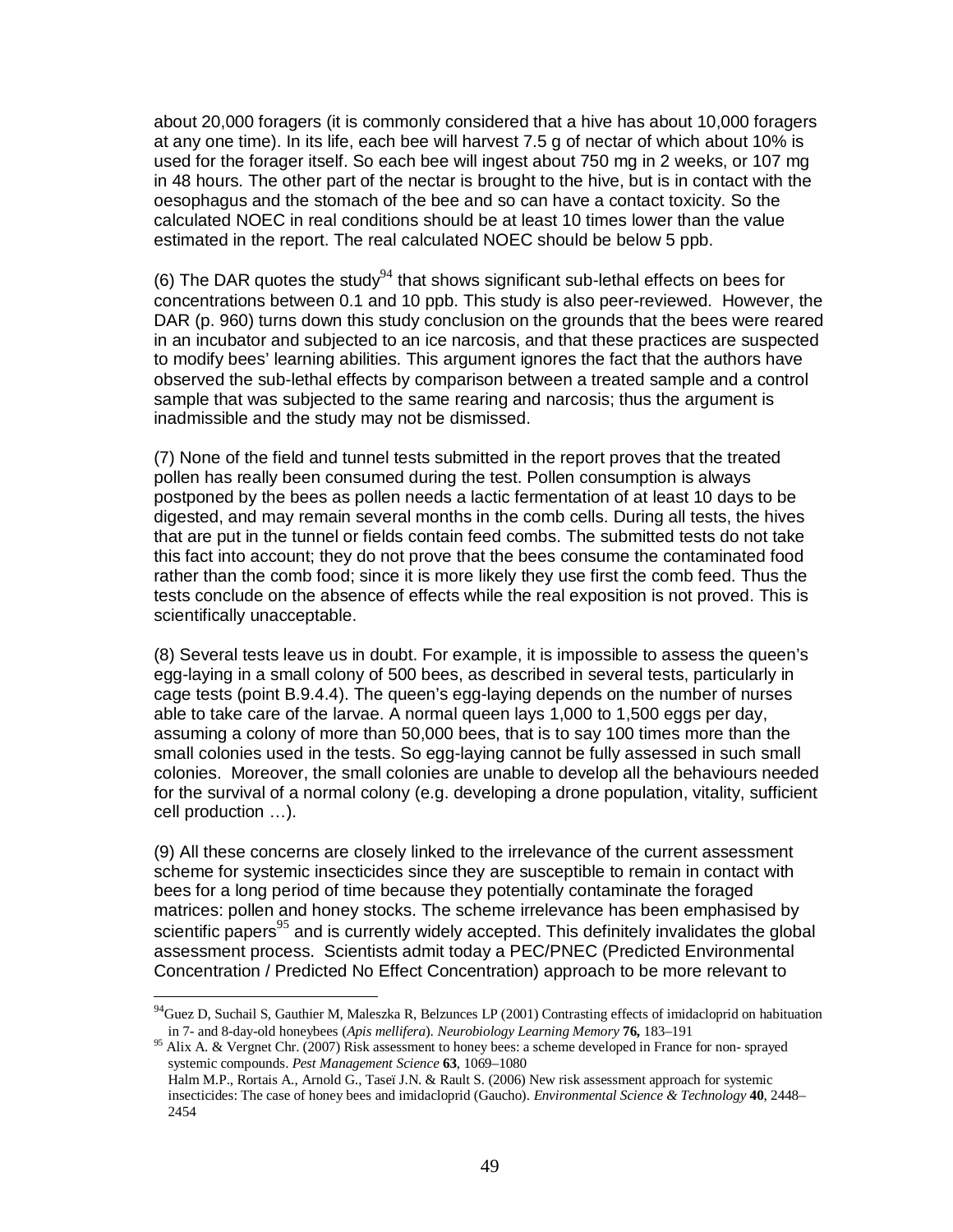assess the risk for bees of systemic, neurotoxic and persistent active substances or plant protection products (PPP). Halm et al (2006) and the French Comité Scientifique et Technique (CST) have tried this approach<sup>92</sup>; both of these papers agree on the fact that the imidacloprid PEC/PNEC ratio is alarming. We quote here the CST conclusions:

From what we know now, according to the scenarios developed to measure exposure and the uncertain factors chosen to measure the dangers, the PEC/PNEC reports obtained are worrying. They agree with observations from the field reported by numerous bee-keepers in areas of large-scale agriculture (maize, sunflower), concerning the death of forager bees (scenario 4), their disappearance, their behavioural abnormalities and specific winter mortalities (scenario 5). As a consequence, the seed dressing of sunflowers with Gaucho carries a significant risk for bees of different ages, with the exception of foragers because these ingest the pollen when there are making pollen balls. Regarding the seed dressing of maize with Gaucho, the PEC/PNEC report proves worrying, as for sunflowers, in the amount consumed by the nurses, which could lead to a growing mortality among them and could be one of the elements explaining the reduction of bee populations observed despite the ban on Gaucho on sunflowers.

(10) The sowing dust effects are not assessed in the report. It is, however, a very important way of contamination, already scientifically studied in Italy<sup>96</sup>. Recently high bee mortalities occurred in Italy (Padanian plain, during spring 2007 and 2008) and Germany (Land of Baden-Württemberg during spring 2008). The DAR's conclusions about the risk for bees (Reasoned statement of the overall conclusion, p. 58) are entirely based on the postulate that the bee exposure does not exceed a 5 ppb concentration. This postulate appears illusory. Investigating hive damage in the Lombardy plain (spring 2008), the Servizio Veterinario della Lombardia have found up to 144 ppb of imidacloprid in bees. A single pollen sample was analysed, giving the amazing imidacloprid concentration of 311 ppb. During the Baden-Würtemberg incident, the regional veterinarian services asked the beekeepers to destroy feed combs because hive pollen was contaminated. The study of Chauzat et al. 2006 $97$ , showed that imidacloprid was detected in 40 pollen trap samples (81 samples were taken during this study, coming from 5 different regions). Imidacloprid persistence in the environment appears thus much more important than reported in the DAR (Draft Assessment Report).

(11) The DAR does not include studies about the potential synergies between the active substance and bees' pathogens. Imidacloprid shows such synergic properties with some pathogenic agents<sup>98</sup>. In the case of bees this hypothesis has never been investigated in detail but is likely to occur with Nosema spp., and could explain the increase of bee pathologies noted by beekeepers and scientists during recent years. A PPP called Premise 200SC, whose active substance is imidacloprid, is described as disorientating termites and making them ill by stopping their grooming behaviour. The PPP advertising paper explains that stopping the grooming behaviour allows soil fungi to attack termites.

<sup>&</sup>lt;u>.</u> <sup>96</sup> Greatti M., Sabatini A.G., Barbattini R., Rossi S. & Stravisi A. (2003) Risk of environmental contamination by the active ingredient imidacloprid used for corn seed dressing. Preliminary results. *Bulletin of Insectology* **56 (1)**, 69–72 Greatti M., Barbattini R., Stravisi A., Sabatini A.G. & Rossi S. (2006) Presence of the a.i. imidacloprid on vegetation near corn fields sown with Gaucho® dressed seeds. *Bulletin of Insectology* **59 (2)**, 99–103

<sup>97</sup> Chauzat M.P., Faucon J.P., Martel A.C., Lachaize J., Cougoule N. & Aubert M. (2006) A survey of pesticides residues in pollen loads collected by honey bees in France. *Journal Economic Entomol*ogy **99 (2)**, 253–262

<sup>98</sup> See, for example: Cuthbertson A.G., Walters K.F. & Deppe C. (2005) Compatibility of the entomopathogenic fungus *Lecanicillium muscarium* and insecticides for eradication of sweet potato whitefly, *Bemisia tabaci*. *Mycopathologia* **160(1)**, 35–41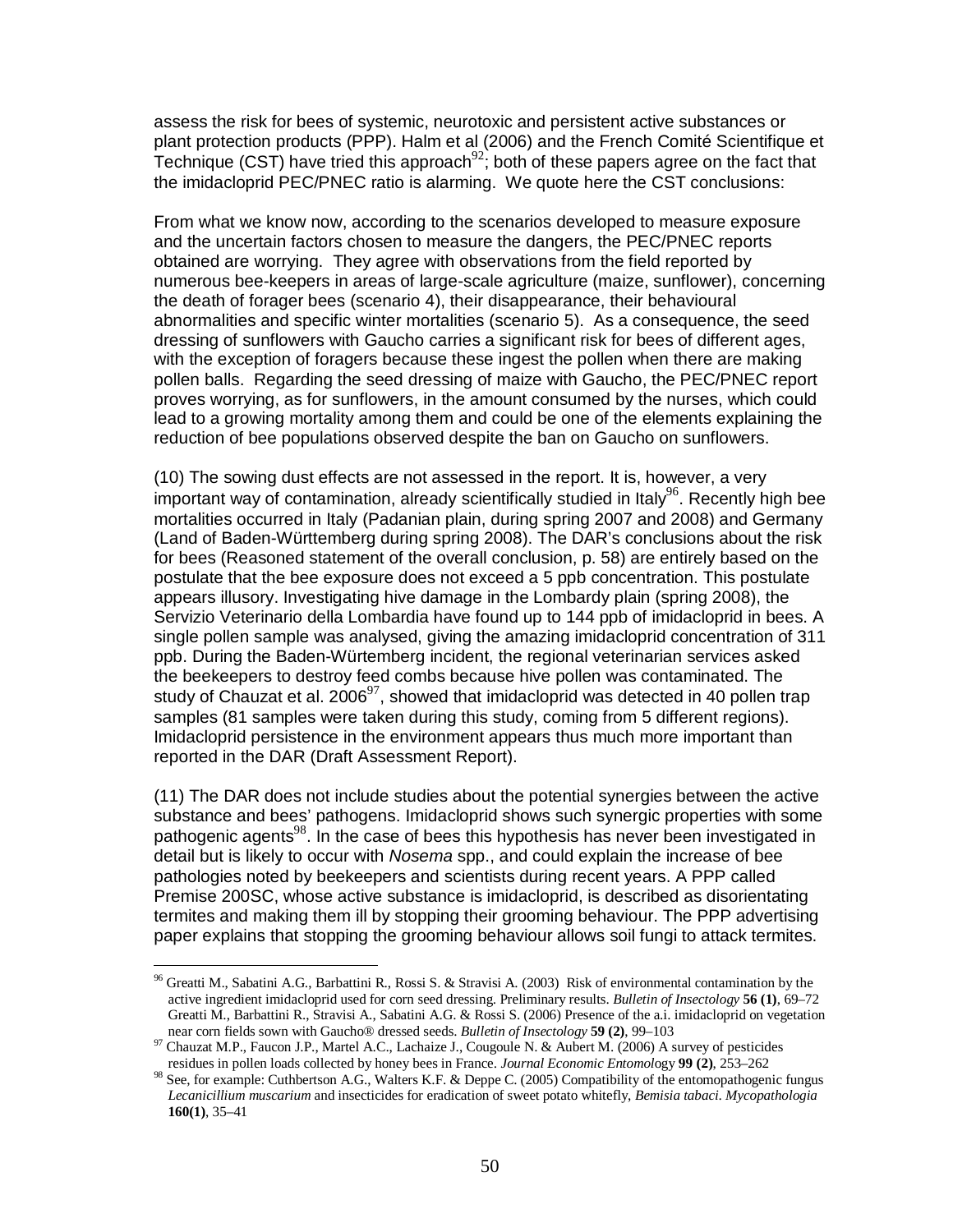What about bees? Some hive micro-organisms are fungi, for instance the genus Nosema (usual pathogen of the bees) or Beauveria (in normal conditions a nonpathogen for bees). In the same paper we can read (last page) that "independent trials in Japan have Found Premise SC to be effective for at least five years". This fact is not in agreement with the provided Imidacloprid DT50.

(12) We have noticed amazing discrepancies between the results of the different tests: for example between the LD50 for Honey bees and for wild bees (Bombus terrestris). Both studies (De Ruijter 1999, p. 913) conclude that imidacloprid has effects for all tested doses, without correlation between the dose and the effect, including mortality. Similar discrepancies appear during cage, tunnel or field tests. Some tests highlight a lack of foraging activity (Bakker 2003, p. 943) where others find an increase of bee activity (Stadler 2000, p. 947). Such inconsistent results should be considered with caution: sufficient margins of security are necessary to consider the risk for bees. The conclusion on the acceptable risk for bees does not take such margins into account, since the figures accepted by the assessment report are a NOEC of 10 ppb, a nectar and pollen concentration of 5 ppb (the average of real concentration is 2 to 3.5 ppb, cf. report of the French CST).

(13) Importance of scientific studies' validity criteria

<u>.</u>

(a) The DAR considers the tests valid or not valid without having defined any validity criterion. The conclusions about the studies' validity do not tally with those of the French Comité scientifique et technique, which has defined validity criteria. Invalidation of several studies, such as Guez et al.  $(2001)^{94}$  and Suchail et al.  $(2001)^{35}$ , or of results published by Pham-Delègue and Cluzeau  $(1999)^{99}$  is questionable when, for instance, the residues studies of Schmuck et al. (point B.9.4-5, p. 920) are considered valid, in spite of insufficient limits of detection (5 or 10 ppb). Schmuck et al. studies never detect any residue when other studies show a frequent presence of imidacloprid in the foraged matrices (for instance, following a study on the pollen contaminations in France, imidacloprid is detected in half of the trap pollen samples  $(40/81)^{100}$ ). The methods used in this laboratory should be analysed in order to verify that they are able actually to detect the substances in the foraged matrices, particularly in the pollen since the potential contamination is inside the grains.

(b) A statistical validation should be provided for the studies and their conclusions. Such validations are all the more necessary since the results variance is very great, for the acute and chronic LD50 and for the sub-lethal effects as well (see, e.g., Kirchner 1998<sup>101</sup> and  $2000^{102}$ , pp. 950 – 951).

Pham-Delegue M.H. & Cluzeau S. (1999) Effets des produits phytosanitaires sur l'abeille; incidence du traitement des semences de tournesol par Gaucho sur les disparitions de butineuses. Rapport final de synthèse au Ministère de l'Agriculture et de la Pêche

<sup>100</sup> Chauzat M.P. & Faucon J.P. (2007) Pesticide residues in beeswax samples collected from honey bee colonies (*Apis mellifera* L.) in France. *Pest Management Science* **63**, 1100–1106

<sup>101</sup> Kirchner W.H. (1998) The effects of sublethal doses of imidacloprid on the foraging behaviour and orientation ability of honeybees. *Unpublished Study Report*, University of Konstanz

<sup>&</sup>lt;sup>102</sup> Kirchner W.H. (2000) The effects of sublethal doses of imidacloprid, hydroxy-imidacloprid and olefineimidacloprid on the behaviour of honeybees. *Unpublished Study Report*, University of Bochum